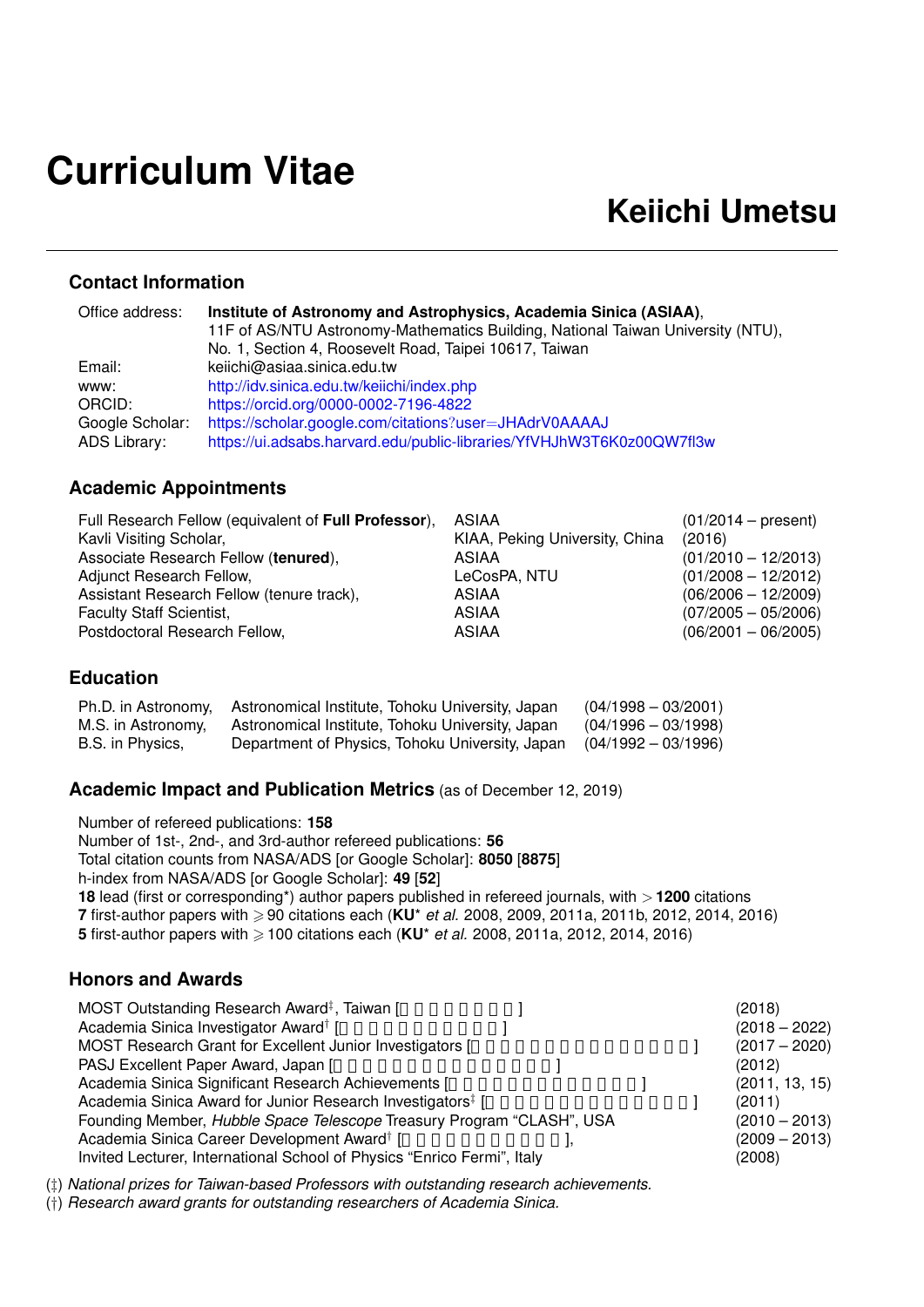#### **Research Interests**

Observational Cosmology; Dark Matter; Cosmic Structure Formation; Galaxy Clusters; Gravitational Lensing; Plasma Physics; Cosmic Microwave Background; Sunyaev-Zel'dovich Effects; Near-field Cosmology; Radio Interferometry; Statistical Methods: Bayesian and Frequentist Approaches, Backward and Forward Modeling

#### **Research Grants Awarded** (PI only)

Summary – Awarded a total of *>***1.6 Million US dollars in grants as PI** (converted at 30 NTD to 1 USD).

| PI. | Academia Sinica Investigator Award (AS-IA-107-M01), | 800KUSD | $(01/2018 - 12/2022)$ |
|-----|-----------------------------------------------------|---------|-----------------------|
| PI. | MOST 106-2628-M-001-003-MY3,                        | 186KUSD | $(08/2017 - 07/2020)$ |
| PI. | MOST 103-2112-M-001-030-MY3,                        | 90KUSD  | $(08/2014 - 10/2017)$ |
| PI. | NSC 100-2112-M-001-008-MY3,                         | 55K USD | $(08/2011 - 07/2014)$ |
| PI. | Academia Sinica Career Development Award,           | 370KUSD | $(01/2009 - 12/2013)$ |
| PI. | NSC 95-2112-M-001-020-MY3,                          | 62KUSD  | $(08/2008 - 01/2012)$ |
| PI. | NSC 95-2112-M-001-074-MY2,                          | 63KUSD  | $(10/2006 - 07/2008)$ |
|     |                                                     |         |                       |

#### **Academic Service** (selected)

Journal referee for: *Astronomy & Astrophysics* (A&A)

Journal referee for: *The Astrophysical Journal* (ApJ)

Journal referee for: *The Astrophysical Journal Letters* (ApJL)

Journal referee for: *Monthly Notices of the Royal Astronomical Society* (MNRAS)

Journal referee for: *Journal of Cosmology and Astroparticle Physics* (JCAP), declined due to conflict of interest Observing proposal referee for: Subaru Telescope

Observing proposal referee for: Canada-France-Hawaii Telescope (CFHT)

Grant proposal referee for: Netherlands Organisation for Scientific Research (NWO), Netherlands

Grant proposal referee for: French National Research Agency (ANR), France

Grant proposal referee for: National Science Council (NSC), Taiwan

Grant proposal referee for: Ministry of Science and Technology (MOST), Taiwan

External reviewer for: Promotion to Assistant Research Professor, California Institute of Technology, USA

External reviewer for: Promotion to Research Professor (tenured), California Institute of Technology, USA

External reviewer for: Promotion to Associate Professor, National Central University (NCU), Taiwan

External reviewer for: Faculty publications (new appointment as tenure-track Assistant Professor), NTU, Taiwan External reviewer for: Junior faculty research awards, National Tsing-Hua University (NTHU), Taiwan

#### **Leadership and Management Experience**

| Chair <sup><math>‡</math></sup> , | Faculty Search Committee,            | ASIAA                        | $(12/2016 - present)$ |
|-----------------------------------|--------------------------------------|------------------------------|-----------------------|
| Member,                           | Award Nomination Committee,          | ASIAA                        | $(01/2019 - present)$ |
| Member,                           | Joint HSC-XXL Working Group,         | <b>HSC-XXL collaboration</b> | $(06/2016 - present)$ |
| Member,                           | Promotion and Appointment Committee, | ASIAA                        | $(01/2014 - present)$ |
| Chair,                            | Taiwanese Time Allocation Committee, | <b>CFHT</b>                  | (18A, 18B, 19A, 19B)  |
| Member,                           | Taiwanese Time Allocation Committee, | <b>CFHT</b>                  | (17B, 20A)            |
| Organizer,                        | Joint Colloquium Series,             | ASIAA/CCMS/IAMS/NTU/NTNU     | $(12/2015 - 01/2018)$ |
| Member,                           | Colloquium Committee,                | ASIAA                        | $(11/2015 - 01/2018)$ |
| Member,                           | Strategic Planning Committee,        | ASIAA                        | $(11/2015 - 12/2017)$ |
| Member,                           | Faculty Search Committee,            | ASIAA                        | $(12/2014 - 11/2016)$ |
| Member,                           | Research Manpower Committee,         | ASIAA                        | $(10/2012 - 11/2014)$ |
| Member,                           | <b>Standing Executive Committee,</b> | ASIAA                        | $(01/2011 - 11/2014)$ |
| Chair <sup>†</sup> ,              | Research Manpower Committee,         | ASIAA                        | $(01/2011 - 09/2012)$ |
| Chair <sup>†</sup> ,              | Postdoctoral Search Committee,       | ASIAA                        | $(04/2009 - 09/2012)$ |

(*‡*) *Led 2017, 2018, and 2019 faculty hiring as Chair.*

(*†*) *Led 2010, 2011, and 2012 postdoctoral hiring as Chair.*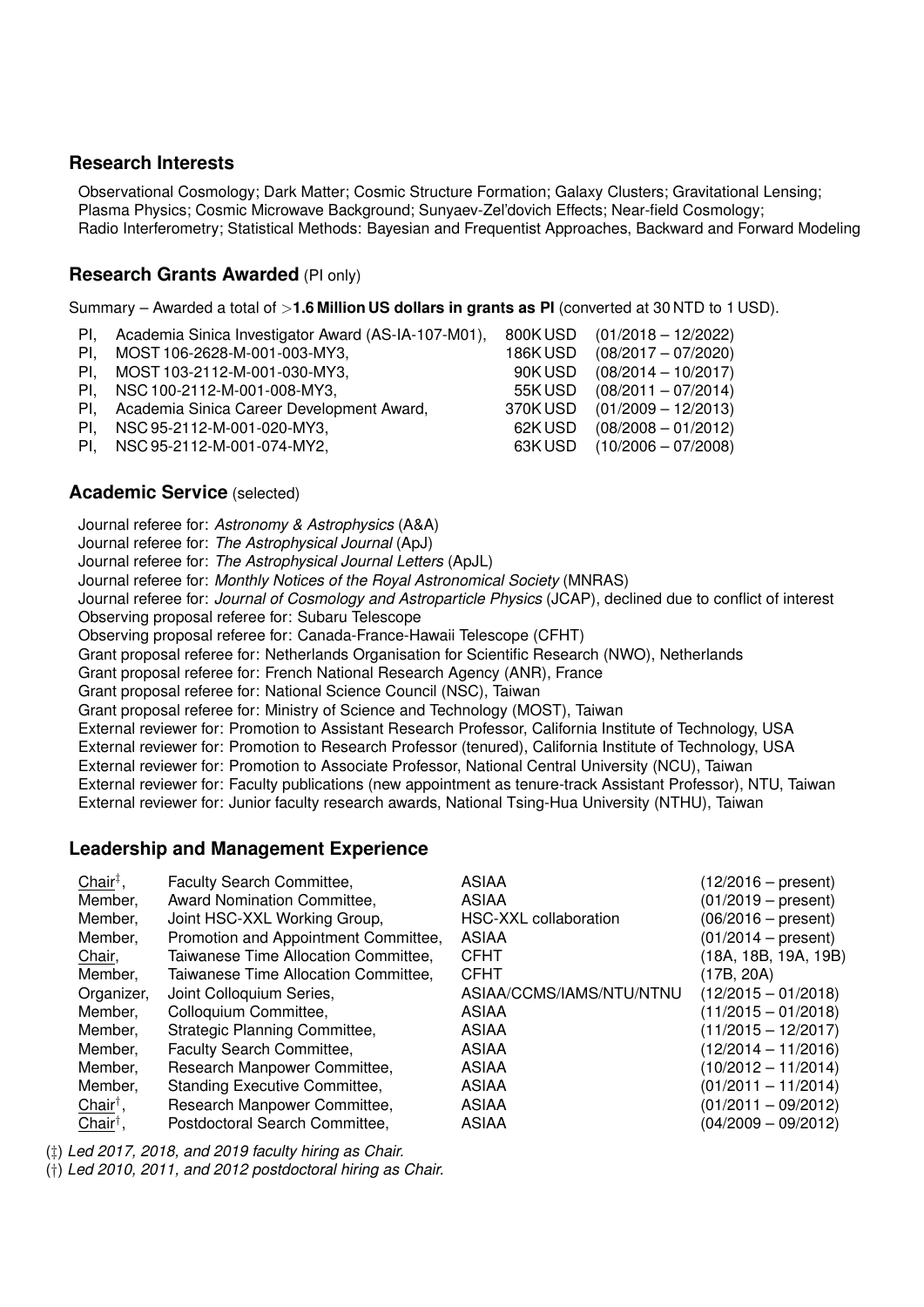#### **Talks at Conferences** (listed in descending chronological order)

- 1. Dissecting Cluster Cosmology [limited to 20 external participants], Trieste (Institute for Fundamental Physics of the Universe), Italy, August 31 – September 4, 2020 [**invited**]: *"TBD"*
- 2. The first Shanghai Assembly on Cosmology and Galaxy Formation, Shanghai (Shanghai Jiao Tong University), China, November 4–8, 2019 [**invited**]: *"Unveiling Cosmic Structure Formation by Cluster Lensing"*
- 3. MATERA OSCURA: Cosmology and Dark Matter within Galaxies and Clusters, Matera, Italy, September 2–6, 2019 [**invited**]: *"Unveiling the Mass Structure of Galaxy Clusters from Lensing and Multiwavelength Observations"*
- 4. Sesto 2019: Tracing Cosmic Evolution with Clusters of Galaxies, Sesto, Italy, July 8–12, 2019 [**invited**]: *"Unveiling Cosmic Structure Formation with Cluster Lensing"*
- 5. Joint XXL-HSC Collaboration Meeting, Ovronnaz, Switzerland, July 4–5, 2019 [**invited**]: *"The Fundamental Plane of Galaxy Clusters"*
- 6. Joint XXL-HSC Collaboration Meeting, Ovronnaz, Switzerland, July 4–5, 2019: *"HSC Weak-lensing Analysis of XXL Clusters: the c–M Relation and the T–M Relation"*
- 7. Splashback Workshop [limited to 20 external participants], Stanford (Stanford University and SLAC), USA, April 29 – May 4, 2019: *"Possible Connection between the Halo Fundamental Plane and the Splashback Radius though Secondary Infall and Accretion"*
- 8. Panchromatic Panoramic Studies of Galaxy Clusters: from HSC to PFS and ULTIMATE, Taipei (ASIAA), Taiwan, March 11–13, 2019 [**SOC**]: *"HSC Weak-lensing Analysis of XXL-selected Galaxy Clusters"*
- 9. The 8th KIAS Workshop on Cosmology and Structure Formation, Seoul (Korea Institute for Advanced Study), Korea, November 4–9, 2018 [**SOC**]: *"Discovery of a New Fundamental Plane Dictating Galaxy Cluster Evolution from Gravitational Lensing"*
- 10. Cosmology Frontier in Particle Physics: Astroparticle Physics and Early Universe, Taipei (NTU), Taiwan, September 27–29, 2018 [**invited**]: *"Testing CDM Predictions with Galaxy Cluster Gravitational Lensing"*
- 11. The 5th Korea-Japan Workshop on Dark Energy, Daejon (Korea Astronomy and Space Science Institute), Korea, August 6–10, 2018 [**invited**]: "*Discovery of a New Fundamental Plane Dictating Galaxy Cluster Evolution from Gravitational Lensing*"
- 12. Hiroshima HSC-XXL Collaboration Meeting, Hiroshima (Hiroshima University), July 16–19, 2018: "*Update on the HSC Weak-lensing Analysis of XXL Galaxy Clusters*"
- 13. SnowCluster 2018: The Physics of Galaxy Clusters, Snowbird, Utah, USA, March 18–23, 2018 [**invited**]: *"Discovery of a New Fundamental Plane Dictating Galaxy Cluster Evolution from Gravitational Lensing"*
- 14. 2018 Annual Meeting of the Physical Society of Taiwan, Taipei (NTU), Taiwan, January 24–26, 2018 [**invited** (one of 4 invited speakers in Astrophysics/Gravity & Cosmology)]: *"Formation and Growth of Cosmic Giants: Lensing View of Galaxy Cluster Halos"*
- 15. First of a three-part conference series (Asia/Australia, America, Europe) organized by UCLA: Shedding Light on the Dark Universe with Extremely Large Telescopes, Lanzhou, China, August 30–September 2, 2017 [**invited**]: *"Testing LCDM Predictions with Cluster Lensing in the ELT Era"*
- 16. Exploring Dark Matter and Dark Ages with Lensing Clusters, Sesto, Italy, July 24–28, 2017 [**invited**]: *"Characterizing Galaxy Clusters with Gravitational Lensing: Halo Shape and Splashback Radius"*
- 17. ESAC Joint HSC-XXL Workshop, San Lorenzo de El Escorial, Madrid, Spain, May 9–12, 2017: *"HSC Weaklensing Analysis of XXL Galaxy Clusters"*
- 18. Subaru International Partnership Science and Instrumentation Workshop, Tokyo (NAOJ), Japan, March 22–24, 2017 [**invited**]: *"Cluster Gravitational Lensing with Subaru"*
- 19. The 10th East Asian Meeting on Astronomy (EAMA10), Seoul (Seoul National University), Korea, September, 27–30, 2016 [**invited**]: *"Ensemble Mass Distribution of Galaxy Clusters from the CLASH Survey"*
- 20. European Week of Astronomy and Space Science 2016, Session 6: Exploring the outskirts of galaxy clusters, Athens, Greece, July 4–8, 2016: *"Ensemble Mass Distribution of Galaxy Clusters from the CLASH Survey: Splashback Radius"*
- 21. RELICS Collaboration Meeting, Tuscon (Steward Observatory), USA, March 2–4, 2016: *"Cluster Weak Gravitational Lensing: CLASH to RELICS"*
- 22. Clusters with Nick Kaiser Day, Hong Kong (IAS/HKUST), February 17, 2016 [**invited**]: *"Recent Progress in Cluster Weak Lensing"*
- 23. CLASH-VLT Collaboration Meeting 2015, Florence, Italy, September 23–25, 2015: *"Mass Distribution of CLASH Galaxy Clusters from Full Lensing Analysis"*
- 24. The 6th KIAS Workshop on Cosmology and Structure Formation, Seoul (Korea Institute for Advanced Study),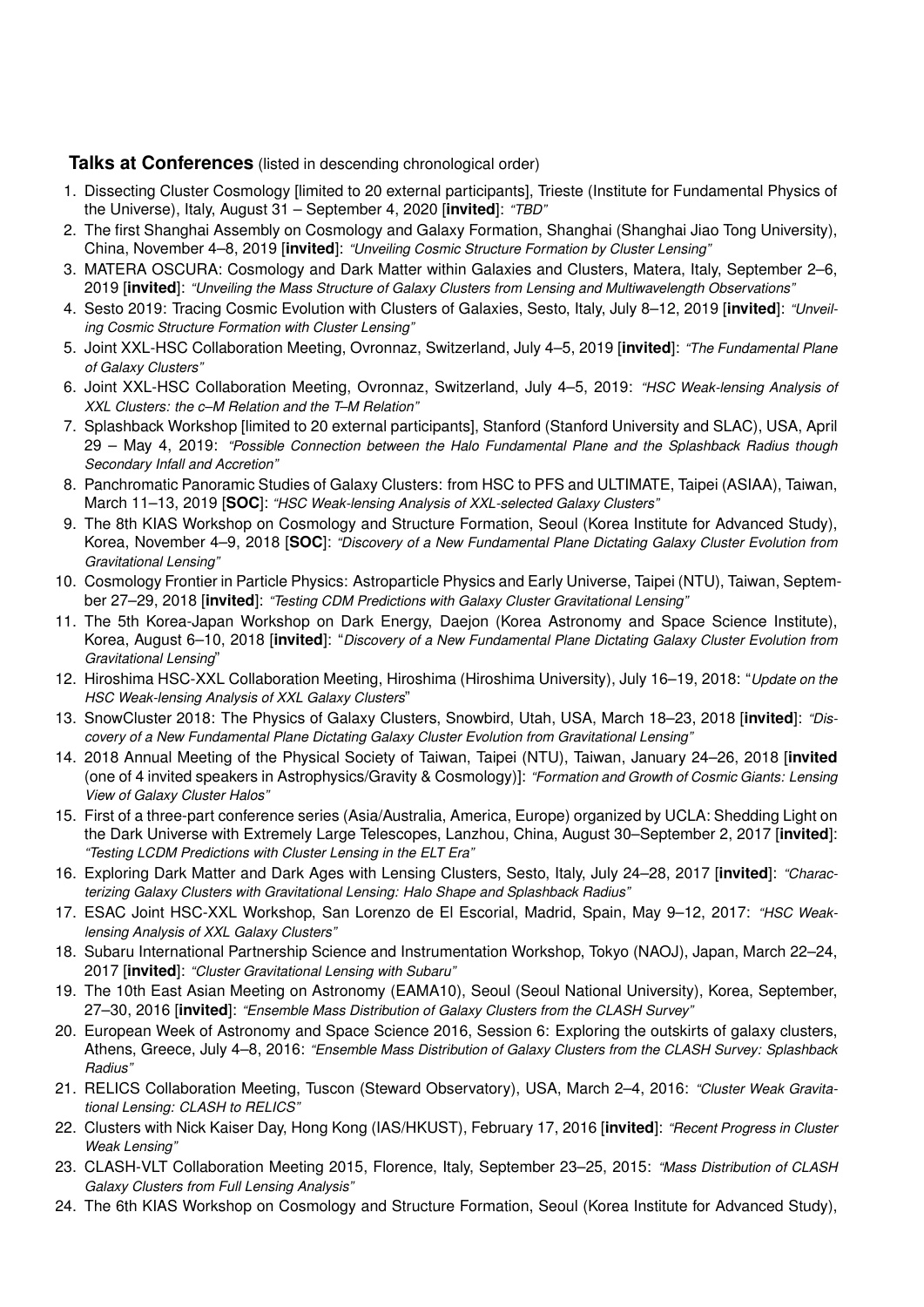Korea, November 3–6, 2014 [**invited**]: *"Subaru Shear-and-Magnification Weak-Lensing Analysis of CLASH Galaxy Clusters"*

- 25. Synergy of HSC and Hiroshima CORE-U Projects, Hiroshima (Hiroshima University), Japan, August 27, 2014 [**invited**]: *"Subaru Weak-Lensing Shear and Magnification Analysis of CLASH Galaxy Clusters"*
- 26. Clusters Paris 2014: Future Directions in Galaxy Cluster Surveys, Paris, France, June 23–27, 2014 [**invited**]: *"CLASH: Subaru Weak-Lensing Results"*
- 27. PASCOS 2013: 19th International Symposium on Particles, Strings and Cosmology, Taipei, Taiwan, November 20–26, 2013 [**invited**]: *"Mass Distribution in and around Galaxy Clusters from Gravitational Lensing"*
- 28. CLASH Collaboration Meeting 2013, London (Royal Astronomical Society), UK, September 16–18, 2013: *"CLASH Weak-Lensing Shear+Magnification Analysis"*
- 29. Copenhagen-Asia-America Network for Dark cosmologY (CAANDY) kick-off meeting, Copenhagen (DARK Cosmology Centre), Denmark, August 12–17, 2013 [**invited**]: *"Cosmology and Cluster Astrophysics Programs at ASIAA"*
- 30. Sesto 2013: Tracing Cosmic Evolution with Clusters of Galaxies, Sesto, Italy, July 1–5, 2013 [**invited**]: *"Cluster Mass Distribution from Weak-Lensing Shear and Magnification"*
- 31. CLASH Collaboration Meeting 2012, Bilbao, Spain, October 16–19, 2012: *"CLASH Stacked Lensing Analysis"*
- 32. CLASH Collaboration Meeting 2011, Heidelberg, Germany, October 17–19, 2011: *"CLASH Subaru Weak-Lensing and Sunyaev-Zel'dovich Effect Analysis"*
- 33. SZX HUNTSVILLE 2011: Cosmology with X-ray and Sunyaev-Zeldovich Effect Observations of Galaxy Clusters, Huntsville, USA, September 19–22, 2011 [**invited**]: *"Mass and Hot Baryons from Cluster Lensing and SZE Observations"*
- 34. XXL Consortium Meeting, Corsica, France, May 2–6, 2011 [**invited**]: *"Cluster Weak Gravitational Lensing With Subaru Observations"*
- 35. DENET 2011 Subaru HSC Workshop, Taipei (ASIAA), Taiwan, March 7–8, 2011 [**SOC**]: *"Cluster Weak Lensing"*
- 36. APCTP Topical Research Program 2010: Recent Progress in Dark Universe and Astrophysics, Seoul, Korea, December 16–17, 2010 [**invited**]: *"Galaxy Cluster Gravitational Lensing as a Cosmological Probe"*
- 37. Horiba International Conference: COSMO/CosPA 2010, Tokyo (University of Tokyo), Japan, September 26 October 1, 2010 [**invited**]: *"Probing the Distribution of Mass in Clusters of Galaxies using Weak + Strong Gravitational Lensing"*
- 38. CLASH Collaboration Meeting 2010, Granada (IAA/CSIC), Spain, September 20-21, 2010: *"CLASH Sunyaev-Zel'dovich Effect Observations"*
- 39. CMB Workshop, Tokyo (NAOJ), Japan, June 7–9, 2010 [**invited**]: *"The AMiBA Project and the Cluster Cosmology Program in Taiwan"*
- 40. Science Opportunities with Wide-Field Imaging and Spectroscopy of the Distant Universe, Princeton, USA, November 9–11, 2009: *"Cluster Lensing Science with HSC: Distortion, Depletion, and Dilution"*
- 41. Japan-Princeton Subaru HSC Science/Survey Workshop, Tokyo (NAOJ), Japan, January 17–20, 2009 [**invited**]: *"Cluster Multiwavelength Studies"*
- 42. Taiwan-Japan Subaru-HSC Science/Survey Mini Workshop, Taipei (ASIAA), Taiwan, December 22, 2008 [**SOC**]: *"HSC Weak Lensing and AMiBA SZE Observations of Galaxy Clusters"*
- 43. Subaru-ASIAA Mini Workshop on Galaxies and Clusters of Galaxies, Taipei (ASIAA), Taiwan, March 5–6, 2008 [**SOC**]: *"Weak Gravitational Lensing by Galaxy Clusters and Cluster Subhalos"*
- 44. Subaru Users Meeting 2007: New Strategy of Subaru (II)', Tokyo (NAOJ), Japan, January 29–31, 2008 [**invited**]: *"ASIAA Research Highlights and Prospects with HSC"*
- 45. CosPA 2007: International Symposium on Cosmology and Particle Astrophysics, Taipei (NTU), Taiwan, November 13–15, 2007 [**invited**]: *"A Moment Method for Measuring the Higher-Order Weak Lensing Effects"*
- 46. Asia Science Forum, Sendai (Sendai International Center), Japan, September 10–11, 2007 [**invited**]: *"Progress of the AMiBA Project"*
- 47. The 21st Century Center-of-Excellence Program "Exploring New Science by Bridging Particle-Matter Hierarchy", Sendai (Tohoku University), Japan, February 14–16, 2007 [**invited**]: *"Status of the AMiBA Project"*
- 48. CosPA 2006: International Symposium on Cosmology and Particle Astrophysics, Taipei (NTU), Taiwan, November 15–17, 2006 [**invited**]: *"Probing the Distribution of Mass in Galaxy Clusters using Subaru Weak Lensing Observations"*
- 49. Zao Cluster Workshop, Zao, Japan, October 24–26, 2006 [**invited**]: *"Weak Lensing Analysis of Galaxy Clusters"*
- 50. AMiBA/WIRCam Project Review Meeting, Hilo, Hawaii, USA, March 9–10, 2006: *"SZE Science with AMiBA"*
- 51. Inaugural Japan-Taiwan ALMA Science Workshop, Taipei, Taiwan, December 15–16, 2005 [**invited**]: *"SZ Sci-*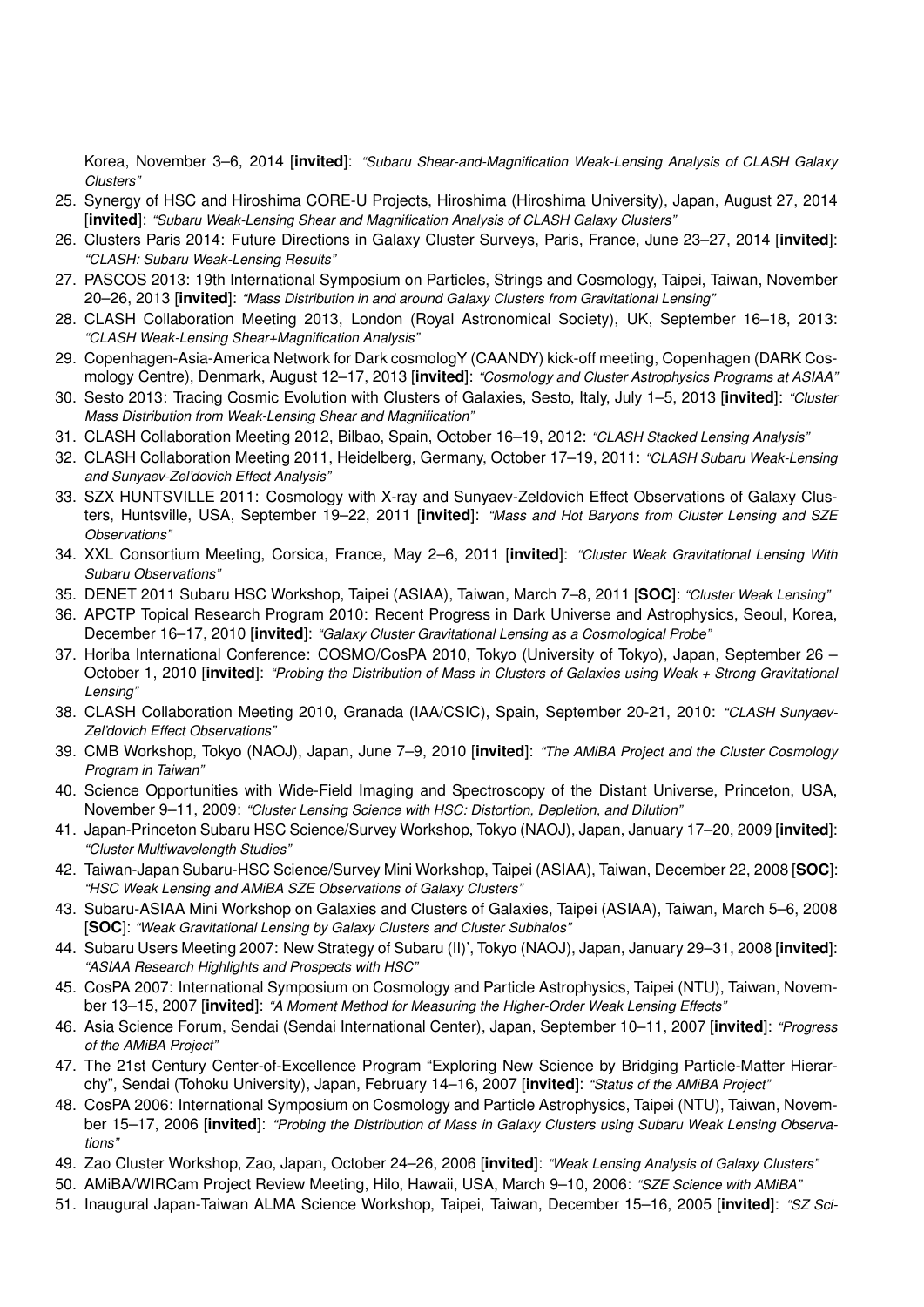*ence with AMiBA and ALMA"*

- 52. AMiBA Workshop, Hilo, Hawaii, USA, September 25, 2005 [**SOC**]: *"Cluster Science with AMiBA"*
- 53. East Asian Young Astronomers Meeting 2003, Taipei (Tienlai Spring Resort), Taiwan, November 9–12, 2003: *"Simulation of a Combined SZE and Weak Lensing Cluster Survey for the AMiBA Experiment"*
- 54. AMiBA 2001: High-z Clusters, Missing Baryons, and CMB Polarization, June 11-15, 2001, Taipei & Hualien, Taiwan: *"Weak Lensing Analysis of the High Redshift Cluster MS1054-03"*

#### **Selected Colloquia and Seminars** (listed in descending chronological order)

- 1. LeCosPA Seminar, LeCosPA, NTU, Taiwan, October 22, 2018 [**invited**] *"Testing Cold Dark Matter Models with Galaxy Cluster Gravitational Lensing"*
- 2. Astronomy Colloquium, Department of Physics and Institute of Astronomy, National Tsing-Hua University, Taiwan, October 5, 2018 [**invited**]: *"Testing CDM Predictions with Galaxy Cluster Gravitational Lensing"*
- 3. Seminar, High-Energy Theory Group, Institute of Physics, Academia Sinica, Taiwan, September 19, 2018 [**invited**]: *"Testing CDM Predictions with Galaxy Cluster Gravitational Lensing"*
- 4. Colloquium, Institute of Astronomy, National Central University, Taiwan, December 2, 2016 [**invited**]: *"Lensing Constraints on the Mass Profile Shape and Splashback Radius of Galaxy Clusters"*
- 5. Seminar, National Astronomical Observatories of China, Chinese Academy of Sciences, China, May 20, 2016 [**invited**]: *"Ensemble Mass Distribution of Galaxy Clusters from the CLASH Survey: Concentration–Mass Relation, Stacked Mass Profile, and Splashback Radius"*
- 6. Colloquium, Department of Astronomy, Shanghai Jiaotong University, China, May 16, 2016 [**invited**]: *"Ensemble Mass Distribution of Galaxy Clusters from the CLASH Survey: Concentration-Mass Relation, Stacked Mass Profile, and Splashback Radius"*
- 7. Seminar, Key Lab for Astrophysics, Shanghai Normal University, China, May 13, 2016 [**invited**]: *"Ensemble Mass Distribution of Galaxy Clusters from the CLASH Survey: Concentration–Mass Relation, Stacked Mass Profile, and Splashback Radius"*
- 8. KIAA-PKU Colloquium, Kavli Institute for Astronomy & Astrophysics, Peking University, China, May 11, 2016 [**invited**]: *"Ensemble Mass Distribution of Galaxy Clusters from the CLASH Survey: Concentration–Mass Relation, Stacked Mass Profile, and Splashback Radius"*
- 9. Colloquium, Astronomical Institute, Tohoku University, Japan, June 30, 2015 [**invited**]: *"The Full Strength of Cluster Gravitational Lensing: Mass Distribution in and around Cosmic Giants from the CLASH Survey"*
- 10. Seminar, Department of Physics, University of Hong Kong, Hong Kong, December 4, 2014 [**invited**]: *"The Full Strength of Cluster Gravitational Lensing: Distribution of Matter in and around Cosmic Giants from the CLASH Survey"*
- 11. HEP Seminar, National Center for Theoretical Sciences, National Tsing-Hua University, Taiwan, September 18, 2014 [**invited**]: *"Weak Gravitational Lensing Effects by Galaxy Clusters"*
- 12. Astrophysics Colloquium, NASA Jet Propulsion Laboratory (JPL), USA, April 24, 2014 [**invited**]: *"CLASH: Weak-Lensing Shear and Magnification Analysis of 20 Galaxy Clusters"*
- 13. Colloquium, Institute of Astronomy, National Tsing-Hua University, Taiwan, April 20, 2012 [**invited**]: *"Clusters of Galaxies as Cosmic Lenses"*
- 14. Colloquium, Institute of Physics, Academia Sinica, Taiwan, June 21, 2011 [**invited**]: *"Galaxy Cluster Gravitational Lensing as Cosmological Probes"*
- 15. Colloquium, Department of Physics, Hokkaido University, Japan, June 11, 2010 [**invited**]: *"Galaxy Cluster Gravitational Lensing as a Cosmological Probe"*
- 16. Colloquium, Institute of Astronomy, National Central University, Taiwan, April 9, 2010 [**invited**]: *"Probing the Dark Matter Density Profile by Galaxy Cluster Gravitational Lensing"*
- 17. Astrophysics Seminar (Fall Semester), Department of Physics, NTU, Taiwan, November 6, 2008 [**invited**]: *"Cluster Weak Lensing and Sunyaev-Zel'dovich Effects in AMiBA Galaxy Clusters"*
- 18. Astrophysics Seminar (Spring Semester), Department of Physics, NTU, Taiwan, May 29, 2008 [**invited**]: *"Testing LCDM with Cluster Gravitational Lensing"*
- 19. Colloquium, Institute of Astronomy, National Central University, Taiwan, April 20, 2007 [**invited**]: *"Gravitational Lensing in Galaxy Clusters"*
- 20. Seminar, National Center for Theoretical Sciences, NTU, Taiwan, November 30, 2006 [**invited**]: *"Probing Dark Energy and Dark Matter with Gravitational Lensing"*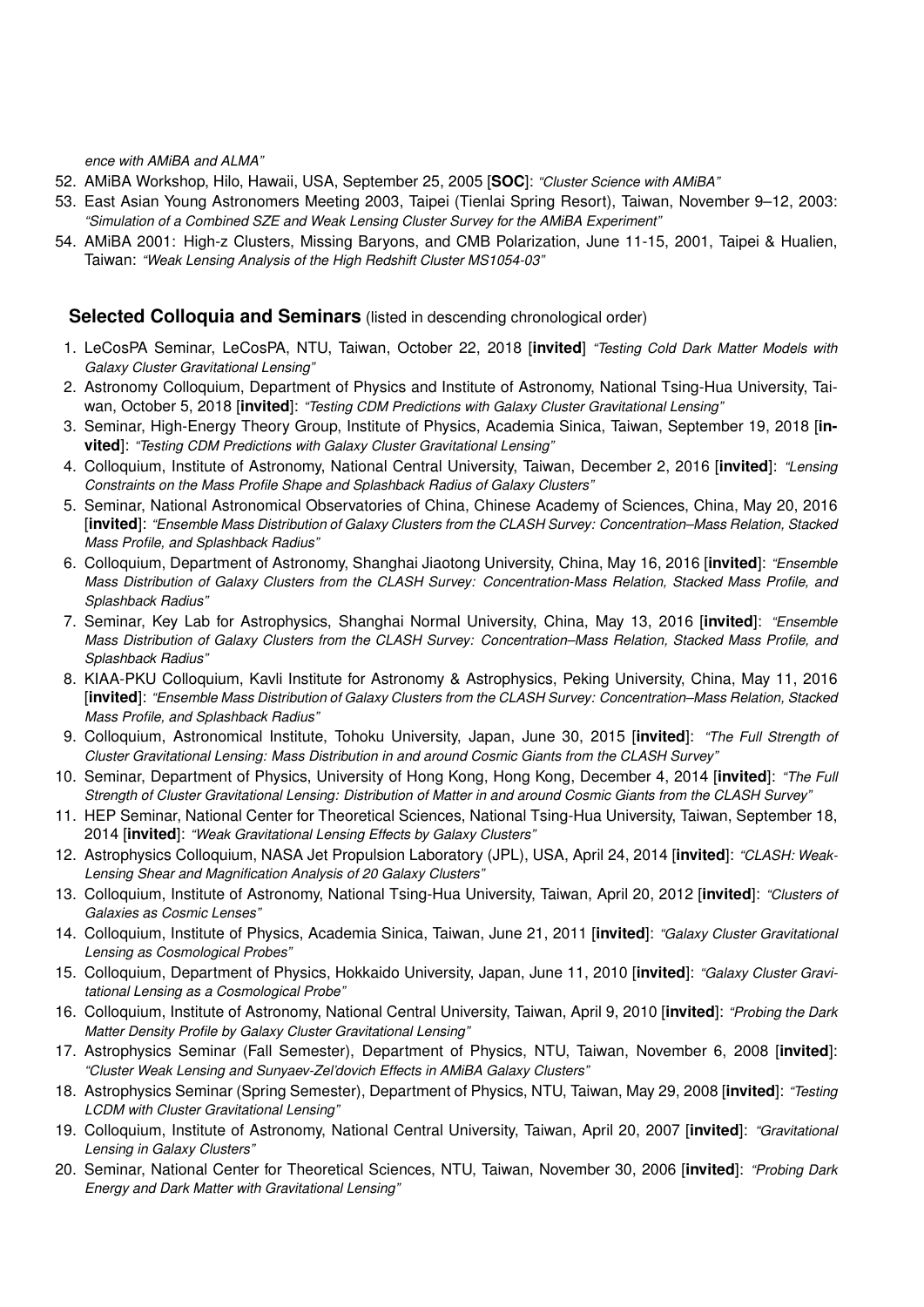#### **Accepted Observing Proposals** (PI/Co-PI only)

| 2020A | "Homogeneous Weak Lensing Masses of the Reference XMM-Heritage Cluster Sample (II)" | (CFHT)   |
|-------|-------------------------------------------------------------------------------------|----------|
| 2019B | "Homogeneous Weak Lensing Masses of the Reference XMM-Heritage Cluster Sample"      | (CFHT)   |
| 2010A | "Constraining the Galaxy Population Evolution in Clusters of Galaxies"              | (CFHT)   |
| 2007B | "Testing the Cold Dark Matter Paradigm with Cluster Gravitational Lensing"          | (CFHT)   |
| 2007A | "Testing the Cold Dark Matter Paradigm with Cluster Gravitational Lensing"          | (CFHT)   |
| 2013B | "A Unique Cluster Mass Profile Dataset from an HST-Subaru Survey Program IV"        | (Subaru) |
| 2013A | "A Unique Cluster Mass Profile Dataset from an HST-Subaru Survey Program III"       | (Subaru) |
| 2012A | "A Unique Cluster Mass Profile Dataset from an HST-Subaru Survey Program II"        | (Subaru) |
| 2010B | "A Unique Cluster Mass Profile Dataset from an HST-Subaru Survey Program"           | (Subaru) |
| 2008A | "Subaru Weak Lensing Study of Merging Galaxy Clusters IIb"                          | (Subaru) |
| 2007B | "Subaru Weak Lensing Study of Merging Galaxy Clusters II"                           | (Subaru) |
| 2000  | "Weak Lensing Survey in a High Redshift Supercluster Field"                         | (Subaru) |
| 2011B | "Dark Matter and Baryons in Hubble Treasury Clusters (III)"                         | (CSO)    |
| 2011A | "Dark Matter and Baryons in Hubble Treasury Clusters (II)"                          | (CSO)    |
| 2010B | "Dark Matter and Baryons in Hubble Treasury Clusters"                               | (CSO)    |
|       |                                                                                     |          |

#### **Teaching Experience** (listed in descending chronological order)

- *•* Guest lecturer, General Astronomy, Yuan-Zhe University, Taiwan, November 21, 2019 [**invited**]: Given a lecture (1.5 hours) entitled *"My Journey through Taiwan: from Gravitational Lensing to Dark Matter"*
- *•* Lecturer, NTU Student Seminar, ASIAA, May 28, 2019 [**invited**]: *"Gravitational Lensing by Galaxy Clusters"*
- *•* Lecturer, NTU Student Seminar, ASIAA, May 4, 2017 [**invited**]: *"Galaxy Clusters as Cosmic Lenses"*
- *•* Lecturer, NTU Student Seminar, ASIAA, November 19, 2015 [**invited**]: *"Gravitational Lensing by Galaxy Clusters"*
- *•* Lecturer, ASIAA Summer Student Program 2011, ASIAA, August 4, 2011: *"Cosmology"*
- *•* Lecturer, ASIAA Summer Student Program 2010, ASIAA, July 27, 2010: *"Gravitational Lensing and Observational Cosmology"*
- *•* Lecturer, TIARA Winter School on Galaxies and Stellar Clusters, NTHU, Taiwan, January 25–29, 2010 [**invited**]: *"Lensing and AMiBA Studies of Galaxy Clusters"*
- *•* Lecturer, Joint LeCosPA-FGCPA Summer School, NTU Taiwan, June 20–23, 2009 [**invited**]:
	- **–** *"The Large-Scale Structure in the Universe (I)"*
	- **–** *"The Large-Scale Structure in the Universe (II)"*
- *•* Lecturer, International School of Physics "Enrico Fermi", Course CLXXII: Astrophysics of Galaxy Clusters, Varenna, Italy, July 15–25, 2008 [**invited**]:
	- **–** *"Cluster Weak Gravitational Lensing"*
	- **–** *"CMB Interferometer"*
- *•* Guest lecturer, Department of Physics, NTU, Taiwan, May 12–14, 2008 [**invited**]: Taught a series of lectures (3 hours) on *"Cosmology and Gravitational Lensing"*
- *•* Lecturer, ASIAA Summer Student Program 2007, ASIAA, July 17, 2007: *"The AMiBA Project"*
- *•* Lecturer, ASIAA Summer Student Program 2006, ASIAA, August 3, 2006: *"Introduction to Gravitational Lensing"*
- *•* Guest lecturer, Astronomical Institute, Tohoku University, June 28–July 2, 2004 [**invited**]: Taught a series of lectures (6 hours) on *"Weak Gravitational Lensing: Theory, Methods, and Applications"*

#### **Education and Public Outreach**

- *•* Public lecture [**in Chinese**], Prospect Lecture Series: 100 Years of Spacetime Distortion, NTU, Taiwan, May 31, 2019 [**invited**]: "*Looking at Dark Matter through Gravitational Lenses*"
- *•* Interviewed [**in Chinese**] at the MOST Outstanding Research Award Ceremony by Unique Satellite TV (USTV), Taiwan, May 24, 2019
- *•* Joint press release by Osaka University and ASIAA, April 25, 2018: "*Uncovering the Secret Law of the Evolution of Galaxy Clusters*"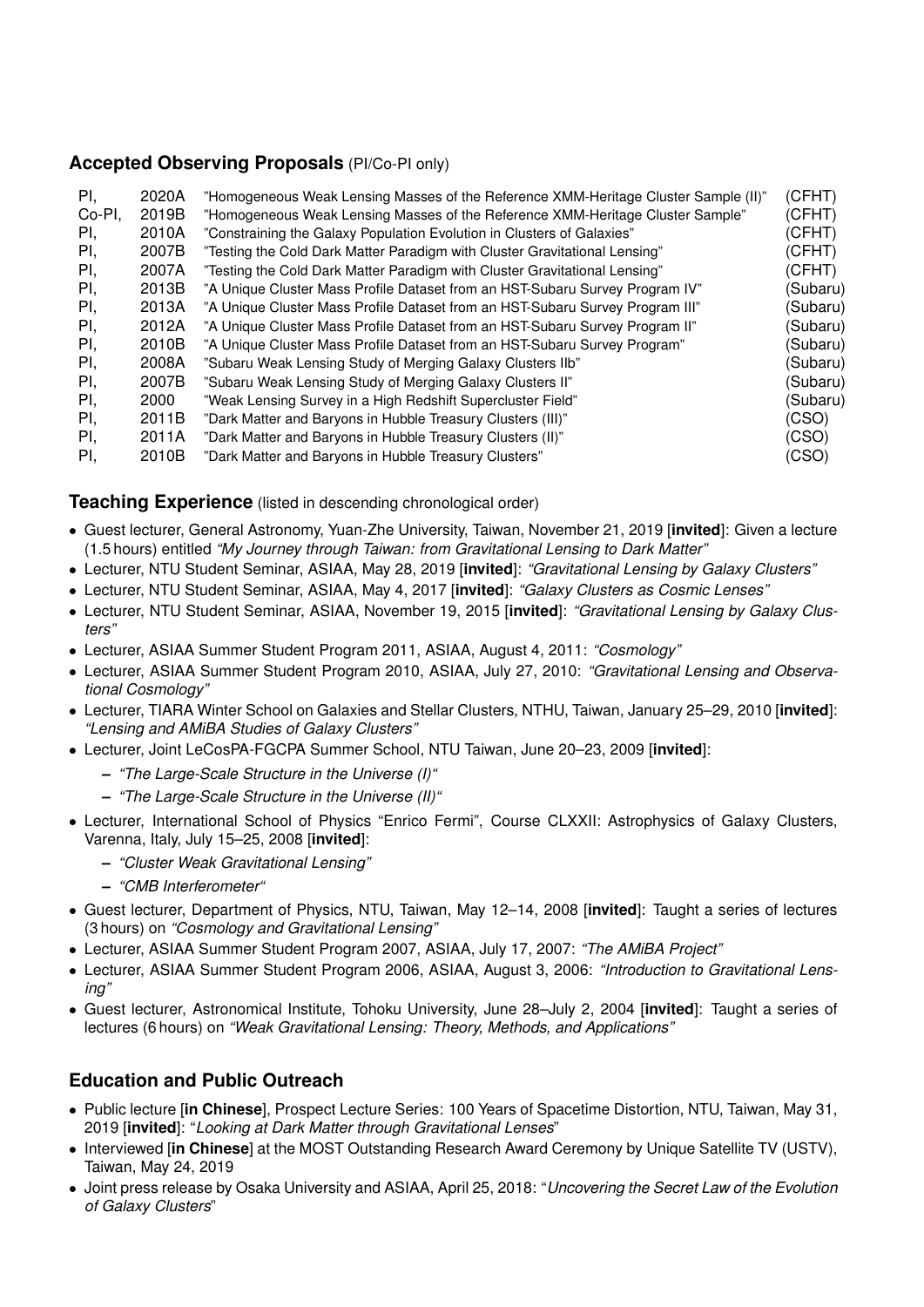- *•* Public lecture [**in Chinese**], ASIAA Outreach Activity, NTU Azalea Festival 2017, Taiwan, March 11, 2017: "*Gravitational Lensing in the Universe*"
- *•* Interviewed [**in Chinese**] by Central News Agency, Taiwan, December 2013
- *•* Joint press release by Academia Sinica, NAOJ, and Birmingham, June 13, 2013: "*Cosmic Giants Shed New Light on Dark Matter*"
- *•* Public lecture [**in Chinese**], Special Open House for NTU undergraduate students, ASIAA, April 11, 2010: "*Cosmology and Extragalactic Projects at ASIAA*"
- *•* Joint press release by RIKEN and Academia Sinica, April 7, 2010: "*Astrophysicists Capture Growth of Galaxy Clusters, the Largest Cosmic Structures*"
- *•* Interviewed by Scientific American Taiwan Edition, October 3, 2008
- *•* Public lecture [**in Chinese**], Special Open House for NTU undergraduate students, ASIAA, March 23, 2008: "*Introduction to Cosmology*"
- *•* Interviewed by Researcher Zukan, February 2008
- *•* Public lecture [**in Chinese**], NCKU/NTNU Students Visit, ASIAA, 2006: "*The AMiBA Project: Introduction to Observational Cosmology*"

#### **Involvement in International Projects**

| Scientist,              | Local Volume Complete Cluster Survey (LoVoCCS)           | $(2018 - present)$ |
|-------------------------|----------------------------------------------------------|--------------------|
| Scientist,              | <b>ALMA Lensing Cluster Survey (ALCS)</b>                | $(2018 - present)$ |
| Scientist,              | XMM-Newton Heritage program                              | $(2017 - present)$ |
| Scientist.              | <b>BUFFALO</b>                                           | $(2017 - present)$ |
| Scientist,              | Galaxy Clusters at Vircam (GCAV)                         | $(2016 - present)$ |
| Scientist,              | Reionization Lensing Cluster Survey (RELICS)             | $(2015 - present)$ |
| Scientist,              | J-PAS                                                    | $(2013 - present)$ |
| Scientist,              | Ultimate XMM Extragalactic Survey (XXL)                  | $(2011 - present)$ |
| Scientist,              | CLASH-VLT survey                                         | $(2011 - present)$ |
| Principal Investigator, | CLASH-CSO/Bolocam program                                | $(2011 - 2013)$    |
| Principal Investigator, | CLASH-Subaru/Suprime-Cam program                         | $(2009 - 2014)$    |
| Scientist.              | Cluster Lensing And Supernova survey with Hubble (CLASH) | $(2009 - present)$ |
| Scientist,              | Subaru Hyper Suprime-Cam survey (HSC-SSP)                | $(2007 - present)$ |
| Scientist,              | Local Cluster Substructure Survey (LoCuSS)               | $(2005 - 2016)$    |
| Science Lead,           | AMiBA 7-element project                                  | $(2005 - 2010)$    |
| Scientist,              | Array for Microwave Background Anisotropy (AMiBA)        | (2001 – 2016)      |

#### **International Meetings Organized**

| Member of SOC, | Panchromatic Panoramic Studies of Galaxy Clusters,   | ASIAA             | (03/2019) |
|----------------|------------------------------------------------------|-------------------|-----------|
| Member of SOC, | The 8th KIAS Workshop on Cosmology,                  | Seoul, Korea      | (11/2018) |
| Member of SOC, | TIARA Summer School on Astrostatistics and Big Data, | <b>ASIAA</b>      | (09/2017) |
| Organizer,     | Subaru HSC Survey Collaboration Meeting,             | ASIAA             | (01/2016) |
| Co-organizer,  | Photometric Redshifts for Large Scale Surveys,       | ASIAA             | (09/2013) |
| Co-organizer,  | DENET Subaru HSC Workshop,                           | ASIAA             | (03/2011) |
| Member of SOC, | Subaru HSC Sciences on Variable and Transients,      | NCU, Taiwan       | (12/2009) |
| Co-organizer,  | Taiwan-Japan Subaru HSC Science Mini Workshop,       | <b>ASIAA</b>      | (12/2008) |
| Co-organizer,  | Subaru-ASIAA Mini Workshop,                          | ASIAA             | (03/2008) |
| Member of SOC, | AMiBA Workshop,                                      | Hilo, Hawaii, USA | (09/2005) |

#### **Languages**

Japanese (mother tongue), English (fluent), Chinese (spoken)

#### **Visiting Scholars Hosted**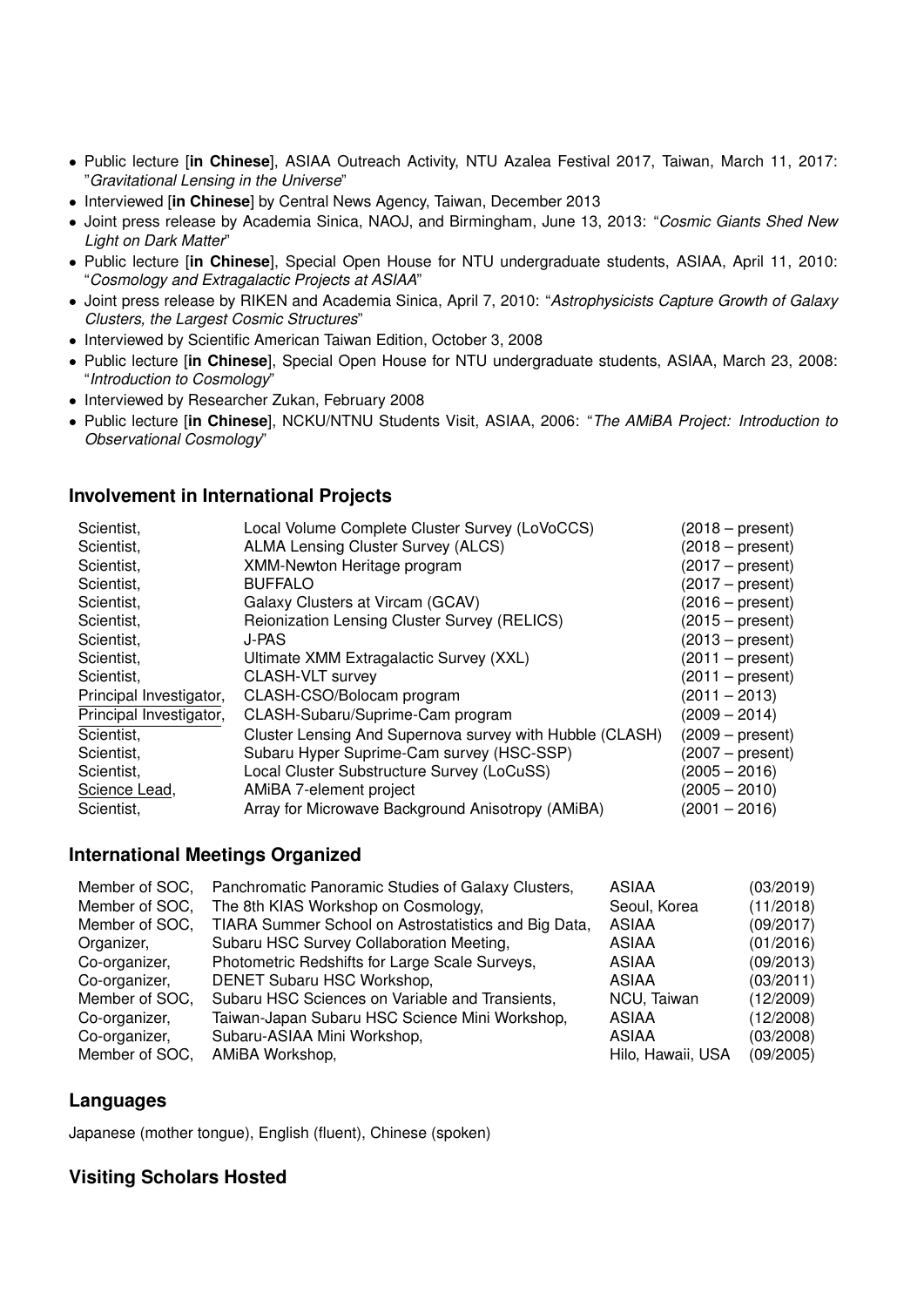| Dr. Adam Amara,       | Professor, ICG, University of Portsmouth, UK  | $(01/2019 - present)$ |
|-----------------------|-----------------------------------------------|-----------------------|
| Dr. Sandor M. Molnar, | Full-time Visiting Associate Professor, ASIAA | $(01/2016 - present)$ |
| Dr. Tom Broadhurst,   | Professor, Ikerbasque, Spain                  | $(01/2009 - present)$ |
| Mr. Chieh-An Lin,     | Ph.D. student, CEA Saclay, France             | $(02/2016 - 03/2016)$ |
| Mr. Chieh-An Lin,     | Ph.D. student, CEA Saclay, France             | $(11/2014 - 01/2015)$ |
| Dr. Hiroyuki Ikeda,   | JSPS Postdoctoral Fellow, Japan               | $(04/2014 - 03/2015)$ |

## **Staff Scientists Mentored** (PI only)

|                                        | Dr. Bau-Ching Hsieh, Support Scientist, ASIAA (01/2013 - 04/2019) |                       |
|----------------------------------------|-------------------------------------------------------------------|-----------------------|
| Dr. Bau-Ching Hsieh, Specialist, ASIAA |                                                                   | $(05/2019 - present)$ |

## **Postdoctoral Researchers Supervised** (PI only)

| Dr. Luis A. Diaz Garcia, |       | $ASIAA$ $(08/2018 - present)$                                                           |
|--------------------------|-------|-----------------------------------------------------------------------------------------|
| Dr. Shutaro Ueda,        |       | $ASIAA$ $(04/2018 - present)$                                                           |
| Dr. I-Non Chiu,          |       | $ASIAA$ $(06/2016 - present)$                                                           |
| Dr. Yuichi Higuchi,      |       | ASIAA $(05/2016 - 01/2019) \rightarrow$ Postdoc, Kindai U., Japan                       |
| Dr. Nicole Czakon,       |       | ASIAA $(07/2013 - 08/2016) \rightarrow$ Now Data Scientist, Slack, USA                  |
| Dr. Jean Coupon,         | ASIAA | $(01/2012 - 09/2013) \rightarrow$ Now Data Scientist, Switzerland                       |
| Dr. Nobuhiro Okabe,      |       | ASIAA $(06/2009 - 08/2013) \rightarrow$ Now Assistant Professor (tenured), Hiroshima U. |
|                          |       |                                                                                         |

## **Graduate Students Supervised** (PI only)

| Sut-leng Tam,        | Master, NTU/Physics      | $(10/2014 - 08/2016) \rightarrow$ Durham U./Physics    |
|----------------------|--------------------------|--------------------------------------------------------|
| Li-Yen Hsu           | Master, NTU/Physics      | $(01/2009 - 07/2010) \rightarrow U$ . Hawaii/Astronomy |
| Chia-Jung Shih,      | Master, NTU/Astrophysics | $(07/2007 - 07/2009)$                                  |
| James Hung-Shu Chan, | Post-Master RA, ASIAA    | $(09/2009 - 12/2010) \rightarrow NTU/Physics$          |
| Yi-Jung Yang,        | Post-Master RA, ASIAA    | $(07/2007 - 10/2007) \rightarrow NTHU/Astronomy$       |

## **Undergraduate Students Supervised** (PI only)

| Fang-Chia Lee,   | Undergraduate RA, ASIAA                         | $(10/2006 - 07/2007)$ |
|------------------|-------------------------------------------------|-----------------------|
| Chia-Jung Shih,  | ASIAA summer student, ASIAA (06/2006 – 08/2006) |                       |
| Yang-Ting Chien, | ASIAA summer student, ASIAA (06/2002 – 08/2002) |                       |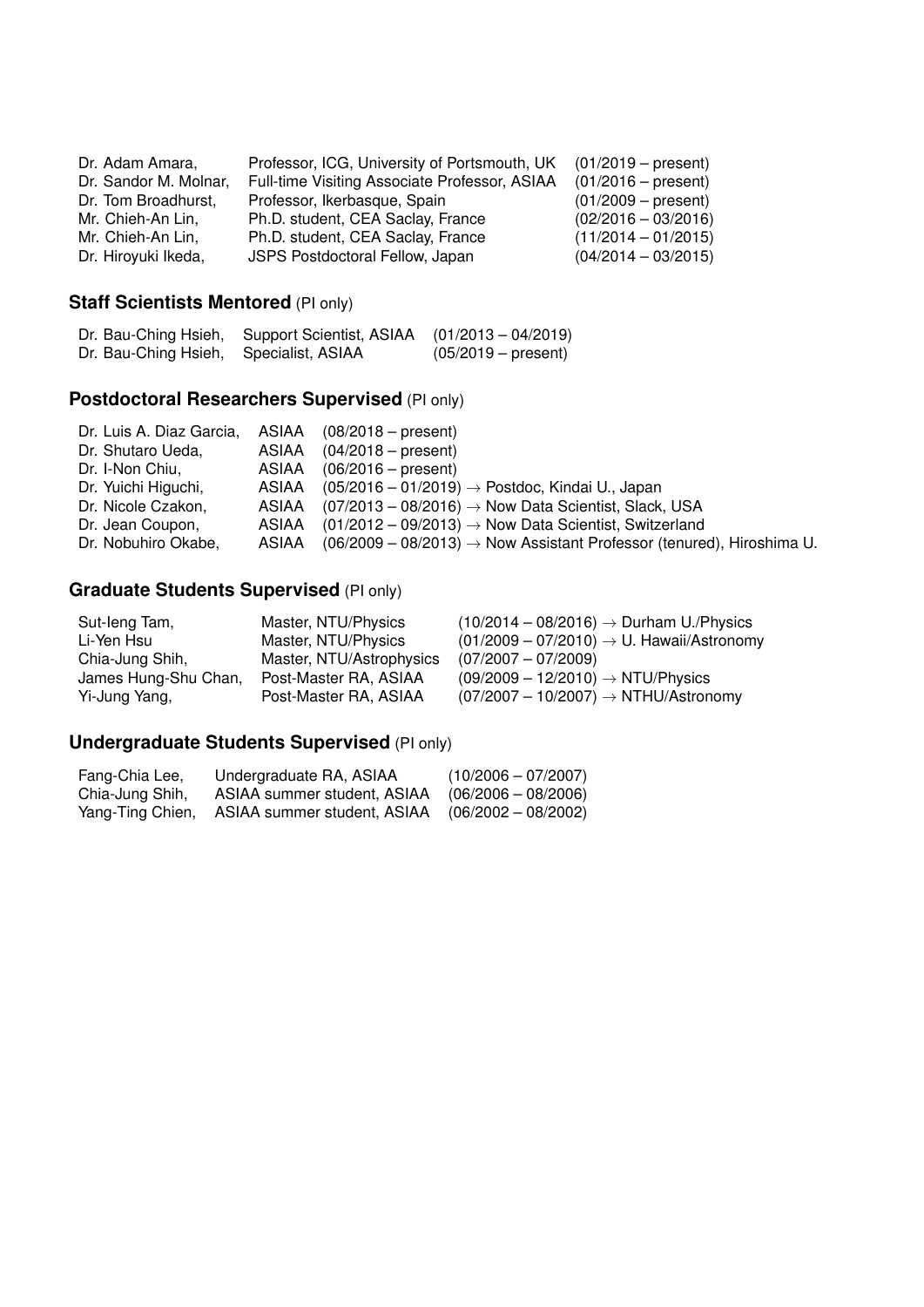## **Selected Publications of Keiichi Umetsu**

- **–** An asterisk (\*) indicates the corresponding author.
- **–** Citation counts are based on the NASA Astrophysics Data System (ADS).
- **–** Publications are listed in descending chronological order.
- 1. Keiichi Umetsu\*, Mauro Sereno, Maggie Lieu, Hironao Miyatake, Elinor Medezinski, Atsushi J. Nishizawa, Paul Giles, Fabio Gastaldello, Ian G. McCarthy, Martin Kilbinger, Mark Birkinshaw, Stefano Ettori, Nobuhiro Okabe, I-Non Chiu, Jean Coupon, Dominique Eckert, Yutaka Fujita, Yuichi Higuchi, Elias Koulouridis, Ben Maughan, Satoshi Miyazaki, Masamune Oguri, Florian Pacaud, Marguerite Pierre, David Rapetti, & Graham P. Smith, submitted to **The Astrophysical Journal** (arXiv:1909.10524) [4 citations]

*"Weak Lensing Analysis of X-ray-selected XXL Galaxy Groups and Clusters with Subaru HSC Data"*

2. Keiichi Umetsu\*, Mauro Sereno, Sut-Ieng Tam, I-Non Chiu, Zuhui Fan, Stefano Ettori, Daniel Gruen, Teppei Okumura, Elinor Medezinski, Megan Donahue, Massimo Meneghetti, Brenda Frye, Anton Koekemoer, Tom Broadhurst, Adi Zitrin, Italo Balestra, Narciso Benitez, Yuichi Higuchi, Peter Melchior, Amata Mercurio, Julian Merten, Alberto Molino, Mario Nonino, Marc Postman, Piero Rosati, Jack Sayers, & Stella Seitz, **The Astrophysical Journal**, 860(2), 104 (June 2018) [*15 citations*]

*"The Projected Dark and Baryonic Ellipsoidal Structure of 20 CLASH Galaxy Clusters"*

- 3. Keiichi Umetsu\* & Benedkt Diemer, **The Astrophysical Journal**, 836(2), 231 (February 2017) [*34 citations*] *"Lensing Constraints on the Mass Profile Shape and the Splashback Radius of Galaxy Clusters" →* First direct lensing constraints on the splashback radius of galaxy clusters
- 4. Keiichi Umetsu\*, Adi Zitrin, Daniel Gruen, Julian Merten, Megan Donahue, & Marc Postman, **The Astrophysical Journal**, 821(2), 116 (April 2016) [*121 citations*]

*"CLASH: Joint Analysis of Strong-lensing, Weak-lensing Shear, and Magnification Data for 20 Galaxy Clusters"*

- *→* Selected into the Major Achievements of the Subaru Telescope (2016–2019)
- *→* Won the MOST Outstanding Research Award (2018)
- *→* Cited more than 100 times
- 5. Keiichi Umetsu\*, Mauro Sereno, Elinor Medezinski, Mario Nonino, Tony Mroczkowski, Jose M. Diego, Stefano Ettori, Nobuhiro Okabe, Tom Broadhurst, & Doron Lemze, **The Astrophysical Journal**, 806(2), 207 (June 2015) [*47 citations*]

*"Three-dimensional Multi-probe Analysis of the Galaxy Cluster A1689"*

*→* Selected into Academia Sinica Publications of Significant Research Achievements (2015)

6. Keiichi Umetsu, Elinor Medezinski, Mario Nonino, Julian Merten, Marc Postman, Massimo Meneghetti, Megan Donahue, Nicole Czakon, Alberto Molino, Stella Seitz, Daniel Gruen, Doron Lemze, Italo Balestra, Narciso Benitez, Andrea Biviano, Tom Broadhurst, Holland Ford, Claudio Grillo, Anton Koekemoer, Peter Melchior, Amata Mercurio, John Moustakas, Piero Rosati, & Adi Zitrin, **The Astrophysical Journal**, 795(2), 163 (November 2014) [*174 citations*]

*"CLASH: Weak-Lensing Shear-and-Magnification Analysis of 20 Galaxy Clusters"*

- *→* Won the MOST Outstanding Research Award (2018)
- *→* Cited more than 100 times
- 7. Keiichi Umetsu\*, **The Astrophysical Journal**, 769(1), 13 (May 2013) [*18 citations*] *"Model-Free Multi-Probe Lensing Reconstruction of Cluster Mass Profiles" →* Selected into Academia Sinica Publications of Significant Research Achievements (2013)
- 8. Keiichi Umetsu\*, Elinor Medezinski, Mario Nonino, Julian Merten, Adi Zitrin, Alberto Molino, Claudio Grillo, Mauricio Carrasco, Megan Donahue, Andisheh Mahdavi, Dan Coe, Marc Postman, Anton Koekemoer, Nicole Czakon, Jack Sayers, Tony Mroczkowski, Sunil Golwala, Patrick M. Koch, Kai-Yang Lin, Sandor M. Molnar, Piero Rosati, Italo Balestra, Amata Mercurio, Marco Scodeggio, Andrea Biviano, Timo Anguita, Leopoldo Infante, Gregor Seidel, Irene Sendra, Stephanie Jouvel, Ole Host, Doron Lemze, Tom Broadhurst, Massimo Meneghetti, Leonidas Moustakas, Matthias Bartelmann, Narciso Benitez, Rychard Bouwens, Larry Bradley, Holland Ford, Yolanda Jimenez-Teja, Daniel Kelson, Ofer Lahav, Peter Melchior, John Moustakas, Sara Ogaz, Stella Seitz, & Wei Zheng, **The Astrophysical Journal**, 755(1), 56 (August 2012) [*100 citations*] *"CLASH: Mass Distribution in and around the Galaxy Cluster MACS J1206.2-0847 from a Full Cluster Lensing Analysis" →* Cited 100 times
- 9. Keiichi Umetsu\*, Tom Broadhurst, Adi Zitrin, Elinor Medezinski, Dan Coe, & Marc Postman, **The Astrophysical Journal**, 738(1), 41 (September 2011) [*94 citations*]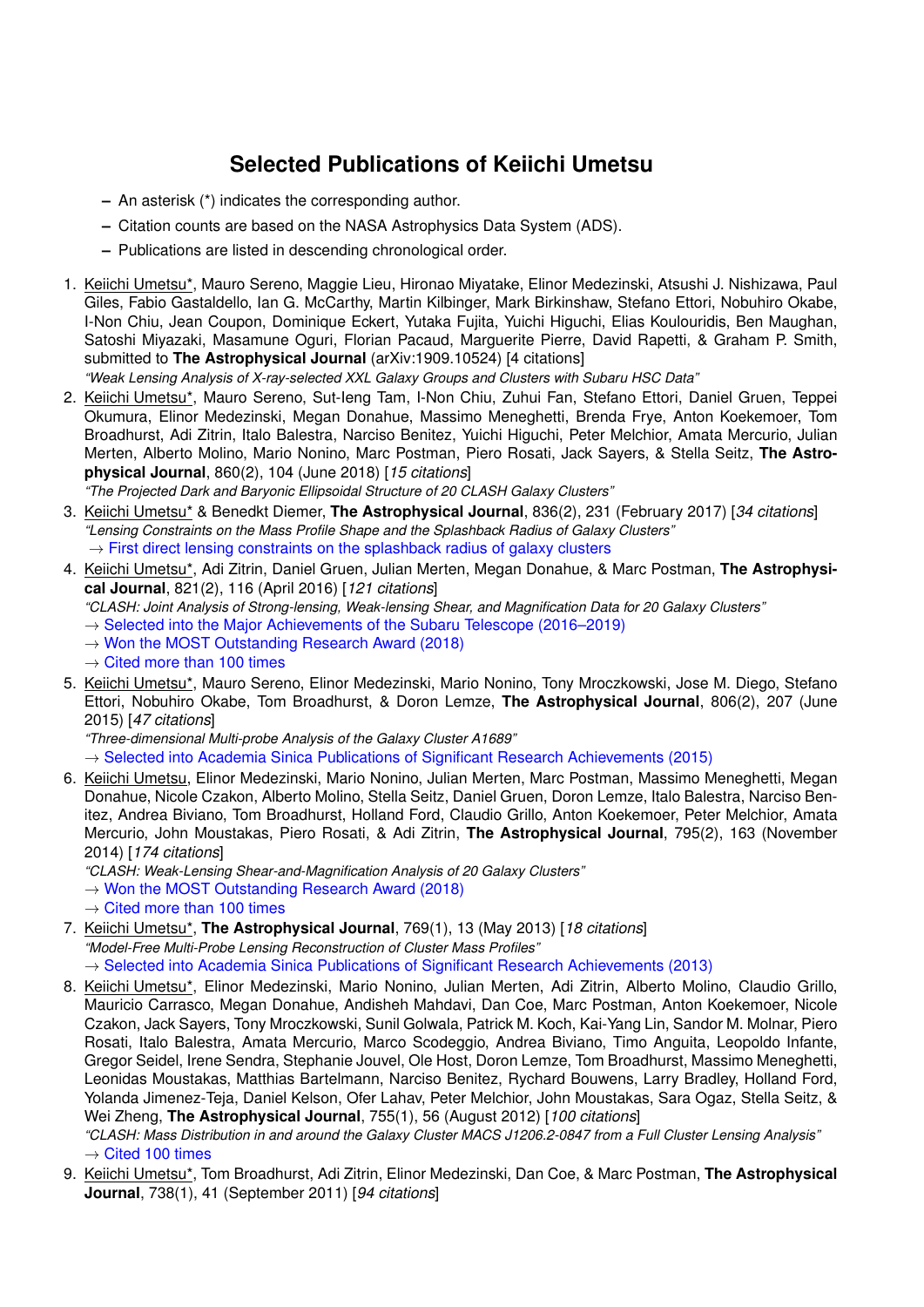*"A Precise Cluster Mass Profile Averaged from the Highest Quality Lensing Data"*

*→* Highlighted in the 2nd edition of the textbook "*Extragalactic Astronomy & Cosmology*" by P. Schneider

10. Keiichi Umetsu\*, Tom Broadhurst, Adi Zitrin, Elinor Medezinski, & Li-Yen Hsu, **The Astrophysical Journal**, 729(2), 127 (March 2011) [*100 citations*]

*"Cluster Mass Profiles from a Bayesian Analysis of Weak Lensing Distortion and Magnification Measurements: Applications to Subaru Data"*

- *→* Selected into Academia Sinica Publications of Significant Research Achievements (2011)
- *→* Cited 100 times
- 11. Keiichi Umetsu\*, Elinor Medezinski, Tom Broadhurst, Adi Zitrin, Nobuhiro Okabe, Bau-Ching Hsieh, & Sandor M. Molnar, **The Astrophysical Journal**, 714(2), 1479 (May 2010) [*76 citations*] *"The Mass Structure of the Galaxy Cluster Cl0024+1654 from a Full Lensing Analysis of Subaru and ACS/NIC3 Observations"*

12. Keiichi Umetsu\*, Mark Birkinshaw, Guo-Chin Liu, Jiun-Huei Proty Wu, Elinor Medezinski, Tom Broadhurst, Doron Lemze, Adi Zitrin, Paul T. P. Ho, Chih-Wei Locutus Huang, Patrick M. Koch, Yu-Wei Liao, Kai-Yang Lin, Sandor M. Molnar, Hiroaki Nishioka, Fu-Cheng Wang, Pablo Altamirano, Chia-Hao Chang, Shu-Hao Chang, Su-Wei Chang, Ming-Tang Chen, Chih-Chiang Han, Yau-De Huang, Yuh-Jing Hwang, Homin Jiang, Michael Kesteven, Derek Y. Kubo, Chao-Te Li, Pierre Martin-Cocher, Peter Oshiro, Philippe Raffin, Tashun Wei, & Warwick Wilson, **The Astrophysical Journal**, 694(2), 1643 (April 2009) [*94 citations*] *"Mass and Hot Baryons in Massive Galaxy Clusters from Subaru Weak Lensing and AMiBA Sunyaev-Zel'dovich Effect Observations"*

*→* Won the Academia Sinica Research Award for Junior Research Investigators (2011)

- 13. Keiichi Umetsu\* & Tom Broadhurst, **The Astrophysical journal**, 684(1), 177 (September 2008) [*126 citations*] *"Combining Lens Distortion and Depletion to Map the Mass Distribution of A1689" →* Cited more than 100 times
- 14. Yuki Okura, Keiichi Umetsu\*, & Toshifumi Futamase, **The Astrophysical Journal**, 680(1), 1 (June 2008) [*48 citations*]

*"A Method for Weak-Lensing Flexion Analysis by the HOLICs Moment Approach"*

15. Yuki Okura, Keiichi Umetsu\*, & Toshifumi Futamase, **The Astrophysical Journal**, 660(2), 995 (May 2007) [*57 citations*]

*"A New Measure for Weak-Lensing Flexion"*

16. Keiichi Umetsu\* & Toshifumi Futamase, **The Astrophysical Journal Letters**, 539(1), L5 (August 2000) [*52 citations*]

*"Detection of Dark Matter Concentrations in the Field of Cl 1604+4304 from Weak Lensing Analysis"*

## **Complete List of Publications: Keiichi Umetsu (1999 – present)**

My research interests and experience encompass the fields of observational cosmology and astrophysics, with the goal of understanding the nature of dark matter and its role in cosmic structure formation. To this end, my research is primarily centered on galaxy clusters and their surrounding large scale structure, by using gravitational lensing in combination with theoretical modeling and complementary data sets from Sunyaev–Zel'dovich effects, X-ray, and dynamical observations.

#### (A) **Publications in Refereed SCI Journals**

1. K. Umetsu\*, M. Tada, & T. Futamase, **Progress of Theoretical Physics Supplements**, 133, 53-84 (May 1999)

"Cluster mass reconstruction by a weak shear field"

- 2. K. Umetsu\* & M. Hattori, **Advances in Space Research**, 25, 617-620 (February 2000) "On the origin of the metallicity gradient in clusters of galaxies"
- 3. M. Hattori & K. Umetsu, **ApJ**, 533, 84-94 (April 2000) "A possible route to spontaneous reduction of the heat conductivity by a temperature gradient driven instability in electron-ion plasmas"
- 4. K. Umetsu\* & T. Futamas, **ApJL**, 539, L5-L8 (August 2000) "Detection of dark matter concentrations in the field of Cl 1604+4304 from weak lensing analysis"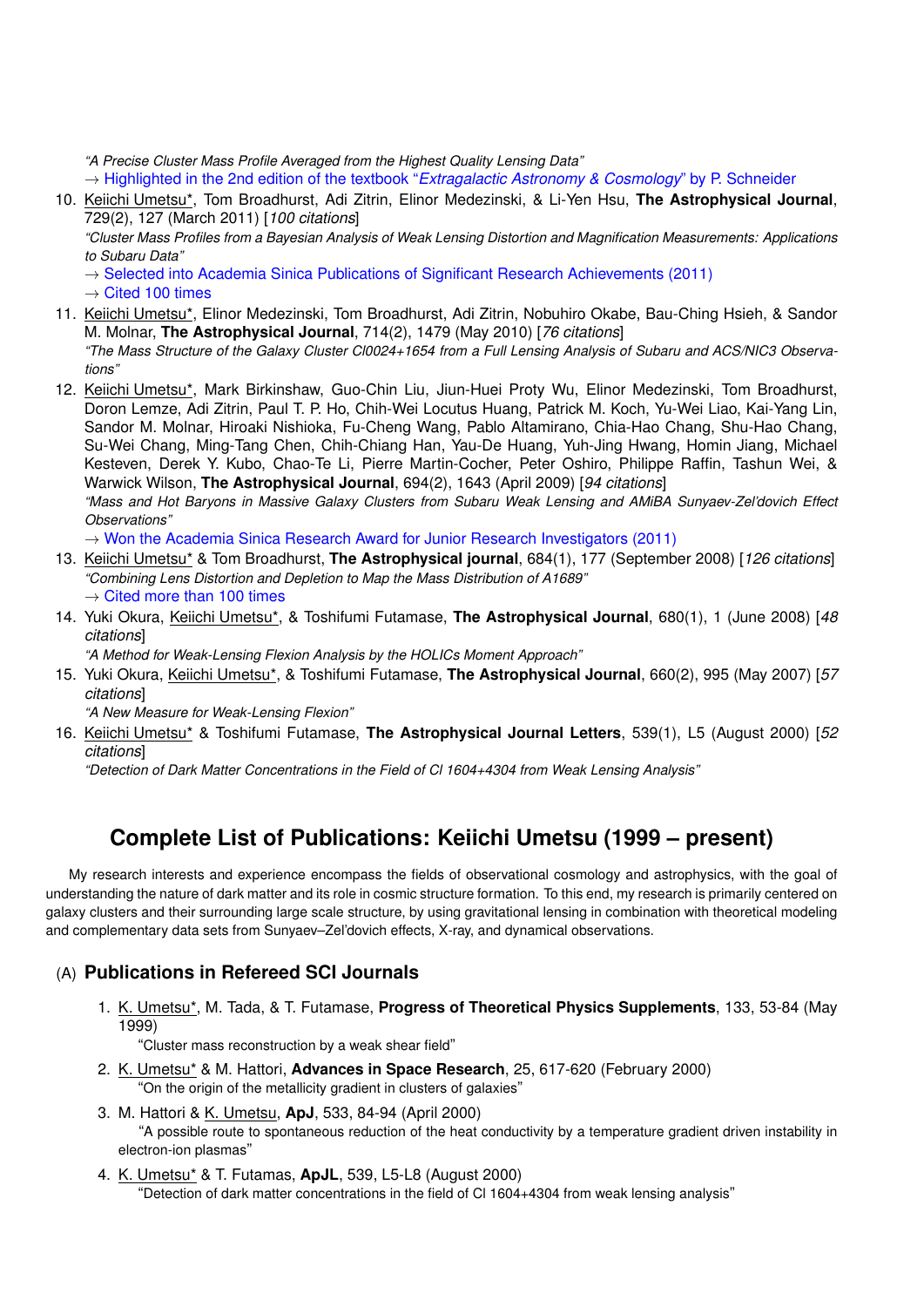- 5. M. Hattori & K. Umetsu, **Earth, Planets and Space**, 53, 689-693 (June 2001) "Spontaneous reduction of the heat conductivity by a temperature gradient-driven instability in electron-ion plasmas"
- 6. J. Sato, K. Umetsu, T. Futamase & T. Yamada, **ApJL**, 582, L67-L70 (January 2003) "The topology of a weak lensing field in the neighborhood of MS1054-03"
- 7. C.-G. Park, K.-W. Ng, C. Park, G.-C. Liu & K. Umetsu, **ApJ**, 589, 67-81 (May 2003) "Observational strategies of CMB temperature and polarization interferometry experiments"
- 8. T. Broadhurst, M. Takada, K. Umetsu, X. Kong, N. Arimoto, M. Chiba, & T. Futamase, **ApJL**, 619, L143- L146 (February 2005)

"The surprisingly steep mass profile of Abell 1689, from a lensing analysis of Subaru images"

9. T. Kodama, M. Tanaka, T. Tamura, H. Yahagi, M. Nagashima, I. Tanaka, N. Arimoto, T. Futamase, M. Iye, Y. Karasawa, N. Kashikawa, W. Kawasaki, T. Kitayama, H. Matsuhara, F. Nakata, T. Ohashi, K. Ohta, T. Okamoto, S. Okamura, K. Shimasaku, Y. Suto, N. Tamura, K. Umetsu, & T. Yamada, **PASJ**, 57, 309-323 (April 2005)

"Panoramic views of cluster-scale assembly explored by Subaru wide-field imaging"

- 10. M. Tanaka, T. Kodama, N. Arimoto, S. Okamura, K. Umetsu, K. Shimasaku, I. Tanaka, & T. Yamada, **MNRAS**, 362, 268-288 (September 2005) "The Build-up of the Colour-Magnitude Relation as a Function of Environment"
- 11. M. Oguri, M. Takada, K. Umetsu, & T. Broadhurst, **ApJ**, 632, 841-846 (October 2005) "Can the steep mass profile of A1689 be explained by a triaxial dark hallo?"
- 12. K. Umetsu\*, M. Tanaka, T. Kodama, I. Tanaka, T. Futamase, N. Kashikawa, & T. Hoshi, **PASJ**, 57, 877-880 (December 2005)

"Discovery of a Strongly Lensed Galaxy at z=3.9 behind a z=0.83 Galaxy Cluster"

- 13. Y. Okura, K. Umetsu\*, & T. Futamase, **ApJ**, 660, 995-1005 (May 2007) "A New Measure for Weak Lensing Flexion"
- 14. E. Medezinski, T. Broadhurst, K. Umetsu, D. Coe, N. Benitez, H. Ford, Y. Rephaeli, N. Arimoto, X. Kong, **ApJ**, 663, 717-733 (July 2007) "Using Weak Lensing Dilution to Improve Measurements of the Luminous and Dark Matter in A1689"
- 15. N. Okabe, K. Umetsu, **PASJ**, 60, 345-375 (April 2008) "Subaru Weak Lensing Study of Seven Merging Clusters: Distributions of Mass and Baryons"
- 16. Y. Okura, K. Umetsu\*, T. Futamase, **ApJ**, 680, 1-16 (June 2008) "A Method for Weak Lensing Flexion Analysis by the HOLICs Moment Method"
- 17. K. Umetsu\*, T. Broadhurst, **ApJ**, 684, 177-203 (September 2008) "Combining Lens Distortion and Depletion to Map the Mass Distribution of A1689"
- 18. T. Broadhurst, K. Umetsu, E. Medezinski, M. Oguri, & Y. Rephaeli, **ApJL**, 685, L9-L12 (September 2008) "Comparison of Cluster Lensing Profiles with Lambda CDM Predictions"
- 19. Paul T.P. Ho, Pablo Altamirano, Chia-Hao Chang, Shu-Hao Chang, Su-Wei Chang, Chung-Cheng Chen, Ke-Jung Chen, Ming-Tang Chen, Chih-Chiang Han, West M. Ho, Yau-De Huang, Yuh-Jing Hwang, Fabiola Ibanez-Romano, Homin Jiang, Patrick M. Koch, Derek Y. Kubo, Chao-Te Li, Jeremy Lim, Kai-Yang Lin, Guo-Chin Liu, Kwok-Yung Lo, Cheng-Jiun Ma, Robert N. Martin, Pierre Martin-Cocher, Sandor M. Molnar, Kin-Wang Ng, Hiroaki Nishioka, Kevin E. O'Connell, Peter Oshiro, Ferdinand Patt, Philippe Raffin, Keiichi Umetsu, Tashun Wei, Jiun-Huei Proty Wu, Tzi-Dar Chiueh, Tzihong Chiueh, Tah-Hsiung Chu, Chih-Wei Locutus Huang, W.Y. Pauchy Hwang, Yu-Wei Liao, Chun-Hsien Lien, Fu-Cheng Wang, Huei Wang, Ray-Ming Wei, Chia-Hsiang Yang, Michael Kesteven, Jeff Kingsley, Malcolm M. Sinclair, Warwick Wilson, Mark Birkinshaw, Haida Liang, Katy Lancaster, Chan-Gyung Park, Ue-Li Pen, & Jeffrey B. Peterson, **ApJ**, 694, 1610-1618 (April 2009)

"The Yuan-Tseh Lee Array for Microwave Background Anisotropy"

- 20. J.H.P. Wu, P. T. P. Ho, C. W. L. Huang, P. M. Koch, Y. W. Liao, K. Y. Lin, G. C. Liu, S. M. Molnar, H. Nishioka, K. Umetsu, F. C. Wang, P. Altamirano, M. Birkinshaw, C. H. Chang, S. H. Chang, S. W. Chang, M. T. Chen, T. Chiueh, C. C. Han, Y. D. Huang, Y. J. Hwang, H. Jiang, M. Kesteven, D. Y. Kubo, K. Lancaster, C. T. Li, P. Martin-Cocher, P. Oshiro, P. Raffin, T. Wei, & W. Wilson, **ApJ**, 694, 1619-1628 (April 2009)
	- "Array for Microwave Background Anisotropy: Observations, Data Analysis, and Results for Sunyaev-Zel'Dovich Effects"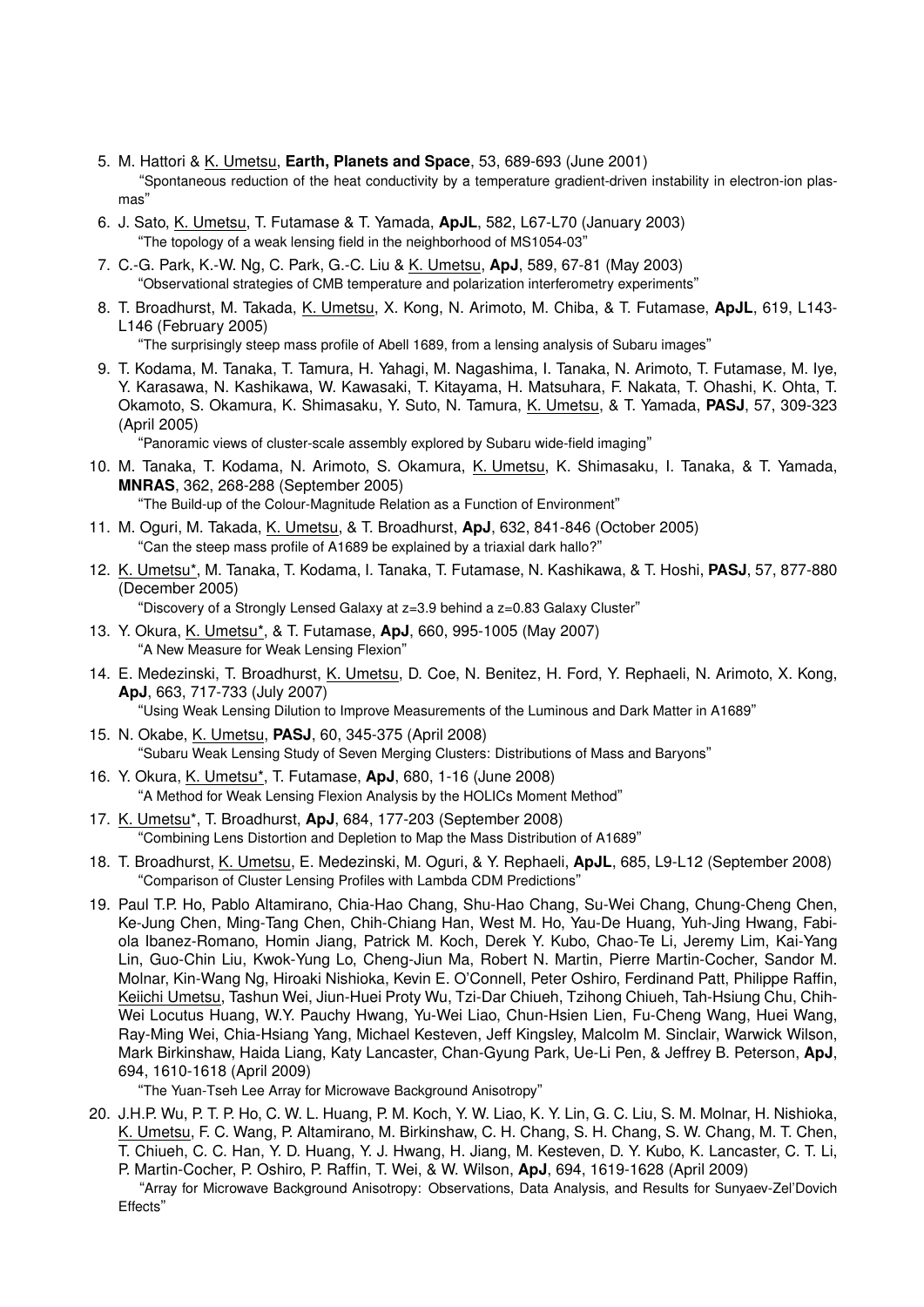21. K.-Y. Lin, C.-T. Li, P.T.P. Ho, C.-W.L. Huang, Y.-W. Liao, G.-C. Liu, P.M. Koch, H. Nishioka, K. Umetsu, F.-C. Wang, J.-H.P. Wu, M. Kesteven, M. Birkinshaw, P. Altamirano, C. H. Chang, S. H. Chang, S. W. Chang, M. T. Chen, T. Chiueh, C. C. Han, Y. D. Huang, Y. J. Hwang, F. Ibanez-Roman, H. Jiang, D. Y. Kubo, P. Martin-Cocher, P. Oshiro, P. Raffin, T. Wei, W. Wilson, K.J. Chen, & T. Chiueh **ApJ**, 694, 1629-1636 (April 2009)

"AMiBA: System Performance"

22. H. Nishioka, F.-C. Wang, J.-H. P. Wu, P.T.P. Ho, C.-W. L. Wang, P.M. Koch, Y.-W. Liao, K.-Y. Lin, G.-C. Liu, S.M. Molnar, K. Umetsu, M. Birkinshaw, P. Altamirano, M. Birkinshaw, C. H. Chang, S. H. Chang, S. W. Chang, M. T. Chen, T. Chiueh, C. C. Han, Y. D. Huang, Y. J. Hwang, H. Jiang, M. Kesteven, D. Y. Kubo, K. Lancaster, C. T. Li, P. Martin-Cocher, P. Oshiro, P. Raffin, T. Wei, & W. Wilson **ApJ**, 694, 1637-1642 (April 2009)

"Tests for AMiBA Data Integrity"

23. K. Umetsu\*, M. Birkinshaw, G.-C. Liu, J.-H. P. Wu, E. Medezinski, T. Broadhurst, D. Lemze, A. Zitrin, P.T.P. Ho, C.-W. L. Huang, P.M. Koch, Y.-W. Liao, K.-Y. Lin, S.M. Molnar, H. Nishioka, F.-C. Wang, P. Altamirano, C. H. Chang, S. H. Chang, S. W. Chang, M. T. Chen, T. Chiueh, C. C. Han, Y. D. Huang, Y. J. Hwang, H. Jiang, M. Kesteven, D. Y. Kubo, K. Lancaster, C. T. Li, P. Martin-Cocher, P. Oshiro, P. Raffin, T. Wei, & W. Wilson, **ApJ**, 694, 1643-1663 (April 2009)

"Mass and Hot Baryons in Massive Galaxy Clusters from Subaru Weak Lensing and AMiBA Sunyaev-Zel'dovich Effect Observations"

- 24. M.-T. Chen, C.-T. Li, Y.-J. Hwang, H. Jiang, P. Altamirano, C.-H. Chang, S.-H. Chang, S.-W. Chang, T.-D. Chiueh, T.-H. Chu, C.-C. Han, Y.-D. Huang, M. Kesteven, D. Kubo, P. Martin-Cocher, P. Oshiro, P. Raffin, T. Wei, H. Wang, W. Wilson, P.T.P. Ho, C.-W. Huang, P.M. Koch, Y.-W. Liao, K.-Y. Lin, G.-C. Liu, S.M. Molnar, H. Nishioka, K. Umetsu, F.-C. Wang, & J.-H. Proty Wu, **ApJ**, 694, 1664-1669 (April 2009) "AMiBA: Broadband Heterodyne CMB Interferometry"
- 25. P.M. Koch, M. Kesteven, H. Nishoka, H. Jiang, K.-Y. Lin, K. Umetsu, Y.-D. Huang, P. Raffin, K.-J. Chen, F. Ibanez-Romano, G. Chereau, C.-W. L. Huang, M.-T. Chen, P. T. P. Ho, K. Pausch, K. Willmeroth, P. Altamirano, C.-H. Chang, S.-H. Chang, S.-W. Chang, C.-C. Han, D. Kubo, C.-T. Li, Y.-W. Liao, G.-C. Liu, P. Martin-Cocher, P. Oshiro, F.-C. Wang, T.-S. Wei, J.-H. P. Wu, M. Birkinshaw, T. Chiueh, K. Lancaster, K.-Y. Lo, R. N.Martin, S. M. Molnar, F. Patt, & B. Romeo **ApJ**, 694, 1670-1684 (April 2009) "The AMiBA Hexapod Telescope Mount"
- 26. C.P. Haines, G.P. Smith, E. Egami, N. Okabe, M. Takada, R.S. Ellis, S. Moran, & K. Umetsu, **MNRAS**, 396, 1297-1307 (July 2009)

"LoCuSS: Luminous infrared galaxies in the merging cluster Abell 1758 at  $z = 0.28$ "

27. Adi Zitrin, Tom Broadhurst, Keiichi Umetsu, Dan Coe, Narciso Benitez, Begoa Ascaso, Larry Bradley, Holland Ford, James Jee, Elinor Medezinski, Yoel Rephaeli, & Wei Zheng **MNRAS**, 396, 1985-2002 (July 2009)

"New Multiply-lensed Galaxies Identified in ACS/NIC3 Observations of Cl0024+1654 using an Improved Mass Model"

- 28. D. Lemze, T. Broadhurst, Y. Rephaeli, R. Barkana, & K. Umetsu, **ApJ**, 701, 1336 (August 2009) "Dynamical Study of A1689 from Wide-Field VLT/VIMOS Spectroscopy: Mass Profile, Concentration Parameter, and Velocity Anisotropy"
- 29. Yu-Wei Liao, Jiun-Huei Proty Wu, Paul T. P. Ho, Chih-Wei Locutus Huang, Patrick M. Koch, Kai-Yang Lin, Guo-Chin Liu, Sandor M. Molnar, Hiroaki Nishioka, Keiichi Umetsu, Fu-Cheng Wang, Pablo Altamirano, Mark Birkinshaw, Chia-Hao Chang, Shu-Hao Chang, Su-Wei Chang, Ming-Tang Chen, Tzihong Chiueh, Chih-Chiang Han, Yau-De Huang, Yuh-Jing Hwang, Homin Jiang, Michael Kesteven, Derek Y. Kubo, Chao-Te Li, Pierre Martin-Cocher, Peter Oshiro, Philippe Raffin, Tashun Wei, & Warwick Wilson, **ApJ**, 713, 584- 591 (April 2010)

"AMiBA: Sunyaev-Zeldovich Effect Derived Properties and Scaling Relations of Massive Galaxy Clusters"

30. M. Kawaharada, N. Okabe, K. Umetsu, M. Takizawa, K. Matsushita, Y. Fukazawa, T. Hamana, S. Miyazaki, K. Nakazawa, & T. Ohashi, **ApJ**, 714, 423-441 (May 2010) "Suzaku Observation of Abell 1689: Anisotropic Temperature and Entropy Distributions Associated with the Large-

Scale Structure"

31. K. Umetsu\*, E. Medezinski, T. Broadhurst, A. Zitrin, B.-C. Hsieh, N. Okabe, & S.M. Molnar, **ApJ**, 714, 1470-1496 (May 2010)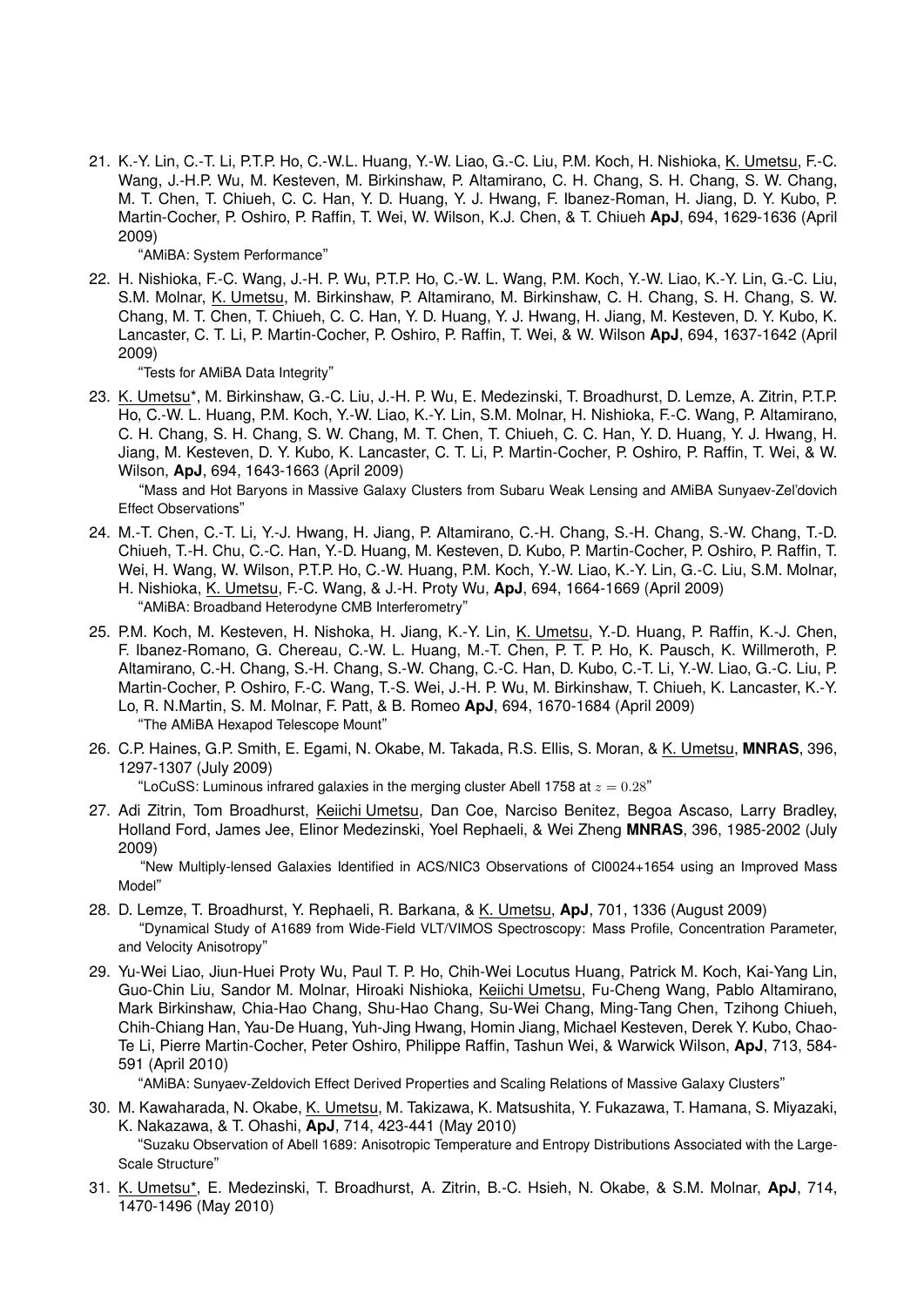"The Mass Structure of the Galaxy Cluster Cl0024+1654 from a Full Lensing Analysis of Subaru and ACS/NIC3 Observations"

32. E. Medezinski, T. Broadhurst, K. Umetsu, M. Oguri, Y. Rephaeli, & N. Benitez, **MNRAS**, 405, 257-273 (June 2010)

"Detailed Cluster Mass and Light Profiles of A1703, A370, & RXJ1347-11 from Deep Subaru Imaging"

- 33. N. Okabe, M. Takada, K. Umetsu, T. Futamase, & G.P. Smith, **PASJ**, 62, 811-870 (June 2010) "LoCuSS: Subaru Weak Lensing Study of 30 LoCuSS Galaxy Clusters"
- 34. Chao-Te Li, Derek Y. Kubo, Warwick Wilson, Kai-Yang Lin, Ming-Tang Chen, P. T. P. Ho, Chung-Cheng Chen, Chih-Chiang Han, Peter Oshiro, Pierre Martin-Cocher, Chia-Hao Chang, Shu-Hao Chang, Pablo Altamirano, Homin Jiang, Tzi-Dar Chiueh, Chun-Hsien Lien, Huei Wang, Ray-Ming Wei, Chia-Hsiang Yang, Jeffrey B. Peterson, Su-Wei Chang, Yau-De Huang, Yuh-Jing Hwang, Michael Kesteven, Patrick Koch, Guo-Chin Liu, Hiroaki Nishioka, Keiichi Umetsu, Tashun Wei, & Jiun-Huei Proty Wu **ApJ**, 716, 746-757 (June 2010)

"AMiBA Wideband Analog Correlator"

35. C.-W.L. Huang, J.-H.P. Wu, P.T.P. Ho, P.M. Koch, Y.-W. Liao, K.-Y. Lin, G.-C. Liu, S.M. Molnar, H. Nishioka, K. Umetsu, F.-C. Wang, P. Altamirano, M. Birkinshaw, C.-H. Chang, S.-H. Chang, S.-W. Chang, M.-T. Chen, C.-C. Han, Y.-D. Huang, Y.-J. Hwang, H. Jiang, M. Kesteven, D. Kubo, C.-T. Li, P. Martin-Cocher, P. Oshiro, P. Raffin, T. Wei, & W. Wilson **ApJ**, 716, 758-765 (June 2010)

"AMiBA: Scaling Relations between the Integrated Compton-y and X-ray Derived Temperature, Mass, and Luminosity"

36. G.-C. Liu, M. Birkinshaw, J.-H.P. Wu, P.T.P. Ho, C.-W.L. Huang, Y.-W. Liao, K.-Y. Lin, S.M. Molnar, H. Nishioka, P.M. Koch, K. Umetsu, F.-C. Wang, P. Altamirano, C.-H. Chang, S.-H. Chang, S.-W. Chang, M.-T. Chen, C.-C. Han, Y.-D. Huang, Y.-J. Hwang, H. Jiang, M. Kesteven, D. Kubo, C.-T. Li, P. Martin-Cocher, P. Oshiro, P. Raffin, T. Wei, & W. Wilson **ApJ**, 720, 608-613 (September 2010) "Contamination of the Central Sunyaev-Zel'dovich Decrements in AMiBA Galaxy Cluster Observations"

37. N. Okabe, Y.-Y. Zhang, A. Finoguenov, M. Takada, G.P. Smith, K. Umetsu, & T. Futamase, **ApJ**, 721, 875- 885 (September 2010)

"LoCuSS: Calibrating Mass-Observable Scaling Relations for Cluster Cosmology with Subaru Weak Lensing Observations"

- 38. A. Zitrin, T. Broadhurst, K. Umetsu, Y. Rephaeli, E. Medezinski, L. Bradley, Y. Jimenez-Teja, N. Benitez, H. Ford, J. Liesenborgs, S. De Rijcke, H. Dejonghe, & P. Bekaert **MNRAS**, 408, 1916-1927 (November 2010) "Full Lensing Analysis of Abell 1703: Comparison of Independent Lens-Modelling Techniques"
- 39. Sandor M. Molnar, Keiichi Umetsu, Mark Birkinshaw, Greg Bryan, Zoltan Haiman, Nathan Hearn, Paul T.P. Ho, Chih-Wei L. Huang, Patrick M. Koch, Yu-Wei V. Liao, Kai-Yang Lin, Guo-Chin Liu, Hiroaki Nishioka, Fu-Cheng Wang, & Jiun-Huei P. Wu, **ApJ**, 723, 1272-1285 (November 2010) "Constraining Intra-Cluster Gas Models with AMiBA13"
- 40. S. M. Molnar, I.-N. Chiu, K. Umetsu, P. Chen, N. Hearn, T. Broadhurst, G. Bryan, & C. Shang, **ApJ**, 724, L1-L4 (November 2010)
	- "Testing Strict Hydrostatic Equilibrium in Abell 1689"
- 41. P. M. Koch, P. Raffin, Y.-D. Huang, M.-T. Chen, C.-C. Han, K.-Y. Lin, P. Altamirano, C. Granet, P. T. P.Ho, C.-W. L.Huang, M. Kesteven, C.-T. Li, Y.-W.Liao, G.-C. Liu, H. Nishioka, C.-L. Ong, P. Oshiro, K. Umetsu, F.-C. Wang, & J.-H. P. Wu, **PASP**, 123, 198-212 (February 2011) "1.2m Shielded Cassegrain Antenna for Close-Packed Radio Interferometer"
- 42. K. Umetsu\*, T. Broadhurst, A. Zitrin, E. Medezinski, & L.-Y. Hsu, **ApJ**, 729, 127-142 (March 2011) "Cluster Mass Profiles from a Bayesian Analysis of Weak Lensing Distortion and Magnification Measurements: Applications to Subaru Data"
- 43. A. Zitrin, T. Broaodhurst, D. Coe, J. Liesenborgs, N. Benitez, Y. Rephaeli, H. Ford, & K. Umetsu, **MNRAS**, 413, 1753-1763 (May 2011)

"Strong-Lensing Analysis of MS 1358.4+6245: New Multiple Images and Implications for the Well-Resolved z=4.92 Galaxy"

44. E. Medezinski, T. Broadhurst, K. Umetsu, N. Benitez, & A. Taylor, **MNRAS**, 414, 1840-185 (July 2011) "A Weak Lensing Detectin of the Cosmological Distance-Redshift Relation behind Three Massive Clusters"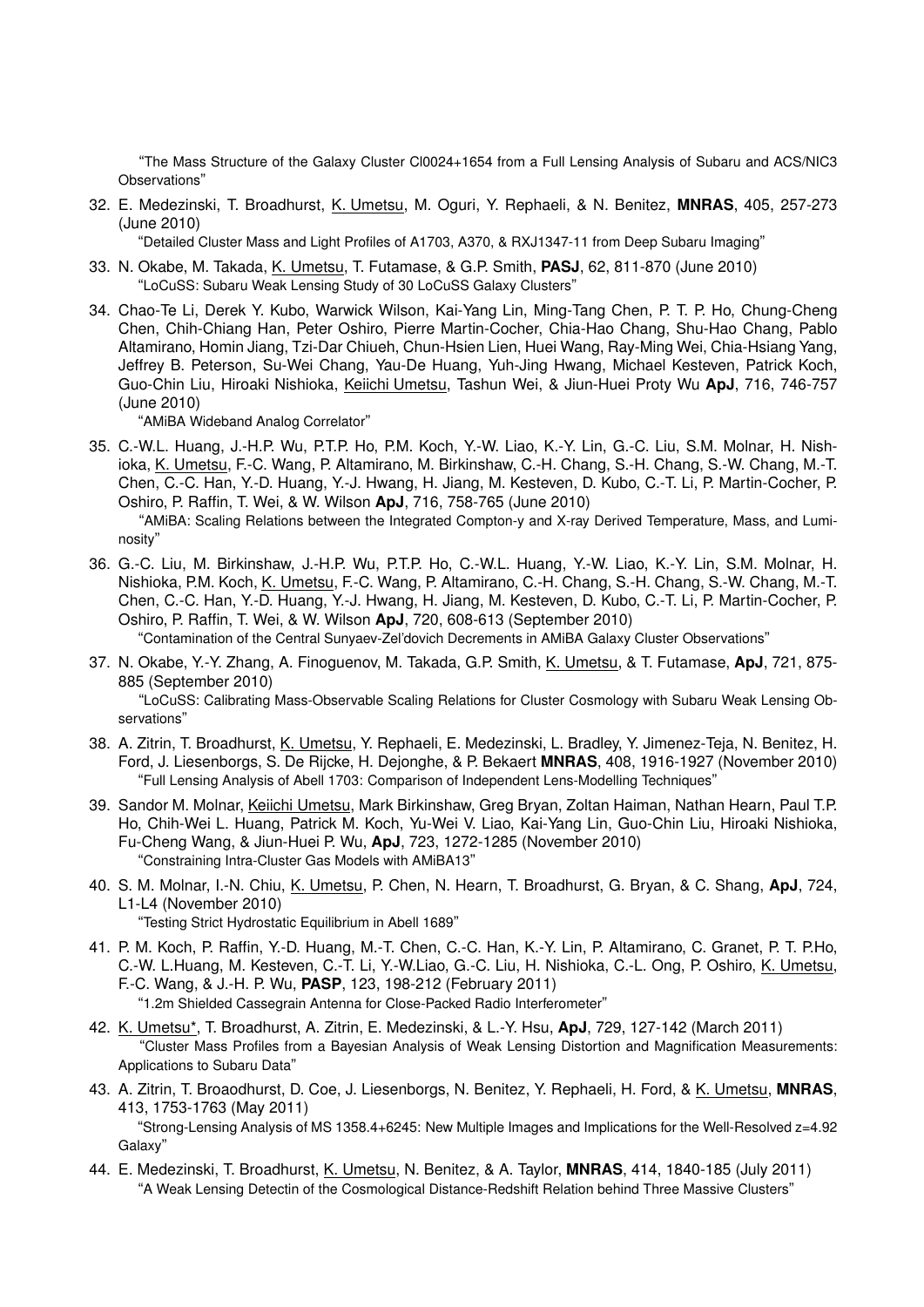45. A. Morandi, M. Limousin, Y. Rephaeli, K. Umetsu, R. Barkana, T. Broadhurst, & H. Dahle, **MNRAS**, 416, 2567-2573 (October 2011)

"Triaxiality and non-thermal gas pressure in Abell 1689"

46. K. Umetsu\*, T. Broadhurst, A. Zitrin, E. Medezinski, D. Coe, & M. Postman, **ApJ**, 738, 41 (September 2011)

"A Precise Cluster Mass Profile Averaged from the Highest Quality Lensing Data"

- 47. M. Sereno & K. Umetsu, **MNRAS**, 416, 2567-2573 (October 2011) "Weak and Stong Lensing Analyses of the Trixial Matter Distribution of Abell 1689"
- 48. A. Zitrin, T. Broadhurst, D. Coe, K. Umetsu, M. Postman, N. Ben?tez, M. Meneghetti, E. Medezinski, S. Jouvel, L. Bradley, A. Koekemoer, W. Zheng, H. Ford, J. Merten, D. Kelson, O. Lahav, D. Lemze, A. Molino, M. Nonino, M. Donahue, P. Rosati, A. Van der Wel, M. Bartelmann, R. Bouwens, O. Graur, G. Graves, O. Host, L. Infante, S. Jha, Y. Jimenez-Teja, R. Lazkoz, D. Maoz, C. McCully, P. Melchior, L.A. Moustakas, S. Ogaz, B. Patel, E. Regoes, A. Riess, S. Rodney, & S. Seitz **ApJ**, 742, 117 (December 2011) "The Cluster Lensing and Supernova Survey with Hubble (CLASH): Strong-lensing Analysis of A383 from 16-band HST/WFC3/ACS Imaging"
- 49. A. Zitrin, , Y. Rephaeli, S. Sadeh, E. Medezinski, K. Umetsu, J. Sayers, M. Nonino, A. Morandi, A. Molino, N. Czakon, &S. R. Golwala, **MNRAS**, 420, 1621 (February 2012) "Cluster-Cluster Lensing and the Case of Abell 383"
- 50. Marc Postman, Dan Coe, Narciso Benitez, Larry Bradley, Tom Broadhurst, Megan Donahue, Holland Ford, Or Graur, Genevieve Graves, Stephanie Jouvel, Anton Koekemoer, Doron Lemze, Elinor Medezinski, Alberto Molino, Leonidas Moustakas, Sara Ogaz, Adam Riess, Steve Rodney, Piero Rosati, Keiichi Umetsu, Wei Zheng, Adi Zitrin, Matthias Bartelmann, Rychard Bouwens, Nicole Czakon, Ole Host, Leopoldo Infante, Saurabh Jha, Yolanda Jimenez-Teja, Daniel Kelson, Ofer Lahav, Ruth Lazkoz, Dani Maoz, Curtis McCully, Peter Melchior, Massimo Meneghetti, Julian Merten, John Moustakas, Mario Nonino, Brandon Patel, Eniko Regos, Stella Seitz, Jack Sayers, Sunil Golwala, & Arjen Van der Wel, **ApJS**, 199, 25 (April 2012)

"The Cluster Lensing And Supernova Survey with Hubble: An Overview"

- 51. A. Zitrin, P. Rosati, M. Nonino, C. Grillo, M. Postman, D. Coe, S. Seitz, T. Eichner, T. Broadhurst, S. Jouvel, I. Balestra, A. Mercurio, M. Scodeggio, N. Benitez, L. Bradley, H. Ford, O. Host, Y.Jimenez-Teja, A. Koekemoer, W. Zheng, M. Bartelmann, R. Bouwens, O. Czoske, M. Donahue, O. Graur, G. Graves, L. Infante, S. Jha, D. Kelson, O. Lahav, R. Lazkoz, D. Lemze, M. Lombardi, D. Maoz, C. McCully, E. Medezinski, P. Melchior, M. Meneghetti, J. Merten, A. Molino, L.A. Moustakas, S. Ogaz, B. Patel, E. Regoes, A. Riess, S. Rodney, K. Umetsu, & A. Van der Wel, **ApJ**, 749, 97 (April 2012) "CLASH: New Multiple-Images Constraining the Inner Mass Profile of MACS J1206.2-0847"
- 52. A. Zitrin, T. Broadhurst, M. Bartelmann, Y. Rephaeli, M. Oguri, N. Benitez, J. Hao, & K. Umetsu, **MNRAS**, 423, 2308 (July 2012)
	- "The Universal Einstein Radius Distribution from 10,000 SDSS Clusters"
- 53. J. Sayers, N. G. Czakon, C. Bridge, S. R. Golwala, P. M. Koch, K.-Y. Lin, S. M. Molnar, & K. Umetsu, **ApJL**, 749, L15 (April 2012)

"Bolocam Observations of Two Unconfirmed Galaxy Cluster Candidates from the Planck Early SZ Sample"

54. Keiichi Umetsu\*, Elinor Medezinski, Mario Nonino, Julian Merten, Adi Zitrin, Alberto Molino, Claudio Grillo, Mauricio Carrasco, Megan Donahue, Andisheh Mahdavi, Dan Coe, Marc Postman, Anton Koekemoer, Nicole Czakon, Jack Sayers, Tony Mroczkowski, Sunil Golwala, Patrick M. Koch, Kai-Yang Lin, Sandor M. Molnar, Piero Rosati, Italo Balestra, Amata Mercurio, Marco Scodeggio, Andrea Biviano, Timo Anguita, Leopoldo Infante, Gregor Seidel, Irene Sendra, Stephanie Jouvel, Ole Host, Doron Lemze, Tom Broadhurst, Massimo Meneghetti, Leonidas Moustakas, Matthias Bartelmann, Narciso Benitez, Rychard Bouwens, Larry Bradley, Holland Ford, Yolanda Jimenez-Teja, Daniel Kelson, Ofer Lahav, Peter Melchior, John Moustakas, Sara Ogaz, Stella Seitz, & Wei Zheng, **ApJ**, 755, 56 (August 2012)

"CLASH: Mass Distribution in and around the Galaxy Cluster MACS J1206.2-0847 from a Full Cluster Lensing Analysis"

55. Hitoshi Hanami, Tsuyoshi Ishigaki, Naofumi Fujishiro, Kouichiro Nakanishi, Takamitsu Miyaji, Mirko Krumpe, Keiichi Umetsu, Youichi Ohyama, Hyun Jin Shim, Myungshin Im, Hyoung Mok Lee, Myung Gyoon Lee, Stephen Serjeant, Glenn J. White, Christopher N. Willmer, Tomotsugu Goto, Shinki Oyabu, Toshinobu Takagi, Takehiko Wada, & Hideo Matsuhara **PASJ**, 64, 70 (August 2012)

"Star Formation and AGN activity in Galaxies classified using the 1.6um Bump and PAH features at z=0.4–2"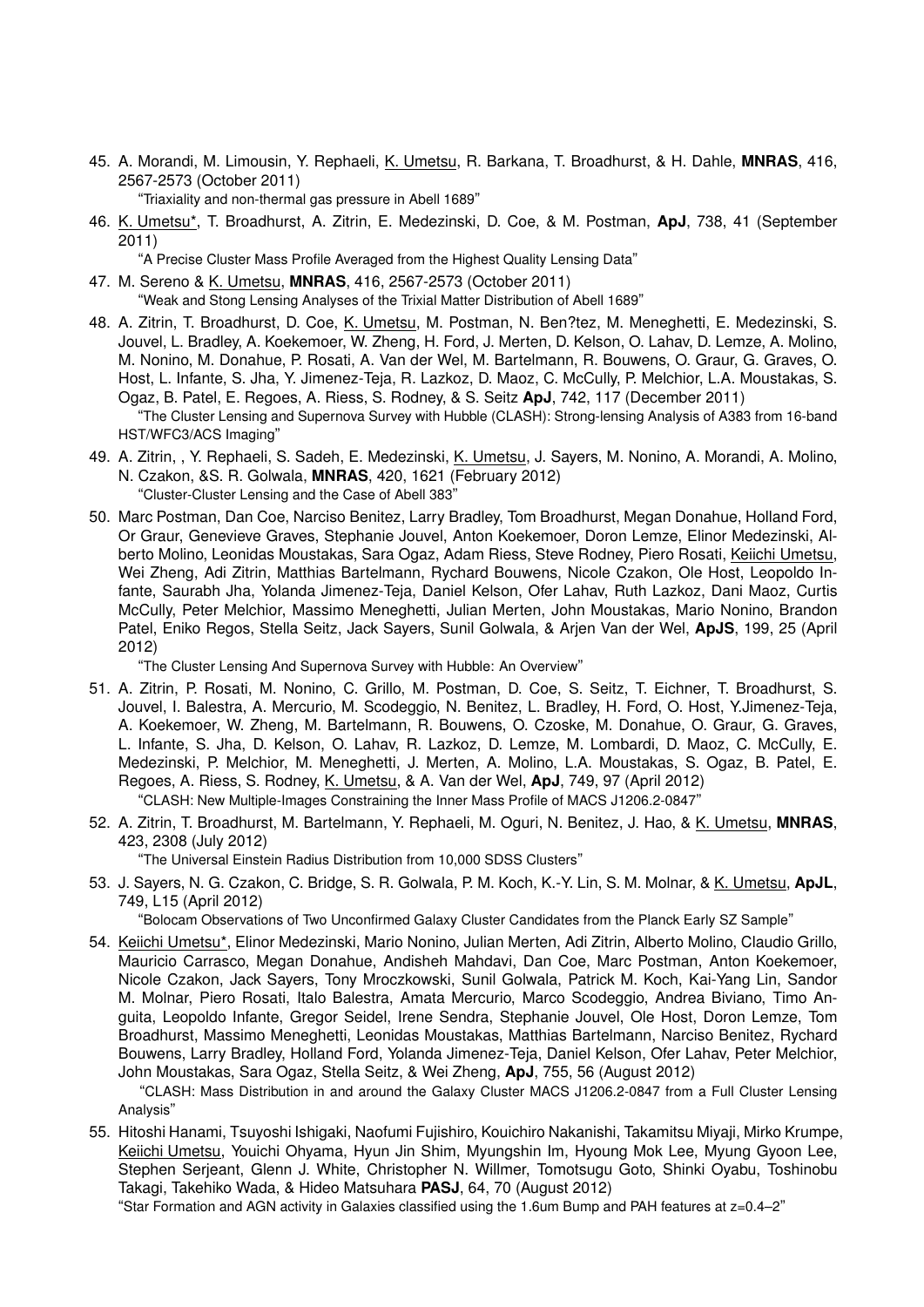56. Dan Coe, Keiichi Umetsu, Adi Zitrin, Megan Donahue, Elinor Medezinski, Marc Postman, Mauricio Carrasco, Timo Anguita, Margaret J. Geller, Kenneth J. Rines, Antonaldo Diaferio, Michael J. Kurtz, Larry Bradley, Anton Koekemoer, Wei Zheng, Mario Nonino, Alberto Molino, Andisheh Mahdavi, Doron Lemze, Leopoldo Infante, Sara Ogaz, Peter Melchior, Ole Host, Holland Ford, Claudio Grillo, Piero Rosati, Yolanda Jimnez-Teja, John Moustakas, Tom Broadhurst, Begoa Ascaso, Ofer Lahav, Matthias Bartelmann, Narciso Benitez, Rychard Bouwens, Or Graur, Genevieve Graves, Saurabh Jha, Stephanie Jouvel, Daniel Kelson, Leonidas Moustakas, Dan Maoz, Massimo Meneghetti, Julian Merten, Adam Riess, Steve Rodney, & Stella Seitz, **ApJ**, 757, 22 (September 2012)

"CLASH: Precise New Constraints on the Mass Profile of Abell 2261"

57. A. Zitirn, M. Bartelmann, K. Umetsu, M. Oguri, & T, Broadhurst, **MNRAS**, 426, 2944-2956 (November 2012)

"Miscentring in Galaxy Clusters: Dark Matter to Brightest Cluster Galaxy Offsets in 10,000 SDSS Clusters"

- 58. Wei Zheng, Marc Postman, Adi Zitrin, John Moustakas, Xinwen Shu, Stephanie Jouvel, Ole Host, Alberto Molino, Larry Bradley, Dan Coe, Leonidas A. Moustakas, Mauricio Carrasco, Holland Ford, Narciso Benitez, Tod R. Lauer, Stella Seitz, Rychard Bouwens, Anton Koekemoer, Elinor Medezinski, Matthias Bartelmann, Tom Broadhurst, Megan Donahue, Claudio Grillo, Leopoldo Infante, Saurabh Jha, Daniel D. Kelson, Ofer Lahav, Doron Lemze, Peter Melchior, Massimo Meneghetti, Julian Merten, Mario Nonino, Sara Ogaz, Piero Rosati, Keiichi Umetsu, & Arjen van der Wel, **Nature**, 489, 406-408 (September 2012) "A Magnified Young Galaxy from about 500 Million Years after the Big Bang"
- 59. Tony Mroczkowski, Simon Dicker, Jack Sayers, Erik D. Reese, Brian Mason, Nicole Czakon, Charles Romero6, Alexander Young, Mark Devlin, Sunil Golwala, Phillip Korngut, Craig Sarazin, James Bock, Patrick M. Koch, Kai-Yang Lin, Sandor M. Molnar, Keiichi Umetsu, Michael Zemcov, **ApJ**, 761, 47 (December 2012)

"A Multi-Wavelength Study of the Sunyaev-Zel'dovich Effect in the Triple-Merger Cluster MACS J0717.5+3745 with MUSTANG and BOLOCAM"

- 60. Mauro Sereno, Stefano Ettori, Keiichi Umetsu, & Alessandro Baldi, **MNRAS**, 428, 2241 (January 2013) "Mass, Shape and Thermal Properties of A1689 by a Multi-wavelength X-ray, Lensing and Sunyaev-Zel'dovich Analysis"
- 61. Elisabeth Krause, Tzu-Ching Chang, Olivier Dor'e, & Keiichi Umetsu, **ApJL**, 762, L20 (January 2013) "The Weight of Emptiness: The Gravitational Lensing Signal of Stacked Voids"
- 62. A. Zitrin, M. Meneghetti, K. Umetsu, T. Broadhurst, M. Bartelmann, L. Bradley, M. Carrasco, D. Coe, H. Ford, D. Kelson, A. Koekemoer, E. Medezinski, L.A. Moustakas, M. Nonino, M. Postman, P. Rosati, G. Seidel, I. Sendra, X. Shu, J. Vega, & W. Zheng, **ApJL**, 762, L30, January 2013 "CLASH: the Enhanced Lensing Efficiency of the Highly Elongated Merging Cluster MACS J0416.1-2403"
- 63. J. Sayers, T. Mroczkowski, N.G. Czakon, S.R. Golwala, A. Mantz, S. Ameglio, T. P. Downes, P. M. Koch, K.-Y. Lin, S. M. Molnar, S. J. C. Muchovej, E. Pierpaoli, J. A. Shitanishi, S. Siegel, & K. Umetsu, **ApJ**, 764, 152 (February 2013)

"The Contribution of Radio Galaxy Contamination to Measurements of the Sunyaev-Zel'dovich Decrement in Massive Galaxy Clusters at 140 GHz with Bolocam"

- 64. Kazuya Ichikawa, Kyoko Matsushita, Nobuhiro Okabe, Kosuke Sato, Y.-Y. Zhang, A. Finoguenov, Yutaka Fujita, Yasushi Fukazawa, Madoka Kawaharada, Kazuhiro Nakazawa, Takaya Ohashi, Naomi Ota, Motokazu Takizawa, Takayuki Tamura, & Keiichi Umetsu, **ApJ**, 766, 90 (April 2013) "Suzaku Observations of Abell 1835 Outskirts: Deviation from Hydrostatic Equilibrium"
- 65. M. Sereno, K. Umetsu, S. Ettori, & A. Baldi, **Astronomische Nachrichten**, 334, 445 (April 2013) "On mass and shape of galaxy clusters by comparison of X-ray, Sunyaev-Zel'dovich effect, and gravitational lensing observations"
- 66. J. Sayers, N. G. Czakon, A. Mantz, S. R. Golwala, S. Ameglio, T. P. Downes, P. M. Koch, K.-Y. Lin, B. J. Maughan, S. M. Molnar, L. Moustakas, T. Mroczkowski, E. Pierpaoli, J. A. Shitanishi, S. Siegel, K. Umetsu, & N. Van der Pyl, **ApJ**, 768, 177 (May 2013)

"Sunyaev-Zel'dovich-measured Pressure Profiles from the Bolocam X-ray/SZ Galaxy Cluster Sample"

- 67. K. Umetsu\*, **ApJ**, 769, 13 (May 2013) "Model-Free Multi-Probe Lensing Reconstruction of Cluster Mass Profiles"
- 68. Yu-Wei Liao, Kai-Yang Lin, Yau-De Huang, Jiun-Huei Proty Wu, Paul T. P. Ho, Ming-Tang Chen, Chih-Wei Locutus Huang, Patrick M. Koch, Hiroaki Nishioka, Tai-An Cheng, Szu-Yuan Fu, Guo-Chin Liu, Sandor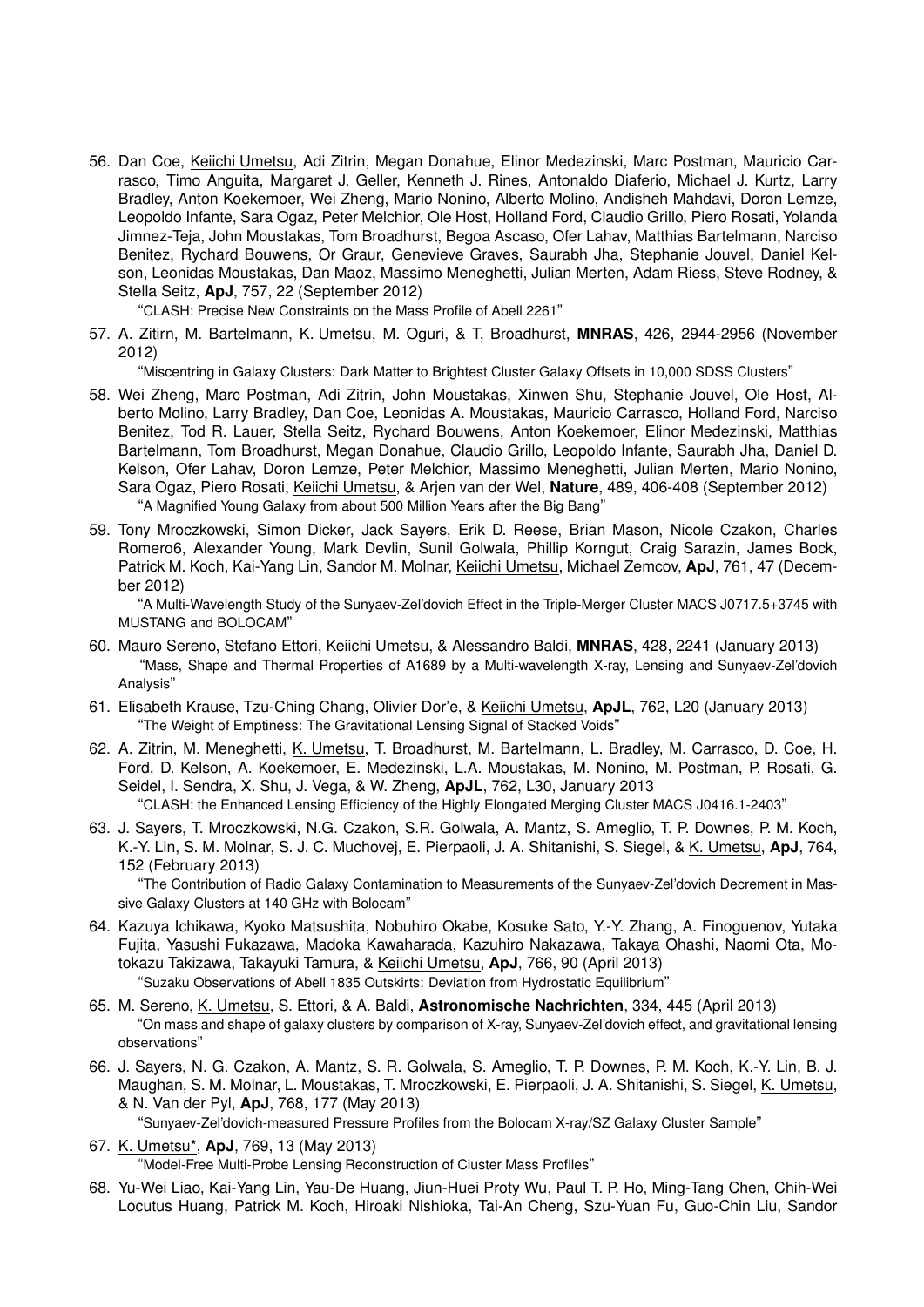M. Molnar, Keiichi Umetsu, Fu-Cheng Wang, Yu-Yen Chang, Chih-Chiang Han, Chao-Te Li, Pierre Martin-Cocher, & Peter Oshiro, **ApJ**, 769, 71, (May 2013)

"Platform Deformation Phase Correction for the AMiBA-13 Co-planar Interferometer"

- 69. N. Okabe, G. P. Smith, K. Umetsu, M. Takada, & T. Futamase, **ApJL**, 769, L35 (May 2013) "LoCuSS: The Mass Density Profile of Massive Galaxy Clusters at z=0.2"
- 70. J. Coupon, T. Broadhurst, & K. Umetsu, **ApJ**, 772, 65 (July 2013) "Cluster Lensing Profiles Derived from a Redshift Enhancement of Magnified BOSS-Survey Galaxies"
- 71. S. M. Molnar, T. Broadhurst, K. Umetsu, A. Zitrin, Y. Rephaeli, & M. Shimon, **ApJ**, 774, 70 (September 2013)

"Tangential Velocity of the Dark Matter in the Bullet Cluster from Precise Lensed Image Redshifts"

72. Thomas Eichner, Stella Seitz, Sherry H. Suyu, Aleksi Halkola, Keiichi Umetsu, Adi Zitrin, Dan Coe, Anna Monna, Piero Rosati, Claudio Grillo, Italo Balestra, Marc Postman, Anton Koekemoer, Wei Zheng, Ole Host, Doron Lemze, Tom Broadhurst, Leonidas Moustakas, Holland Ford, Larry Bradley, Alberto Molino, Matthias Bartelmann, Narciso Benitez, Rychard Bouwens, Megan Donahue, Leopoldo Infante, Stephanie Jouvel, Daniel Kelson, Ofer Lahav, Elinor Medezinski, Peter Melchior, Julian Merten, Mario Nonino, & Adam Riess, **ApJ**, 774, 124 (September 2013)

"Galaxy Halo Truncation and Giant Arc Surface Brightness Reconstruction in the Cluster MACSJ1206.2-0847"

73. A. Biviano, P. Rosati, I. Balestra, A. Mercurio, M. Girardi, M. Nonino, C. Grillo, M. Scodeggio, D. Lemze, D. Kelson, K. Umetsu, M. Postman, A. Zitrin, O. Czoske, S. Ettori, M. Lombardi, E. Medezinski, S. Mei, V. Presotto, P. Tozzi, B. Ziegler, M. Annunziatella, M. Bartelmann, N. Benitez, L. Bradley, M.Brescia, T. Broadhurst, D. Coe, R. Demarco, M. Donahue, H. Ford, R. Gobat, G. Graves, A.Koekemoer, U. Kuchner, C. Maier, P. Melchior, M. Meneghetti, J. Merten, L. Moustakas, E. Munari, E. Regos, B. Sartoris, S. Seitz, & W. Zheng, **A&A**, 558, 1 (October 2013)

"CLASH: The mass, velocity-anisotropy, and pseudo-phase-spacedensity profiles of the  $z = 0.44$  galaxy cluster MACS J1206-0847"

74. Doron Lemze, Marc Postman, Shy Genel, Holland C. Ford, Italo Balestra, Megan Donahue, Daniel Kelson, Mario Nonino, Amata Mercurio, Andrea Biviano, Piero Rosati, Keiichi Umetsu, David Sand, Anton Koekemoer, Massimo Meneghetti, Peter Melchior, Andrew B. Newman, Waqas A. Bhatti, G. Mark Voit, Elinor Medezinski, Adi Zitrin, Wei Zheng, Tom Broadhurst, Matthias Bartelmann, Narciso Benitez, Rychard Bouwens, Larry Bradley, Dan Coe, Genevieve Graves, Claudio Grillo, Leopoldo Infante, Yolanda Jimenez-Teja, Stephanie Jouvel, Ofer Lahav, Dan Maoz, Julian Merten, Alberto Molino, John Moustakas, Leonidas Moustakas, Sara Ogaz, Marco Scodeggio, & Stella Seitz, **ApJ**, 776, 91 (October 2013)

"The Contribution of Halos with Different Mass Ratios to the Overall Growth of Cluster-sized Halos"

75. Elinor Medezinski, Keiichi Umetsu, Mario Nonino, Julian Merten, Adi Zitrin, Tom Broadhurst, Megan Donahue, Jack Sayers, Jean-Claude Waizmann, Anton Koekemoer, Dan Coe, Alberto Molino, Peter Melchior, Tony Mroczkowski, Nicole Czakon, Marc Postman, Massimo Meneghetti, Doron Lemze, Holland Ford, Claudio Grillo, Daniel Kelson, Larry Bradley, John Moustakas, Matthias Bartelmann, Narciso Bentez, Andrea Biviano, Rychard Bouwens, Sunil Golwala, Genevieve Graves, Leopoldo Infante, Yolanda Jim ± nez-Teja, Stephanie Jouvel, Ofer Lahav, Leonidas Moustakas, Sara Ogaz, Piero Rosati, Stella Seitz, & Wei Zheng, **ApJ**, 777, 43 (November 2013)

"CLASH: Complete Lensing Analysis of the Largest Cosmic Lens MACS J0717.5+3745 and Surrounding Structures"

- 76. J. Sayers, T. Mroczkowski, M. Zemcov, P. M. Korngut, J. Bock, E. Bulbul, N.G. Czakon, E. Egami, S. R. Golwala, P.M. Koch, K.-Y. Lin, A. Mantz, S.M. Molnar, L. Moustakas, E. Pierpaoli, T.D. Rawle, E.D. Reese, M. Rex, J.A. Shitanishi, S. Siegel, & K. Umetsu, **ApJ**, 778, 52 (November 2013) "A Measurement of the Kinetic Sunyaev-Zel'dovich Signal toward MACS J0717.5+3745"
- 77. I. Balestra, E. Vanzella, P. Rosati, A. Monna, C. Grillo, M. Nonino, A. Mercurio, A. Biviano, L. Bradley, D. Coe, A. Fritz, M. Postman, S. Seitz, M. Scodeggio, P. Tozzi, W. Zheng, B. Ziegler, A. Zitrin, M. Annunziatella, M. Bartelmann, N. Benitez, T. Broadhurst, R. Bouwens, O. Czoske, M. Donahue, H. Ford, M. Girardi, L. Infante, S. Jouvel, D. Kelson, A. Koekemoer, U. Kuchner, D. Lemze, M. Lombardi, C. Maier, E. Medezinski, P. Melchior, M. Meneghetti, J. Merten, A. Molino, L. Moustakas, V. Presotto, R. Smit, & K. Umetsu **A&A**, 559, L9 (November 2013)

"CLASH-VLT: spectroscopic confirmation of a z=6.11 quintuplylensed galaxy in the Frontier Fields Cluster RXC J2248.7-4431"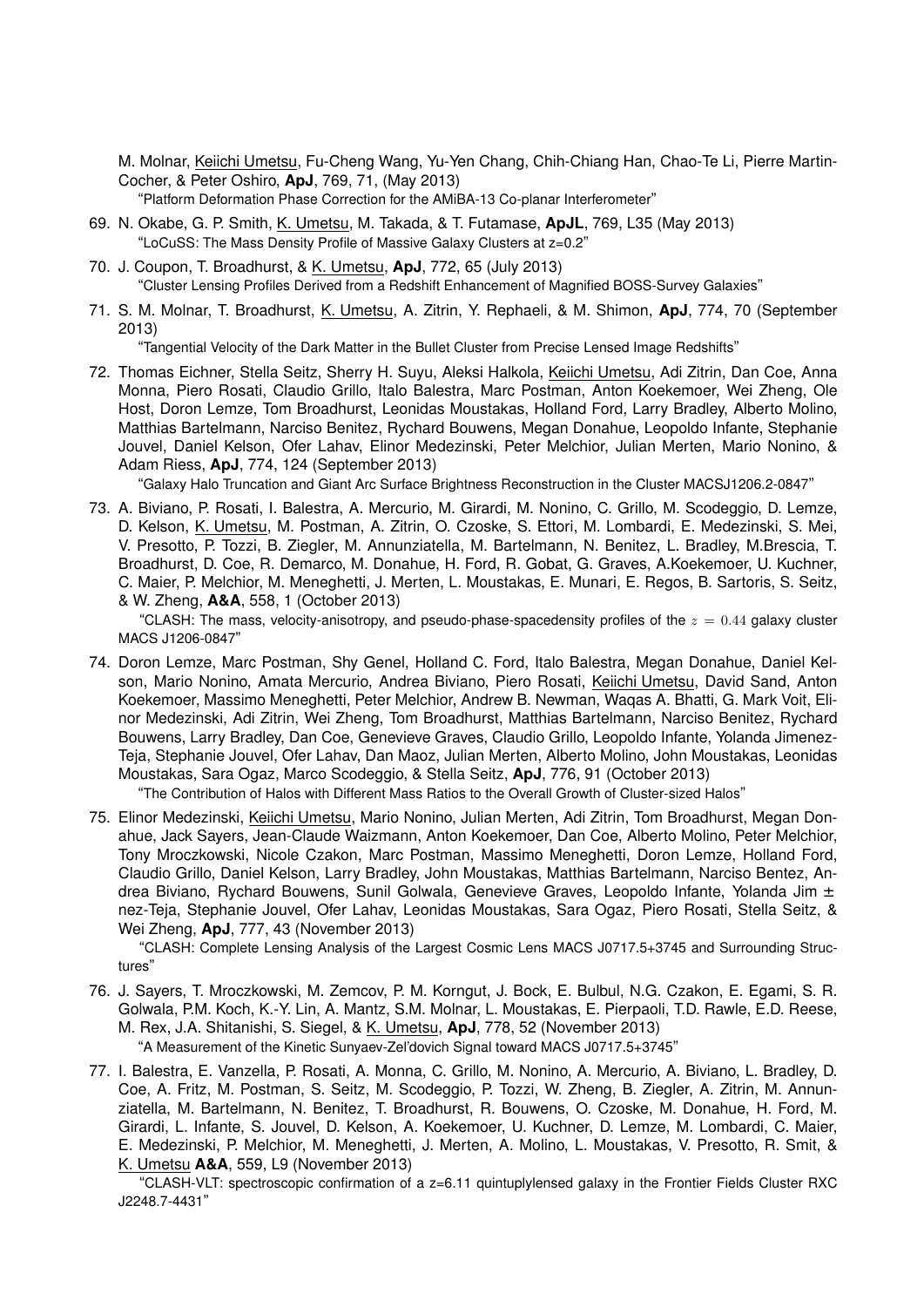- 78. A. Monna, S. Seitz, N. Greisel, T. Eichner, N. Drory, M. Postman, A. Zitrin, D. Coe, A. Halkola, S. H. Suyu, C. Grillo, P. Rosati, D. Lemze, I. Balestra, J. Snigula, L. Bradley, K. Umetsu, A. Koekemoer, M. Bartelmann, N. Benitez, R. Bouwens, T. Broadhurst, M. Donahue, H. Ford, O. Host, L. Infante, Y. Jimenez-Teja, S. Jouvel, D. Kelson, O. Lahav, E. Medezinski, P. Melchior, M. Meneghetti, J. Merten, A. Molino, J. Moustakas, L. Moustakas, M. Nonino, & W. Zheng, **MNRAS**, 438, 1417 (February 2014) "CLASH: z 6 Young Galaxy Candidate Quintuply Lensed by the Frontier Field Cluster RXC J2248.7-4431"
- 79. S. Jouvel, O. Host, O. Lahav, S. Seitz, A. Molino, L. Moustakas, D. Coe, N. Benitez, P. Rosati, I.Balestra, C. Grillo, L. Bradley, D. Kelson, A. Koekemoer, M. Postman, E. Medezinski, M. Nonino, A.Mercurio, W. Zheng, A. Zitrin, D. Lemze, M. Bartelmann, R. Bouwens, T. Broadhurst, M. Donahue, H. Ford, G. Graves, L. Infante, Y. Jimenez-Teja, R. Lazkoz, P. Melchior, M. Meneghetti, J. Merten, S. Ogaz, & K. Umetsu, **A&A**, 562, 86 (February 2014)

"CLASH: Photometric Redshifts with 16 HST Bands in Galaxy Cluster Field"

80. Barbara Sartoris, Andrea Biviano, Piero Rosati, Stefano Borgani, Keiichi Umetsu, Matthias Bartelmann, Marisa Girardi, Claudio Grillo, Doron Lemze, Adi Zitrin, Italo Balestra, Amata Mercurio, Mario Nonino, Marc Postman, Nicole Czakon, Larry Bradley, Tom Broadhurst, Dan Coe, Elinor Medezinski, Peter Melchior, Massimo Meneghetti, Julian Merten, Marianna Annunziatella, Narciso Benitez, Oliver Czoske, Megan Donahue, Stefano Ettori, Holland Ford, Alexander Fritz, Dan Kelson, Anton Koekemoer, Ulrike Kuchner, Marco Lombardi, Christian Maier, Leonidas A. Mou, Emiliano Munari, Valentina Presotto, Marco Scodeggio, Stella Seitz, Paolo Tozzi, Wei Zheng, & Bodo Ziegler **ApJL**, 783, L11 (March 2014)

"CLASH-VLT: Constraints on the Dark Matter Equation of State from Accurate Measurements of Galaxy Cluser Mass Profiles"

81. R. Smit, R. J. Bouwens, I. Labbe, W. Zheng, L. Bradley, M. Donahue, D. Lemze, J. Moustakas, K. Umetsu, A. Zitrin, D. Coe, M. Postman, V. Gonzalez, M. Bartelmann, N. Benitez, T. Broadhurst, H.Ford, C. Grillo, L. Infante, S. Jha, Y. Jimenez-Teja, S. Jouvel, D.D. Kelson, O. Lahav, D. Maoz, E. Medezinski, P. Melchior, M. Meneghetti, J. Merten, A. Molino, L. Moustakas, M. Nonino, A. Riess, S. Rodney, P. Rosati, S. Seitz, **ApJ**, 784, 58 (March 2014)

"Evidence for Ubiquitous High-EW Nebular Emission in z 7 Galaxies: towards a Clean Measurement of the Specific Star Formation Rate using a Sample of Bright, Magnified Galaxies"

82. Brandon Patel, Curtis McCully, Saurabh W. Jha, Steven A. Rodney, David O. Jones, Or Graur, Julian Merten, Adi Zitrin, Adam G. Riess, Thomas Matheson, Masao Sako, Thomas W.-S. Holoien, Marc Postman, Dan Coe, Matthias Bartelmann, Italo Balestra, Narciso Benitez, Rychard Bouwens, Larry Bradley, Tom Broadhurst, S. Bradley Cenko, Megan Donahue, Alexei V. Filippenko, Holland Ford, Peter Garnavich, Claudio Grillo, Leopoldo Infante, Stephanie Jouvel, Daniel Kelson, Anton Koekemoer, Ofer Lahav, Doron Lemze, Dan Maoz, Elinor Medezinski, Peter Melchior, Massimo Meneghetti, Alberto Molino, John Moustakas, Leonidas A. Moustakas, Mario Nonino, Piero Rosati, Stella Seitz, Louis G. Strolger, Keiichi Umetsu, & Wei Zheng, **ApJ**, 786, 9 (April 2014)

"Three Gravitationally Lensed Supernovae Behind CLASH Galaxy Clusters

83. C. Grillo, S. H. Suyu, P. Rosati, A. Mercurio, I. Balestra, E. Munari, M. Nonino, G. B. Caminha, M. Lombardi, G. De Lucia, S. Borgani, R. Gobat, A. Biviano, M. Girardi, K. Umetsu, D. Coe, A. M. Koekemoer, M. Postman, A. Zitrin, A. Halkola, T. Broadhurst, B. Sartoris, V. Presotto, M. Annunziatella, C. Maier, A. Fritz, E. Vanzella, & B. Frye **ApJ**, 786, 11 (April 2014)

"CLASH: Extending Galaxy Strong Lensing to Small Physical Scales with Distant Sources Highly-magnified by Galaxy Cluster Members" "

- 84. V. Presotto, M. Girardi, M. Nonino, A. Mercurio, C. Grillo, P. Rosati, A. Biviano, M. Annunziatella, I. Balestra, W. Cui, B. Sartoris, D. Lemze, B. Ascaso, J. Moustakas, H. Ford, A. Fritz, O. Czoske, S. Ettori, U. Kuchner, M. Lombardi, C. Maier, E. Medezinski, A. Molino, M. Scodeggio, V. Strazzullo, P. Tozzi, B. Ziegler, M. Bartelmann, N. Benitez, L. Bradley, M. Brescia, T. Broadhurst, D. Coe, M. Donahue, R. Gobat, G. Graves, D. Kelson, A. Koekemoer, P. Melchior, M. Meneghetti, J. Merten, L. Moustakas, E. Munari, M. Postman, E. Regos, S. Seitz, K. Umetsu, W. Zheng, & A. Zitrin **A& A**, 565, 126 (May 2014) "Intra Cluster Light Properties in the CLASH-VLT Cluster MACSJ1206.2-0847 "
- 85. L.D. Bradley, A. Zitrin, D. Coe, R. Bouwens, M. Postman, I. Balestra, C. Grillo, A. Monna, P. Rosati, S. Seitz, O. Host, D. Lemze, J. Moustakas, L.A. Moustakas, X. Shu, W. Zheng, T. Broadhurst, M. Carrasco, S. Jouvel, A. Koekemoer, E.. Medezinski, M. Meneghetti, M. Nonino, R. Smit, K. Umetsu, M. Bartelmann, N. Benitez, M. Donahue, H. Ford, L. Infante, Y. Jimenez-Teja, D. Kelson, O. Lahav, D. Maoz, P. Melchior, J. Merten, & A. Molino, **ApJ**, 792, 76 (September 2014)

"CLASH: A Census of Magnified Star-Forming Galaxies at z 6-8"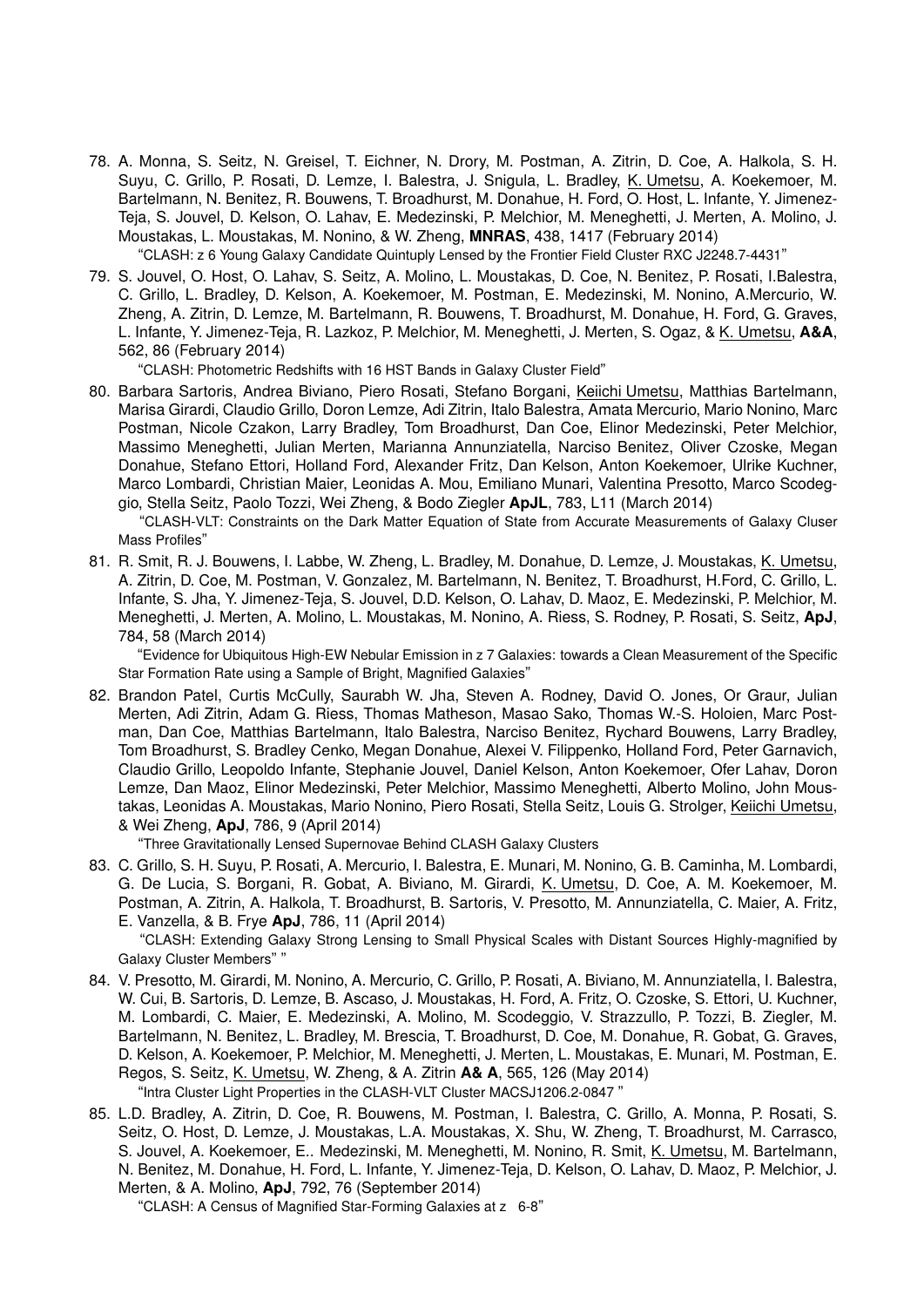86. Megan Donahue, G. Mark Voit, Andisheh Mahdavi, Keiichi Umetsu, Stefano Ettori, Julian Merten, Marc Postman, Aaron Hoffer, Alessandro Baldi, Dan Coe, Nicole Czakon, Mattias Bartelmann, Narciso Benitez, Rychard Bouwens, Larry Bradley, Tom Broadhurst, Holland Ford, Fabio Gastaldello, Claudio Grillo, Leopoldo Infante, Stephanie Jouvel, Anton Koekemoer, Daniel Kelson, Ofer Lahav, Doron Lemze, Elinor Medezinski, Peter Melchior, Massimo Meneghetti, Alberto Molino, John Moustakas, Leonidas A. Moustakas, Mario Nonino, Piero Rosati, Jack Sayers, Stella Seitz, Arjen Van der Wel, Wei Zheng, & Adi Zitrin, **ApJ**, 794, 136 (October 2014)

"CLASH-X: A Comparison of Lensing and X-ray Techniques for Measuring the Mass Profiles of Galaxy Clusters"

87. R. J. Bouwens, L. Bradley, A. Zitrin, D. Coe, M. Franx, W. Zheng, R. Smit, O. Host, M. Postman, L. Moustakas, I. Labbbe, M. Carrasco, A. Molino, M. Donahue, D.D. Kelson, M. Meneghetti, S. Jha, N. Benitez, D. Lemze, K. Umetsu, T. Broadhurst, J. Moustakas, P. Rosati, S. Jouvel, M. Bartelmann, H. Ford, G. Graves, C. Grillo, L. Infante, Y. Jimenez-Teja, O. Lahav, D. Maoz, E. Medezinski, P. Melchior, J. Merten, M. Nonino, S. Ogaz, & S. Seitz, **ApJ**, 795, 126 (November 2014)

"A Census of Star-Forming Galaxies in the *z ∼*9–10 Universe based on HST+Spitzer Observations over 19 CLASH Clusters: Three Candidate *z ∼*9–10 Galaxies and Improved Constraints on the Star Formation Rate Density at *z ∼*9.2"

- 88. N. Okabe, K. Umetsu, T. Tamura, Y. Fujita, M. Takizawa, Y.-Y. Zhang, K. Matsushita, Y. Fukazawa, T. Futamase, T. Hamana, M. Kawaharada, S. Miyazaki, Y. Mochizuki, K. Nakazawa, T. Ohashi, N. Ota, T. Sasaki, K. Sato, & S.I. Tam, **PASJ**, 66, 99 (October 2014) "Universal Profiles of the Intracluster Medium from Suzaku X-Ray and Subaru Weak-Lensing Observations"
- 89. K. Umetsu\*, E. Medezinski, M. Nonino, J. Merten, M. Postman, M. Meneghetti, M. Donahue, N. Czakon, A. Molino, S. Seitz, D. Gruen, D. Lemze, I. Balestra, N. Benitez, A. Biviano, T. Broadhurst, H. Ford, C. Grillo, A. Koekemoer, P. Melchior, A. Mercurio, J. Moustakas, P. Rosati & A. Zitrin 2014, **ApJ**, 795, 163 (November 2014)

"CLASH: Weak-Lensing Shear-and-Magnification Analysis of 20 Galaxy Clusters"

- 90. M. Annunziatella, A. Biviano, A. Mercurio, M. Nonino, P. Rosati, I. Balestra, V. Presotto, M. Girardi, R. Gobat, C. Grillo, D. Kelson, E. Medezinski, M. Postman, M. Scodeggio, M. Brescia, R. Demarco, A. Fritz, A. Koekemoer, D. Lemze, M. Lombardi, B. Sartoris, K. Umetsu, E. Vanzella, L. Bradley, D. Coe, M. Donahue, L. Infante, U. Kuchner, C. Maier, E. Regos, M. Verdugo, & B. Ziegler, **A&A**, 571, 80 (November 2014) "CLASH-VLT: The stellar mass function and stellar mass density profile of the z=0.44 cluster of galaxies MACS J1206.2-0847"
- 91. M. Meneghetti, E. Rasia, J. Vega, J. Merten, M. Postman, G. Yepes, F. Sembolini, M. Donahue, S. Ettori, K. Umetsu, I. Balestra, M. Bartelmann, N. Benitez, A. Biviano, R. Bouwens, L. Bradley, T. Broadhurst, D. Coe, N. Czakon, M. De Petris, H. Ford, C. Giocoli, S. Gottloeber, C. Grillo, L. Infante, S. Jouvel, D. Kelson, A. Koekemoer, O. Lahav, D. Lemze, E. Medezinski, P. Melchior, A. Mercurio, A. Molino, L. Moscardini, A. Monna, J. Moustakas, L.A. Moustakas, M. Nonino, J. Rhodes, P. Rosati, J. Sayers, S. Seitz, W. Zheng, & A. Zitrin, **ApJ**, 797, 34 (December 2014)

"The MUSIC of CLASH: Predictions on the Concentration-Mass Relation"

92. Jose M. Diego, T. Broadhurst, N. Benitez, K. Umetsu, D. Coe, I. Sendra, M. Sereno, L. Izzo, & G. Covone, **MNRAS**, 446, 683 (January 2015)

"A Free-Form Lensing Grid Solution for A1689 with New Multiple Images"

93. C. Grillo, S. H. Suyu, P. Rosati, A. Mercurio, I. Balestra, E. Munari, M. Nonino, G. B. Caminha, M. Lombardi, G. De Lucia, S. Borgani, R. Gobat, A. Biviano, M. Girardi, K. Umetsu, D. Coe, A. M. Koekemoer, M. Postman, A. Zitrin, A. Halkola, T. Broadhurst, B. Sartoris, V. Presotto, M. Annunziatella, C. Maier, A. Fritz, E. Vanzella, & B. Frye **ApJ**, 800, 38 (February 2015)

"CLASH-VLT: Insights on the Mass Substructures in the Frontier Fields Cluster MACS J0416.12403 Through Accurate Strong Lens Modeling "

94. Xingxing Huang, Wei Zheng, Junxian Wang, Holland Ford, Doron Lemze, John Moustakas, Xinwen Shu, Arjen Van der Wel, Adi Zitrin, Brenda L. Frye, Marc Postman, Matthias Bartelmann, Narciso Benitez, Larry Bradley, Tom Broadhurst, Dan Coe, Megan Donahue, Leopoldo Infante, Daniel Kelson, Anton Koekemoer, Ofer Lahav, Elinor Medezinski, Leonidas Moustakas, Piero Rosati, Stella Seitz, & Keiichi Umetsu, **ApJ**, 801, 12 (March 2015)

"CLASH: Extreme Emission Line Galaxies and Their Implication on Selectin of High Redshift Galaxies"

95. Adi Zitrin, Agnese Fabris, Julian Merten, Peter Melchior, Massimo Meneghetti, Anton Koekemoer, Dan Coe, Matteo Maturi, Matthias Bartelmann, Marc Postman, Keiichi Umetsu, Gregor Seidel, Irene Sendra,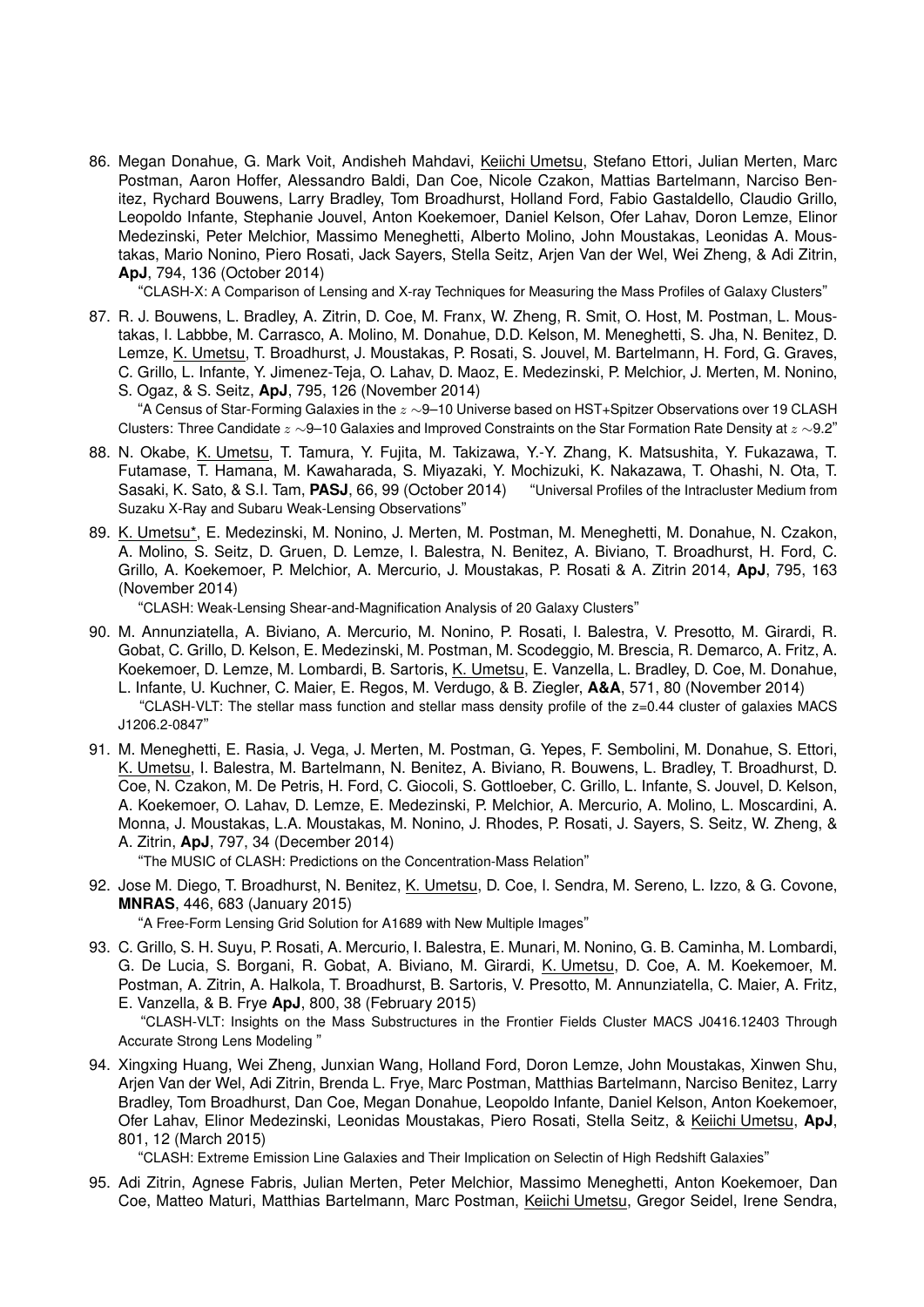Tom Broadhurst, Italo Balestra, Andrea Biviano, Claudio Grillo, Amata Mercurio, Mario Nonino, Piero Rosati, Larry Bradley, Mauricio Carrasco, Megan Donahue, Holland Ford, Brenda L. Frye, & John Moustakas, **ApJ**, 801, 44 (March 2015)

"Hubble Space Telescope Combined Strong and Weak Lensing Analysis of the CLASH Sample: Mass and Magnification Models and Systematic Uncertainties"

- 96. P. Jimeno, T. Broadhurst, J. Coupon, K. Umetsu, & R. Lazkoz, **MNRAS**, 448, 1999 (April 2015) "Comparing Gravitational Redshifts of SDSS Galaxy Clusters with the Magnification Redshift Enhancement of Background BOSS galaxies"
- 97. M. Girardi, A. Mercurio, I. Balestra, M. Nonino, A. Biviano, C. Grillo, P. Rosati, M. Annunziatella, R. Demarco, A. Fritz, R. Gobat, D. Lemze, V. Presotto, M. Scodeggio, P. Tozzi, G. Bartosch Caminha, M. Brescia, D. Coe, D. Kelson, A. Koekemoer, M. Lombardi, E. Medezinski, M. Postman, B. Sartoris, K. Umetsu, A. Zitrin, W. Boschin, O. Czoske, G. De Lucia, U. Kuchner, C. Maier, M. Meneghetti, P. Monaco, A. Monna, E. Munari, S. Seitz, M. Verdugo, & B. Ziegler, A&A, 579, A4 (July 2015) "CLASH-VLT: Substructure in the Galaxy Cluster MACS J1206.2-0847 from Kinematics of Galaxy Pop-

ulations"

- 98. J. Merten, M. Meneghetti, M. Postman, K. Umetsu, A. Zitrin, E. Medezinski, M. Nonino, A. Koekemoer, P. Melchior, D. Gruen, L.A. Moustakas, M. Bartelmann, O. Host, M. Donahue, D. Coe, A. Molino, S. Jouvel, A. Monna, S. Seitz, N. Czakon, D. Lemze, D. Lemze, I. Balestra, P. Rosati, N. Benitez, A. Biviano, R. Bouwens, L. Bradley, T. Broadhurst, M. Carrasco, H. Ford, C. Grillo, L. Infante, D. Kelson, O. Lahav, R. Massey, J. Moustakas, E. Rasia, J. Rhodes, J. Vega, & W. Zheng, **ApJ**, 806, 4 (June 2015) "CLASH: The Concentration–Mass Relation for Galaxy Clusters"
- 99. N.G. Czakon, J. Sayers, A. Mantz, S.R. Golwala, T.P. Downes, P.M. Koch, K.-Y. Lin, S.M. Molnar, L. Moustakas, T. Mroczkowski, E. Pierpaoli, J.A. Shitanishi, S. Siegel, & K. Umetsu, **ApJ**, 806, 18 (June 2015) "Galaxy Cluster Scaling Relations between BOLOCAM Sunyaev-Zel'dovich Effect and Chandra X-ray Measurements"
- 100. K. Umetsu\*, M. Sereno, E. Medezinski, M. Nonino, T. Mroczkowski, J.M. Diego, S. Ettori, N. Okabe, T. Broadhurst, & D. Lemze, **ApJ**, 806, 207 (June 2015) "Three-dimensional Multi-probe Analysis of the Galaxy Cluster A1689"
- 101. Alexander H. Young, Tony Mroczkowski, Charles Romero, Jack Sayers, Italo Balestra, Tracy E. Clarke, Nicole Czakon, Mark Devlin, Simon R. Dicker, Chiara Ferrari, Marisa Girardi, Sunil Golwala, Huib Intema, Phillip M. Korngut, Brian S. Mason, Amata Mercurio, Mario Nonino, Erik D. Reese, Piero Rosati, Craig Sarazin, & Keiichi Umetsu, **ApJ**, 809, 185 (August 2015) "Measurements of the Sunyaev-Zel'dovich Effect in MACSJ0647.7+7015 and MACSJ1206.2-0847 at High Angular

Resolution with MUSTANG"

- 102. G. Ogrean, R. van Weeren, C. Jones, T. E. Clarke, J. Sayers, T. Mroczkowski, P. E. J. Nulsen, W. Forman, S. S. Murray, M. Pandey-Pommier, S. Randall, E. Churazov, A. Bonafede, R. Kraft, L. David, F. Andrade-Santos, J. Merten, A. Zitrin, K. Umetsu, A. Goulding, E. Roediger, J. Bagchi, E. Bulbul, M. Donahue, H. Ebeling, M. Johnston-Hollitt, B. Mason, P. Rosati, & A. Vikhlinin, **ApJ**, 812, 153 (October 2015) "Frontier Fields Clusters: Chandra and JVLA View of the Pre-merging Cluster MACS J0416.1-2403"
- 103. Okabe, N., Akamatsu, H., Kakuwa, J., Fujita, Y., Zhang, Y.-Y., Tanaka, M., & Umetsu, K., **PASJ**, 67, 114 (December 2015)

"Radio Relics Tracing the Projected Mass Distribution in CIZA J2242.8+5301"

104. Medezinski, E., Umetsu, K., Okabe, N., Nonino, M., Molnar, S.M., Massey, R., Dupke, R., & Merten, J., **ApJ**, 817, 24 (January 2016)

"Frontier Fields: Subaru Weak-lensing Analysis of the Merging Galaxy Cluster A2744"

- 105. G. P. Smith, P. Mazzotta, N. Okabe, F. Ziparo, S. L. Mulroy, A. Babul, A. Finoguenov, I. G. McCarthy, M. Lieu, Y. Bahe, H. Bourdin, J. E. Carlstrom, A. E. Evrard, T. Futamase, C. P. Haines, M. Jauzac, D. P. Marrone, R. Martino, P. E. May, J. E. Taylor, & K. Umetsu, **MNRAS**, 456, L74 (February 2016) "LoCuSS: Testing Hydrostatic Equilibrium in Galaxy Clusters"
- 106. Xu, B., Postman, M., Meneghetti, M., Seitz, S., Zitrin, A., Merten, J., Maoz, D., Frye, B., Umetsu, K., Zheng, W., Bradley, L., & Vega, J., **ApJ**, 817, 85 (February 2016) "The Detection and Statistics of Giant Arcs Behind CLASH Clusters"
- 107. N. Okabe, K. Umetsu, T. Tamura, Y. Fujita, M. Takizawa, K. Matsushita, Y. Fukazawa, T. Futamase, M. Kawaharada, S. Miyazaki, Y. Mochizuki, K. Nakazawa, T. Ohashi, N. Ota, T. Sasaki, K. Sato, S.I. Tam,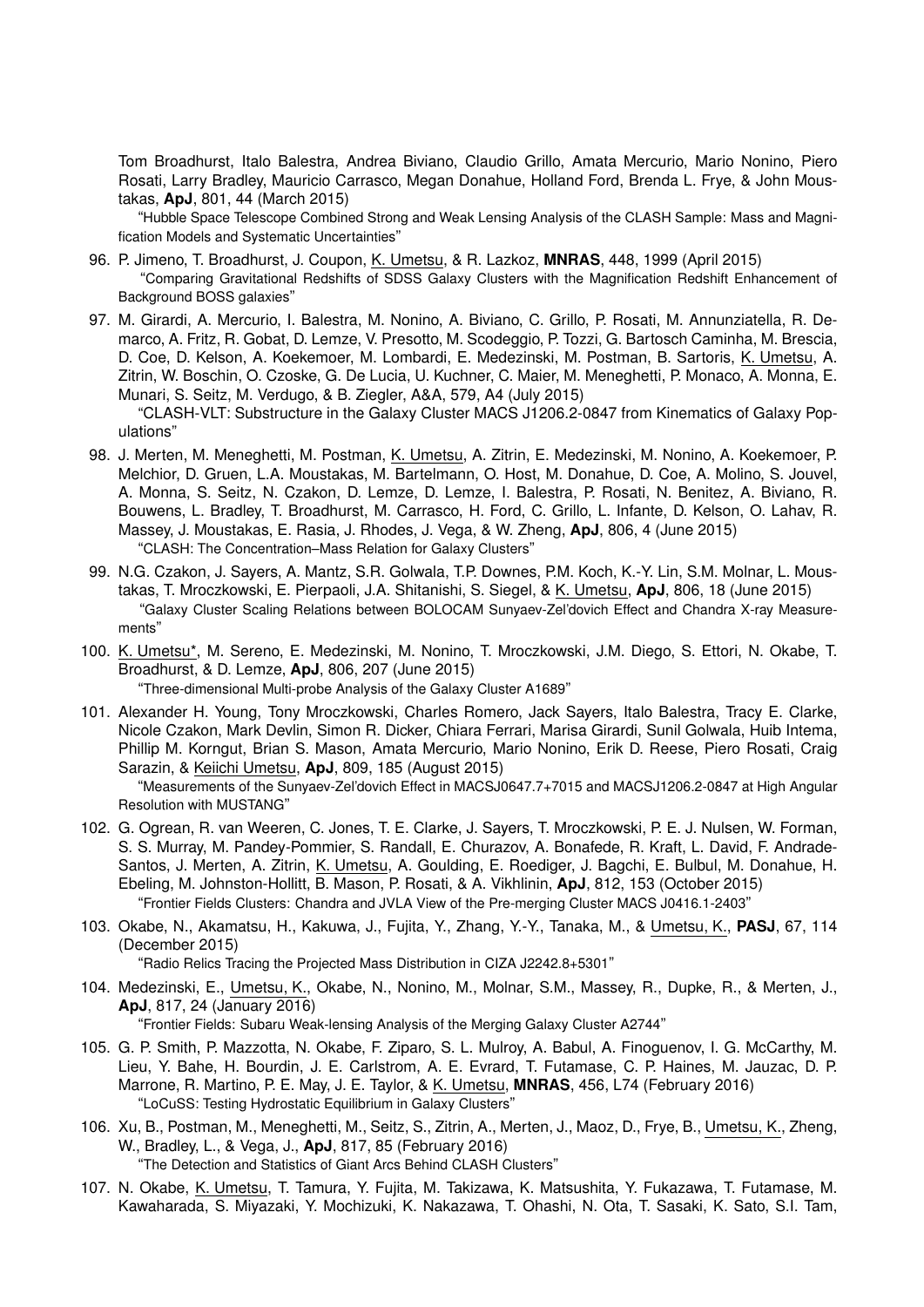**MNRAS**, 456, 4475 (March 2016)

"Central Mass Profiles of the Nearby Cool-core Galaxy Clusters Hydra A and A478"

108. R.J. van Weeren, G. Ogrean, C. Jones, W. Forman, F. Andrade-Santos, A. Bonafede, M. Bruggen, E. Bulbul, T. Clarke, E. Churazov, L. David, W. Dawson, M. Donahue, A. Goulding, R. Kraft, B. Mason, J. Merten, T. Mroczkowski, S. Murray, P. Nulsen, P. Rosati, E. Roediger, S. Randall, J. Sayers, K. Umetsu, A. Vikhlinin, & A. Zitrin, **ApJ**, 817, 98 (February 2016)

"The Discovery of Lensed Radio and X-ray Sources behind the Frontier Fields Cluster MACS J0717.5+3745 with the JVLA and Chandra"

109. G. B. Caminha, C. Grillo, P. Rosati, I. Balestra, W. Karman, M. Lombardi, A. Mercurio, M. Nonino, P. Tozzi, A. Zitrin, A. Biviano, M. Girardi, A. M. Koekemoer, M. Meneghetti, E. Munari, S. H. Suyu, K. Umetsu, M. Annunziatella, S. Borgani, T. Broadhurst, K. Caputi, D. Coe, C. Delgado-Correal, S. Ettori, A. Fritz, B. Frye, R. Gobat, C. Maier, A. Monna, M. Postman, B. Sartoris, S. Seitz, E. Vanzella, & B. Ziegler, **A&A**, 587, A80 (March 2016)

"CLASH-VLT: A Highly Precise Strong Lensing Model of the Galaxy Cluster RXC J2248.74431 (Abell 1063) and Prospects for Cosmography"

110. G. A. Ogrean, R. J. van Weeren, C. Jones, W. Forman, W. A. Dawson, N. Golovich, F. Andrade-Santos, S. S. Murray, P. Nulsen, E. Roediger, A. Zitrin, E. Bulbul, R. Kraft, A. Goulding, K. Umetsu, T. Mroczkowski, A. Bonafede, S. Randall, J. Sayers, E. Churazov, L. David, J. Merten, M. Donahue, B. Mason, P. Rosati, A. Vikhlinin, & H. Ebeling, **ApJ**, 819, 113 (March 2016)

"Frontier Fields Clusters: Deep Chandra Observations of the Complex Merger MACS J1149.6+2223"

- 111. L. Pizzuti, B. Sartoris, S. Borgani, L. Amendola, K. Umetsu, A. Biviano, M. Girardi, P. Rosati, B. Caminha, B.Frye, A. Koekemoer, C. Grillo, M. Lombardi, A. Mercurio, & M. Nonino, **JCAP**, 04, 023 (April 2016) "CLASH-VLT: Testing the Nature of Gravity with Galaxy Clusters Mass Profiles"
- 112. Keiichi Umetsu\*, Adi Zitrin, Daniel Gruen, Julian Merten, Megan Donahue, & Marc Postman, **ApJ**, 821, 116 (April 2016)

"CLASH: Joint Analysis of Strong-lensing, Weak-lensing Shear and Magnification Data for 20 Galaxy Clusters"

- 113. W. G. Parry, M. Lombardi, C. Grillo, G. B. Caminha, A. Mercurio, M. Nonino, I. Balestra, A. M. Koekemoer, P. Rosati, L. Christensen, & K. Umetsu, **MNRAS**, 458, 1493 (May 2016) "Dark Matter Fraction of Low-mass Cluster Members Probed by Galaxy-scale Strong Lensing"
- 114. I. Balestra, A. Mercurio, B. Sartoris, M. Girardi, C. Grillo, M. Nonino, P. Rosati, A. Biviano, S. Ettori, W. Forman, C. Jones, A. Koekemoer, E. Medezinski, G. A. Ogrean, P. Tozzi, K. Umetsu, E. Vanzella, R. J. van Weeren, A. Zitrin, M. Annunziatella, G. B. Caminha, T. Broadhurst, D. Coe, M. Donahue, A. Fritz, B. Frye, D. Kelson, M. Lombardi, C. Maier, M. Meneghetti, A. Monna, M. Postman, M. Scodeggio, S. Seitz, & B. Ziegler, **ApJS**, 224, 33 (June 2016)

"CLASH-VLT: Dissecting the Frontier Fields Galaxy Cluster MACS J0416.1-2403 with 800 Spectra of Member Galaxies"

115. Kai-Yang Lin, Hiroaki Nishioka, Fu-Cheng Wang, Chih-Wei Locutus Huang, Yu-Wei Liao, Jiun-Huei Proty Wu, Patrick M. Koch, Keiichi Umetsu, Ming-Tang Chen, Shun-Hsiang Chan, Shu-Hao Chang, Wen-Hsuan Lucky Chang, Tai-An Cheng, Hoang Ngoc Duy, Szu-Yuan Fu, Chih-Chiang Han, Solomon Ho, Ming-Feng Ho, Paul T.P. Ho, Yau-De Huang, Homin Jiang, Derek Y. Kubo, Chao-Te Li, Yu-Chiung Lin, Guo-Chin Liu, Pierre Martin-Cocher, Sandor M. Molnar, Emmanuel Nunez, Peter Oshiro, Shang-Ping Pai, Philippe Raffin, Anthony Ridenour, Chia-You Shih, Sara Stoebner, Giap-Siong Teo, Jia-Long Johnny Yeh, Joshua Williams, & Mark Birkinshaw, **ApJ**, 830, 91 (October 2016)

"AMiBA: Cluster Sunyaev-Zel'dovich Effect Observations with the Expanded 13-Element Array"

- 116. Y. Fujita, T. Akahori, K. Umetsu, C. Sarazin, & K.-W. Wong, **ApJ**, 834, 13 (January 2017) "Probing WHIM around Galaxy Clusters with Fast Radio Bursts and the Sunyaev-Zel'dovich Effect"
- 117. R. J. van Weeren, G. A. Ogrean, C. Jones, W. R. Forman, F. Andrade-Santos, Connor J. J. Pearce, A. Bonafede, M. Brggen, E. Bulbul, T. E. Clarke, E. Churazov, L. David, W. A. Dawson, M. Donahue, A. Goulding, R. P. Kraft, B. Mason, J. Merten, T. Mroczkowski, P. E. J. Nulsen, P. Rosati, E. Roediger, S. W. Randall, J. Sayers, K. Umetsu, A. Vikhlinin, & A. Zitrin, **ApJ**, 835, 197 (February 2017) "Chandra and JVLA Observations of HST Frontier Fields Cluster MACS J0717.5+3745"
- 118. K. Umetsu\* & B. Diemer, **ApJ**, 836, 231 (February 2017) "Lensing Constraints on the Mass Profile Shape and the Splashback Radius of Galaxy Clusters"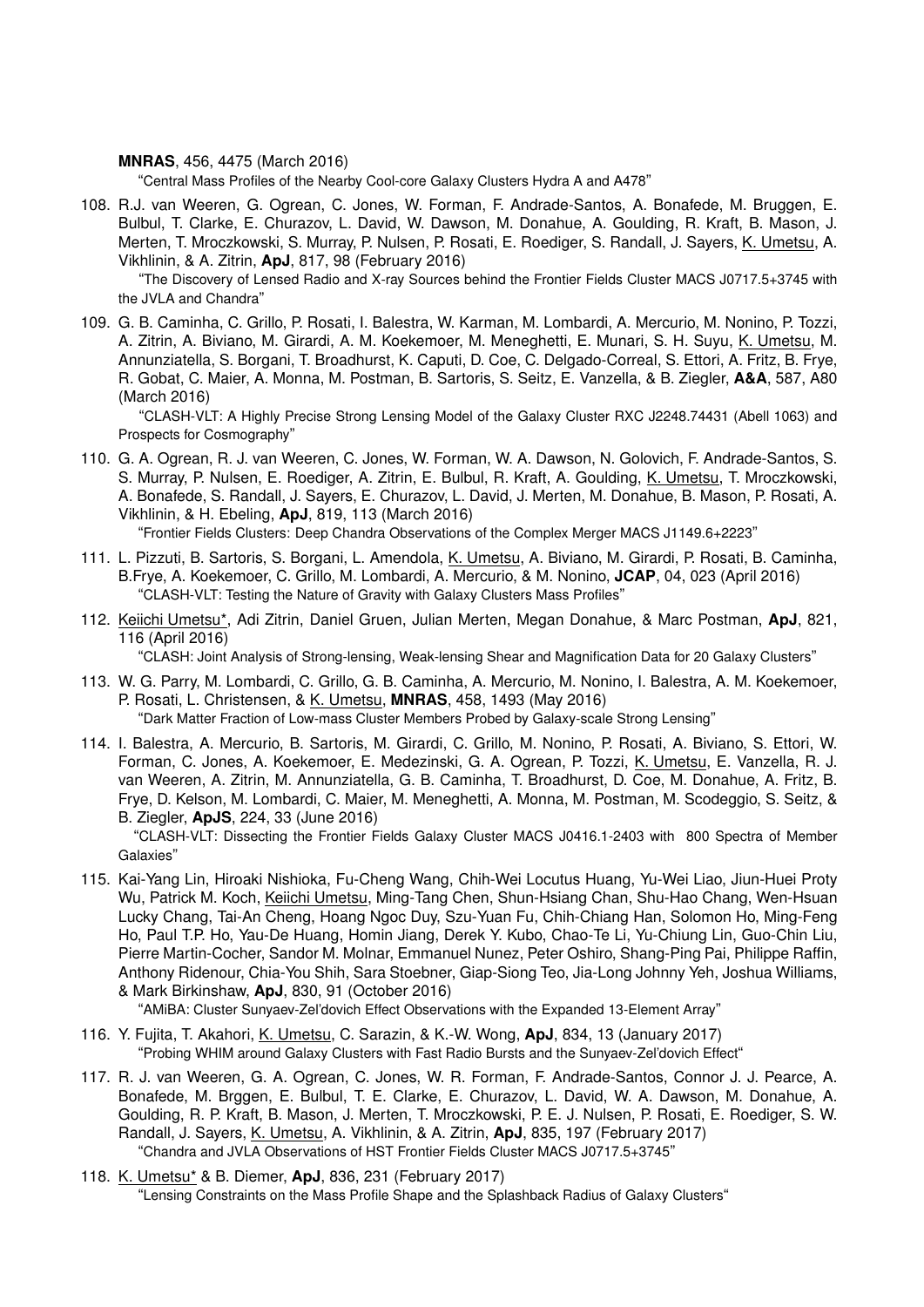119. M. Pierre, C. Adami, M. Birkinshaw, L. Chiappetti, S. Ettori, A. Evrard, L. Faccioli, F. Gastaldello, P. Giles, C. Horellou, A. Iovino, E. Koulouridis, C. Lidman, A. Le Brun, B. Maughan, S. Maurogordato, I. McCarthy, S. Miyazaki, F. Pacaud, S. Paltani, M. Plionis, T. Reiprich, T. Sadibekova, V. Smolcic, S. Snowden, J. Surdej, M. Tsirou, C. Vignali, J. Willis, S. Alis, B. Altieri, N. Baran, C. Benoist, A. Bongiorno, M. Bremer, A. Butler, A. Cappi, C. Caretta, P. Ciliegi, N. Clerc, P. S. Corasaniti, J. Coupon, J. Delhaize, I. Delvecchio, J. Democles, Sh. Desai, J. Devriendt, Y. Dubois, D. Eckert, A. Elyiv, A. Farahi, C. Ferrari, S. Fotopoulou, W. Forman, I. Georgantopoulos, V. Guglielmo, M. Huynh, N. Jerlin, Ch. Jones, S. Lavoie, J.-P. Le Fevre, M. Lieu, M. Kilbinger, F. Marulli, A. Mantz, S. McGee, J.-B. Melin, O. Melnyk, L. Moscardini, M. Novak, E. Piconcelli, B. Poggianti, D. Pomarede, E. Pompei, T. Ponman, M. E. Ramos Ceja, P. Ranalli, D. Rapetti, S. Raychaudhury, M. Ricci, H. Rottgering, M. Sahl ± n, J.-L. Sauvageot, C. Schimd, M. Sereno, G.P. Smith, K. Umetsu, P. Valageas, A. Valotti, I. Valtchanov, A. Veropalumbo, B. Ascaso, D. Barnes, M. De Petris, F. Durret, M. Donahue, M. Ithana, M. Jarvis, M. Johnston-Hollitt, E. Kalfountzou, S. Kay , F. La Franca, N. Okabe, A. Muzzin, A. Rettura, F. Ricci, J. Ridl, G. Risaliti, M. Takizawa, P. Thomas, N. Truongm, **Astronomische Nachrichten**, 338, 334 (March 2017)

"The XXL Survey: First Results and Future"

120. P. Jimeno, T. Broadhurst, R. Lazkoz, R. Angulo, J. M. Diego, K. Umetsu, & Ming-Chung Chu, **MNRAS**, 466, 2658 (April 2017)

"Precise Clustering and Density Evolution of redMaPPer Galaxy Clusters versus MXXL Simulation"

121. M. Sereno, S. Ettori, M. Meneghetti, J. Sayers, K. Umetsu, J. Merten, I.-N. Chiu, & A. Zitrin, **MNRAS**, 467, 3801 (June 2017) "CLUMP-3D: Three Dimensional Lensing and Multi-probe Analysis of MACS J1206.2-0847, A Remarkably Regular

Cluster"

- 122. L. Pizzuti, B. Sartoris, L. Amendola, S. Borgani, A. Biviano, K. Umetsu, A. Mercurio, P. Rosati, I. Balestra, G. B. Caminha, M. Girardi, C. Grillo, M. Nonino, **JCAP**, 2017, 023 (July 2017) "'CLASH-VLT: Constraints on *f*(*R*) Gravity Models with Galaxy Clusters using Lensing and Kinematic Analysis"
- 123. G. A. Wegner, K. Umetsu, S.M. Molnar, M. Nonino, E. Medezinski, F. Andrade-Santos, A. Bogdan, L. Lovisari, W.R. Forman, & C. Jones, **ApJ**, 844, 67 (July 2017) "The Double Galaxy Cluster Abell 2465 III. X-ray and Weak-lensing Observations"
- 124. Kenneth C. Wong, Catie Raney, Charles R. Keeton, Keiichi Umetsu , Ann I. Zabludoff, S. Mark Ammons, & K. Decker French, **ApJ**, 844, 127 (August 2017)

"Joint Strong and Weak Lensing Analysis of the Massive Cluster Field J0850+3604"

125. C. J. J. Pearce, R. J. van Weeren, F. Andrade-Santos, C. Jones, W. R. Forman, M. Bruggen, E. Bulbul, T. E. Clarke, R. P. Kraft, E. Medezinski, T. Mroczkowski, M. Nonino, P. E. J. Nulsen, S. W. Randall, & K. Umetsu, **ApJ**, 845, 81 (August 2017)

"VLA Radio Observations of the HST Frontier Fields Cluster Abell 2744: the Discovery of New Radio Relics"

126. A. Molino, N. Benitez, B. Ascaso, D. Coe, M. Postman, S. Jouvel, O. Host, O. Lahav, S. Seitz, E. Medezinski, P. Rosati, W. Schoenell, A. Koekemoer, Y. Jimenez-Teja, T. Broadhurst, P. Melchior, I. Balestra, M. Bartelmann, R. Bouwens, L. Bradley, N. Czakon, M. Donahue, H. Ford, O. Graur, G. Graves, C. Grillo, L. Infante, S. W. Jha, D. Kelson, R. Lazkoz, D. Lemze, D. Maoz, A. Mercurio, M. Meneghetti, J. Merten, L. Mostazas, M. Nonino, S. Orgaz, A. Riess, S. Rodney, J. Sayers, K. Umetsu, W. Zheng, & A. Zitrin, **MN-RAS**, 470, 95 (September 2017)

"CLASH: Accurate Photometric Redshifts with 14 HST bands in Massive Galaxy Cluster Cores"

127. Thomas Connor, Megan Donahue, Daniel D. Kelson, John Moustakas, Dan Coe, Marc Postman, Larry D. Bradley, Anton M. Koekemoer, Peter Melchior, Keiichi Umetsu, & G. Mark Voit, **ApJ**, 848, 37 (October 2017)

"Crowded Field Galaxy Photometry: Precision Colors in the CLASH Clusters"

128. G. B. Caminha, C. Grillo, P. Rosati, M. Meneghetti, A. Mercurio, S. Ettori, I. Balestra, A. Biviano, K. Umetsu, E. Vanzella, M. Annunziatella, M. Bonamigo, C. Delgado-Correal, M. Girardi, M. Lombardi, M. Nonino, B. Sartoris, P. Tozzi, M. Bartelmann, L. Bradley, K. I. Caputi, D. Coe, H. Ford, R. Gobat, M. Postman, S. Seitz, & A. Zitrin, **A&A**, 607, 93 (November 2017)

"Mass Mistribution in the Core of MACS J1206: Robust Modeling from an Exceptionally Large Sample of Central Multiple Images"

129. H. Aihara, N. Arimoto, R. Armstrong, S. Arnouts, N. A. Bahcall, S. Bickerton, J. Bosch, K. Bundy, P. L. Capak, J. H. H. Chan, M. Chiba, J. Coupon, E. Egami, M. Enoki, F. Finet, H. Fujimori, S. Fujimoto,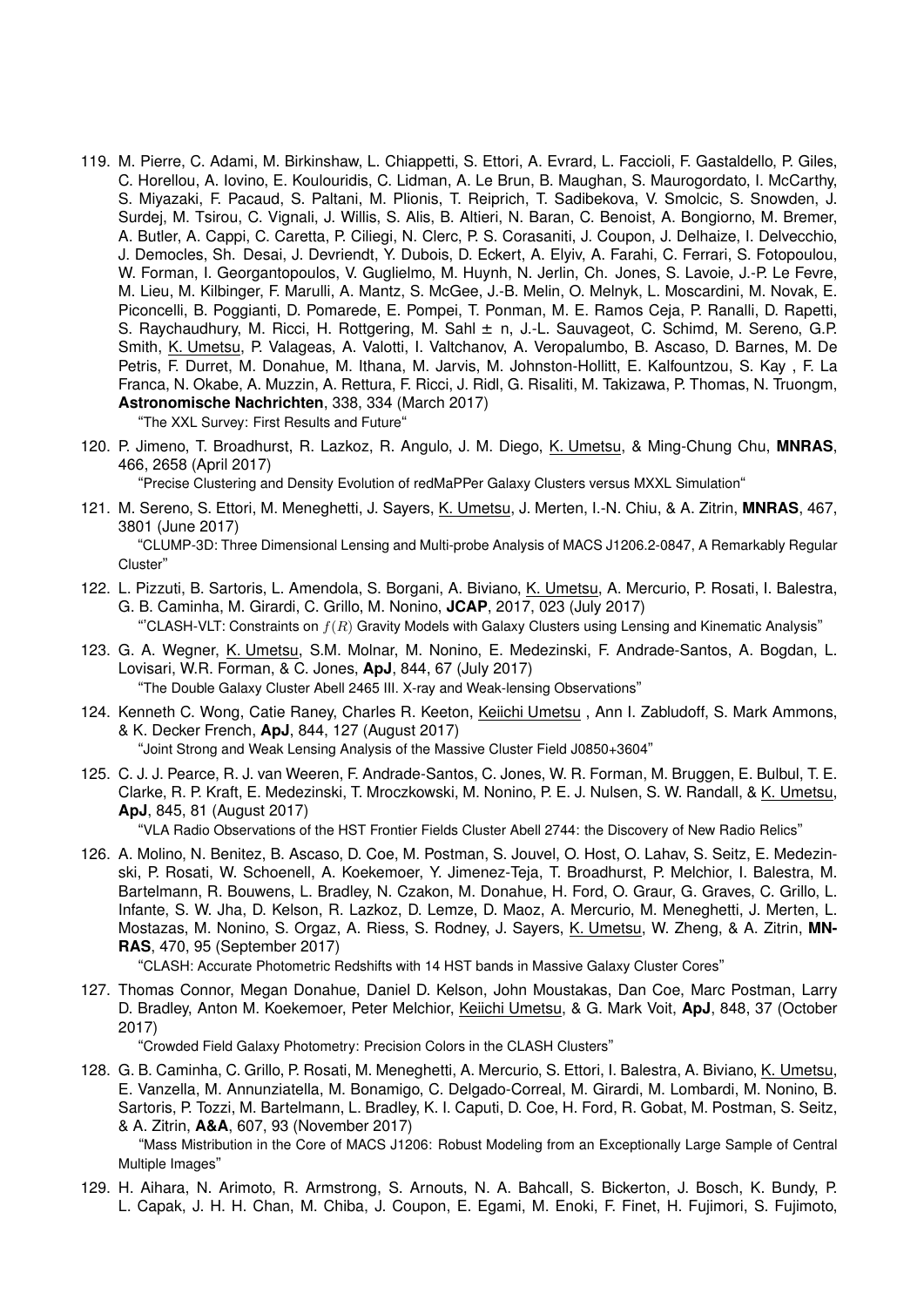H. Furusawa, J. Furusawa, T. Goto, A. Goulding, J. P. Greco, J. E. Greene, J. E. Gunn, T. Hamana, Y. Harikane, Y. Hashimoto, T. Hattori, M. Hayashi, Y. Hayashi, K. G. Hełminiak, R. Higuchi, C. Hikage, P. T. P. Ho, B.-C. Hsieh, K. Huang, S. Huang, H. Ikeda, M. Imanishi, A. K. Inoue, K. Iwasawa, I. Iwata, A. T. Jaelani, H.-Y. Jian, Y. Kamata, H. Karoji, N. Kashikawa, N. Katayama, S. Kawanomoto, I. Kayo, J. Koda, M. Koike, T. Kojima, Y. Komiyama, A. Konno, S. Koshida, Y. Koyama, H. Kusakabe, A. Leauthaud, C.-H. Lee, L. Lin, Y.-T. Lin, R. H. Lupton, R. Mandelbaum, Y. Matsuoka, E. Medezinski, S. Mineo, S. Miyama, H. Miyatake, S. Miyazaki, R. Momose, A. More, S. More, Y. Moritani, T. J. Moriya, T. Morokuma, S. Mukae, R. Murata, H. Murayama, T. Nagao, F. Nakata, M. Niida, H. Niikura, A. J. Nishizawa, Y. Obuchi, M. Oguri, Y. Oishi, N. Okabe, S. Okamoto, Y. Okura, Y. Ono, M. Onodera, M. Onoue, K. Osato, M. Ouchi, P. A. Price, T.-S. Pyo, M. Sako, M. Sawicki, T. Shibuya, K. Shimasaku, A. Shimono, M. Shirasaki, J. D. Silverman, M. Simet, J. Speagle, D. N. Spergel, M. A. Strauss, Y. Sugahara, N. Sugiyama, Y. Suto, S. H. Suyu, N. Suzuki, P. J. Tait, M. Takada, T. Takata, N. Tamura, M. M. Tanaka,M. Tanaka, M. Tanaka, Y. Tanaka, T. Terai, Y. Terashima, Y. Toba, N. Tominaga, J. Toshikawa, E. L. Turner, T. Uchida, H. Uchiyama, K. Umetsu, F. Uraguchi, Y. Urata, T. Usuda, Y. Utsumi, S.-Y. Wang, W.-H. Wang, K. C. Wong, K. Yabe, Y. Yamada, H. Yamanoi, N. Yasuda, S. Yeh, A. Yonehara, & S. Yuma, **PASJ**, 70, S4 (January 2018)

"The Hyper Suprime-Cam SSP Survey: Overview and Survey Design"

130. H. Aihara, R. Armstrong, S. Bickerton, J. Bosch, J. Coupon, H. Furusawa, Y. Hayashi, H. Ikeda, Y. Kamata, H. Karoji, S. Kawanomoto, M. Koike, Y. Komiyama, D. Lang, R. H. Lupton, S. Mineo, H. Miyatake, S. Miyazaki, T. Morokuma, Y. Obuchi, Y. Oishi, Y. Okura, P. A. Price, T. Takata, M.M. Tanaka, M. Tanaka, Y. Tanaka, T. Uchida, F. Uraguchi, Y. Utsumi, S.-Y. Wang, Y. Yamada, H. Yamanoi, N. Yasuda, N. Arimoto, M. Chiba, F. Finet, H. Fujimori, S. Fujimoto, J. Furusawa, T. Goto, A. Goulding, J. E. Gunn, Y. Harikane, T. Hattori, M. Hayashi, K. G. Helminiak, R. Higuchi, C. Hikage, P. T. P. Ho, B.-C. Hsieh, K. Huang, S. Huang, M. Imanishi, I. Iwata, A. T. Jaelani, H.-Y. Jian, N. Kashikawa, N. Katayama, T. Kojima, A. Konno, S. Koshida, H. Kusakabe, A. Leauthaud, C.-H. Lee, L. Lin, Y.-T. Lin, R. Mandelbaum, Y. Matsuoka, E. Medezinski, S. Miyama, R. Momose, A. More, S. More, S. Mukae, R. Murata, H. Murayama, T. Nagao, F. Nakata, M. Niida, H. Niikura, A. J. Nishizawa, M. Oguri, N. Okabe, Y. Ono, M. Onodera, M. Onoue, M. Ouchi, T.-S. Pyo, T. Shibuya, K. Shimasaku, M. Simet, J. Speagle, D. N. Spergel, M. A. Strauss, Y. Sugahara, N. Sugiyama, Y. Suto, N. Suzuki, P. J. Tait, M. Takada, T. Terai, Y. Toba, E. L. Turner, H. Uchiyama, K. Umetsu, Y. Urata, T. Usuda, S. Yeh, & S. Yuma, **PASJ**, 70, S8 (January 2018)

"First Data Release of the Hyper Suprime-Cam Subaru Strategic Program"

- 131. Keita Miyaoka, Nobuhiro Okabe, Takao Kitaguchi, Masamune Oguri, Yasushi Fukazawa, Rachel Mandelbaum, Elinor Medezinski, Atsushi J. Nishizawa, Takashi Hamana, Yen-Ting Lin, Hiroki Akamatsu, I-Non Chiu, Yutaka Fujita, Yuto Ichinohe, Yutaka Komiyama, Toru Sasaki, Motokazu Takizawa, Shutaro Ueda, Keiichi Umetsu, Jean Coupon, Chiaki Hikage, Akio Hoshino, Alexie Leauthaud, Kyoko Matsushita, Ikuyuki Mitsuishi, Hironao Miyatake, Satoshi Miyazaki, Surhud More, Kazuhiro Nakazawa, Naomi Ota, Kousuke Sato, David Spergel, Takayuki Tamura, Masayuki Tanaka, Manobu M. Tanaka, & Yousuke Utsumi, **PASJ**, 70, S22 (January 2018) "Multiwavelength study of X-ray Luminous Clusters in the Hyper Suprime-Cam Subaru Strategic Program S16A field"
- 132. S. Miyazaki, M. Oguri, T. Hamana, M. Shirasaki, M. Koike, Y. Komiyama, K. Umetsu, Y. Utsumi, N. Okabe, S. More, E. Medezinski, Y.-T. Lin, H. Miyatake, H. Murayama, N. Ota, & I. Mitsuishi, **PASJ**, 70, S27 (January 2018)

"A Large Sample of Shear Selected Clusters from the Hyper Suprime-Cam Subaru Strategic Program S16A Wide Field Mass Maps"

133. Elinor Medezinski, Nicholas Battaglia, Keiichi Umetsu, Masamune Oguri, Hironao Miyatake, Atsushi J.Nishizawa, Cristbal Sifon, David N. Spergel, I-Non Chiu, Yen-Ting Lin, Neta Bahcall, & Yutaka Komiyama, **PASJ**, 70, S28 (January 2018)

"Planck Sunyaev-Zel'dovich Cluster Mass Calibration using Hyper Suprime-Cam Weak Lensing"

- 134. Elinor Medezinski, Masamune Oguri, Atsushi J. Nishizawa, Joshua S. Speagle, Hironao Miyatake, Keiichi Umetsu, Alexie Leauthaud, Ryoma Murata, Rachel Mandelbaum, Cristbal Sifon, Michael A. Strauss, Song Huang, Melanie Simet, Nobuhiro Okabe, Masayuki Tanaka, & Yutaka Komiyama, **PASJ**, 70, 30 (March 2018) "Source Selection for Cluster Weak Lensing Measurements in the Hyper Suprime-Cam Survey"
- 135. Y. Jim ± nez-Teja, R. Dupke, N. Bentez, A.M. Koekemoer, A. Zitrin, K. Umetsu, B.L. Ziegler, B.L. Frye, H. Ford, R.J. Bouwens, L.D. Bradley, T. Broadhurst, D. Coe, M. Donahue, G.J. Graves, C. Grillo, L. Infante, S. Jouvel, D.D. Kelson, O. Lahav, R. Lazkoz, D. Lemze, D. Maoz, E. Medezinski, P. Melchior, M. Meneghetti, A. Mercurio, J. Merten, A. Molino, L.A. Moustakas, M. Nonino, S. Ogaz, A.G. Riess, P. Rosati, J. Sayers,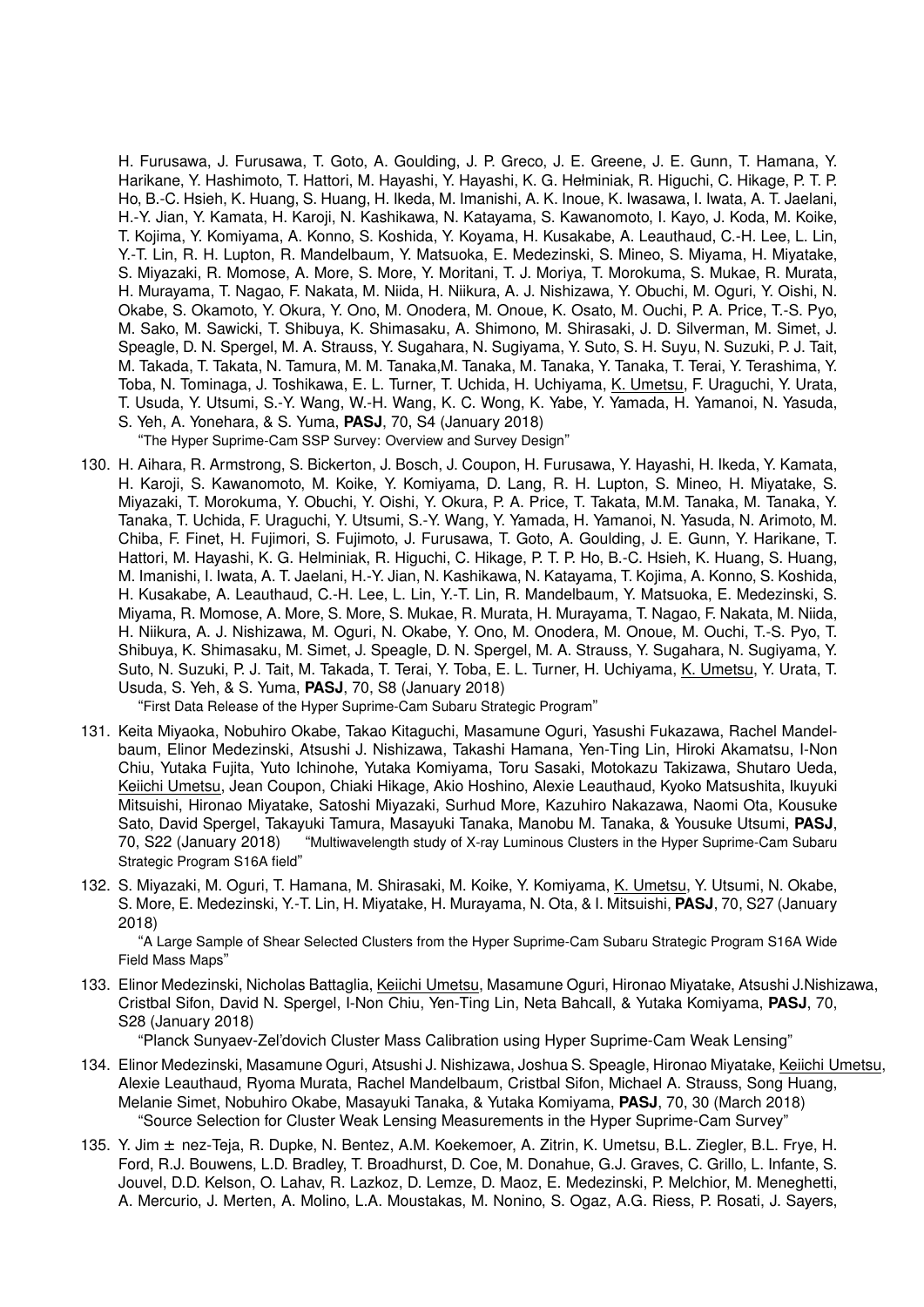S. Seitz, & W. Zheng, **ApJ**, 857, 79 (April 2018) "Unveiling the Dynamical State of Massive Clusters through the ICL Fraction"

136. Yutaka Fujita, Keiich Umetsu, Elena Rasia, Massimo Meneghetti, Megan Donahue, Elinor Medezinski, Nobuhiro Okabe, & Marc Postman, **ApJ**, 857, 118 (April 2018)

"Discovery of a New Fundamental Plane Dictating Galaxy Cluster Evolution from Gravitational Lensing"

137. Ana Acebron, Nathalia Cibirka, Adi Zitrin, Dan Coe, Irene Agulli, Keren Sharon, Marusa Bradc, Brenda Frye, Rachael C. Livermore, Guillaume Mahler, Brett Salmon, Keiichi Umetsu, Larry Bradley, Felipe Andrade-Santos, Roberto Avila, Daniela Carrasco, Catherine Cerny, Nicole G. Czakon, William A. Dawson, Austin T. Hoag, Kuang-Han Huang, Traci L. Johnson, Christine Jones, Shotaro Kikuchihara, Daniel Lam, Lorenzo Lovisari, Ramesh Mainali, Pascal A. Oesch, Sara Ogaz, Masami Ouch, Matthew Past, Rachel Paterno-Mahler, Avery Peterson, Russell E. Ryan, Irene Sendra-Server, Daniel P. Stark, Victoria Strait, Sune Toft, Michele Trenti, & Benedetta Vulcani, **ApJ**, 858, 42 (May 2018)

"RELICS: Strong-lensing analysis of the massive clusters MACS J0308.9+2645 and PLCK G171.9-40.7"

138. Catherine Cerny, Keren Sharon, Felipe Andrade-Santos, Roberto J. Avila, Marusa Bradac, Larry D. Bradley, Rychard J. Bouwens, Daniela Carrasco, Dan Coe, Nicole G. Czakon, William A. Dawson, Brenda L. Frye, Austin T. Hoag, Kuang-Han Huang, Traci L. Johnson, Christine Jones, Daniel Lam, Lorenzo Lovisari, Ramesh Mainali, Pascal A. Oesch, Sara Ogaz, Matthew Past, Rachel Paterno-Mahler, Avery Peterson, Adam G. Riess, Steven A. Rodney, Russell E. Ryan, Brett Salmon, Irene Sendra-Server, Daniel P. Stark, Louis-Gregory Strolger, Michele Trenti, Keiichi Umetsu, Benedetta Vulcani, & Adi Zitrin, **ApJ**, 859, 159 (June 2018)

"RELICS: Strong Lens Models for Five Galaxy Clusters from the Reionization Lensing Cluster Survey"

139. Mauro Sereno, Keiichi Umetsu, Stefano Ettori, Jack Sayers, I-Non Chiu, Massimo Meneghetti, Jesus Vega-Ferrero, & Adi Zitrin, **ApJL**, 860, L4 (June 2018)

"CLUMP-3D: Testing ΛCDM with Galaxy Cluster Shapes"

140. Keiichi Umetsu\*, Mauro Sereno, Sut-Ieng Tam, I-Non Chiu, Zuhui Fan, Stefano Ettori, Daniel Gruen, Teppei Okumura, Elinor Medezinski, Megan Donahue, Massimo Meneghetti, Brenda Frye, Anton Koekemoer, Tom Broadhurst, Adi Zitrin, Italo Balestra, Narciso Benitez, Yuichi Higuchi, Peter Melchior, Amata Mercurio, Julian Merten, Alberto Molino, Mario Nonino, Marc Postman, Piero Rosati, Jack Sayers, & Stella Seitz, **ApJ**, 860, 104 (June 2018)

"The Projected Dark and Baryonic Ellipsoidal Structure of 20 CLASH Galaxy Clusters"

141. I-Non Chiu, Keiichi Umetsu, Mauro Sereno, Stefano Ettori, Massimo Meneghetti, Julian Merten, Jack Sayers, & Adi Zitrin, **ApJ**, 860, 126 (June 2018)

"CLUMP-3D: Three-Dimensional Shape and Structure of 20 CLASH Galaxy Clusters from Combined Weak and Strong Lensing"

142. Seth R. Siegel, Jack Sayers, Andisheh Mahdavi, Megan Donahue, Julian Merten, Adi Zitrin, Massimo Meneghetti, Keiichi Umetsu, Nicole G. Czakon, Sunil R. Golwala, Marc Postman, Patrick M. Koch, Anton M. Koekemoer, Kai-Yang Lin, Peter Melchior, Sandor M. Molnar, Leonidas Moustakas, Tony K. Mroczkowski, Elena Pierpaoli, & Jennifer Shitanishi, **ApJ**, 861, 71 (July 2018)

"Constraints on the Mass, Concentration, and Nonthermal Pressure Support of Six CLASH Clusters from a Joint Analysis of X-ray, SZ, and Lensing Data"

- 143. Teppei Okumura, Takahiro Nishimichi, Keiichi Umetsu, & Ken Osato, **PRD**, 98, id.023523 (July 2018) "Splashback Radius of Non-spherical Dark Matter Halos from Cosmic Density and Velocity Fields"
- 144. Yutaka Fujita, Keiich Umetsu, Stefano Ettori, Elena Rasia, Nobuhiro Okabe, & Massimo Meneghetti, **ApJ**, 863, 37 (August 2018)

"A New Interpretation of the Mass-Temperature Relation and Mass Calibration of Galaxy Clusters based on the Fundamental Plane"

145. Ang Liu, Heng Yu, Antonaldo Diaferio, Paolo Tozzi, Ho Seong Hwang, Keiichi Umetsu, Nobuhiro Okabe, & Li-Lan Yang, **ApJ**, 863, 102 (August 2018)

"Inside a Beehive: the Multiple Merging Processes in the Galaxy Cluster Abell 2142 "

146. Nathalia Cibirka, Ana Acebron, Adi Zitrin, Dan Coe, Irene Agulli, Felipe Andrade-Santos, Marusa Bradac, Brenda Frye, Rachael C. Livermore, Guillaume Mahler, Brett Salmon, Keren Sharon, Michele Trenti, Keiichi Umetsu, Roberto Avila, Larry Bradley, Daniela Carrasco, Catherine Cerny, Nicole G. Czakon, William A. Dawson, Austin T. Hoag, Kuang-Han Huang, Traci L. Johnson, Christine Jones, Shotaro Kikuchihara, Daniel Lam, Lorenzo Lovisari, Ramesh Mainali, Pascal A. Oesch, Sara Ogaz, Masami Ouchi,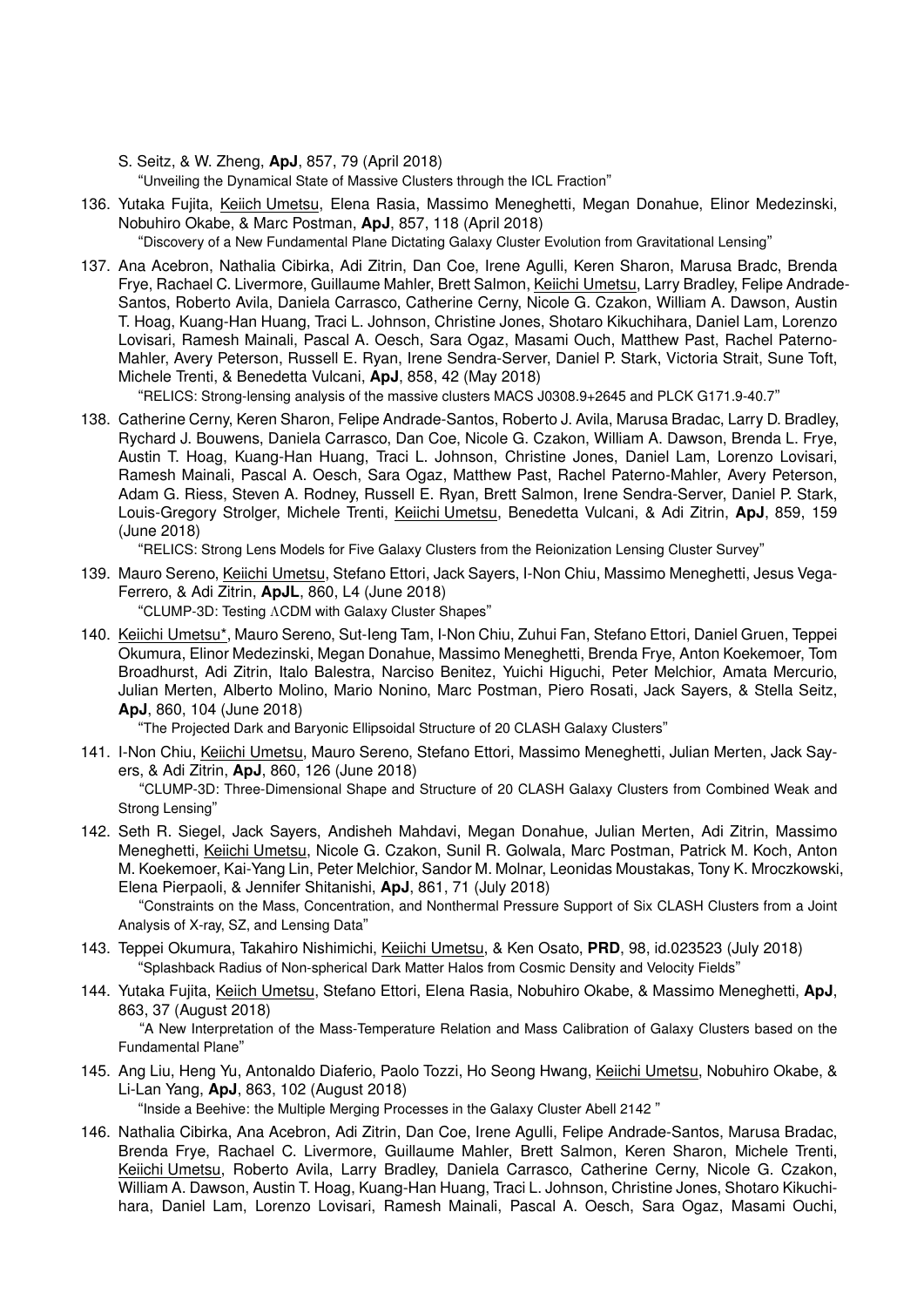Matthew Past, Rachel Paterno-Mahler, Avery Peterson, Russell E. Ryan, Irene Sendra-Server, Daniel P. Stark, Victoria Strait, Sune Toft, & Benedetta Vulcani, **ApJ**, 863, 154 (August 2018)

"RELICS: Strong Lensing Analysis of the Galaxy Clusters Abell S295, Abell 697, MACS J0025.4-1222, and MACS J0159.8-0849"

- 147. Rachel Paterno-Mahler, Keren Sharon, Dan Coe, Guillaume Mahler, Catherine Cerny, Traci Johnson, Tim Schrabback, Felipe Andrade-Santos, Roberto J. Avila, Marusa Bradac, Larry D. Bradley, Daniela Carrasco, Nicole G. Czakon, William A. Dawson, Brenda L. Frye, Austin T. Hoag, Kuang-Han Huang, Christine Jones, Daniel Lam, Rachael Livermore, Lorenzo Lovisari, Ramesh Mainali, Pascal A. Oesch, Sara Ogaz, Matthew Past, Avery Peterson, Russell E. Ryan, Brett Salmon, Irene Sendra-Server, Daniel P. Stark, Keiichi Umetsu, Benedetta Vulcani, & Adi Zitrin, **ApJ**, 863, 154 (August 2018) "RELICS: A Strong Lens Model for SPT-CLJ06155746, a  $z = 0.972$  Cluster"
- 148. Brett Salmon, Dan Coe, Larry Bradley, Marusa Brada, Kuang-Han Huang, Victoria Strait, Pascal Oesch, Rachel Paterno-Mahler, Adi Zitrin, Ana Acebron, Nathlia Cibirka, Shotaro Kikuchihara, Masamune Oguri, Gabriel B. Brammer, Keren Sharon, Michele Trenti, Roberto J. Avila, Sara Ogaz, Felipe Andrade-Santos, Daniela Carrasco, Catherine Cerny, William Dawson, Brenda L. Frye, Austin Hoag, Christine Jones, Ramesh Mainali, Masami Ouchi, Steven A. Rodney, Daniel Stark, & Keiichi Umetsu, **ApJL**, 864, L225 (September 2018)

"A Candidate *z ∼* 10 Galaxy Strongly Lensed into a Spatially Resolved Arc"

- 149. Jauzac, M., Eckert, D., Schaller, M., Schwinn, J., Massey, R.; Bahe, Y., Baugh, C., Barnes, D., Dalla Vecchia, C., Ebeling, H., Harvey, D., Jullo, E., Kay, S. T., Kneib, J.-P., Limousin, M., Medezinski, E., Natarajan, P., Nonino, M., Robertson, A., Tam, S. I., & Umetsu, K, **MNRAS**, 481, 2901 (December 2018) "Growing a 'Cosmic Beast': Observations and Simulations of MACS J0717.5+3745"
- 150. Yutaka Fujita, Megan Donahue, Stefano Ettori, Keiichi Umetsu, Elena Rasia, Massimo Meneghetti, Elinor Medezinski, Nobuhiro Okabe, Marc Postman, **Galaxies**, 7, 8 (January 2019) "Halo Concentrations and the Fundamental Plane of Galaxy Clusters"
- 151. Shutaro Ueda, Yuto Ichinohe, Tetsu Kitayama, & Keiichi Umetsu, **ApJ**, 871, 207 (February 2019) "Line-of-Sight Gas Sloshing in the Cool Core of Abell 907 "
- 152. Guillaume Mahler, Keren Sharon, Carter Fox, Dan Coe, Mathilde Jauzac, Victoria Strait, Alastair Edge, Ana Acebron, Felipe Andrade-Santos, Roberto J. Avila, Marusa Bradac, Larry D. Bradley, Daniela Carrasco, Catherine Cerny, Nathalia Cibirka, Nicole G. Czakon, William A. Dawson, Brenda L. Frye, Austin T. Hoag, Kuang-Han Huang, Traci L. Johnson, Christine Jones, Shotaro Kikuchihara, Daniel Lam, Rachael Livermore, Lorenzo Lovisari, Ramesh Mainali, Sara Ogaz, Masami Ouchi, Rachel Paterno-Mahler, Ian U. Roederer, Russell E. Ryan, Brett Salmon, Irene Sendra-Server, Daniel P. Stark, Sune Toft, Michele Trenti, Keiichi Umetsu, Benedetta Vulcani, & Adi Zitrin, **ApJ**, 873, 96 (March 2019)

"RELICS: Strong Lensing Analysis of MACS J0417.5-1154 and Predictions for Observing the Magnified High-Redshift Universe with JWST"

153. Ana Acebron, May Alon, Adi Zitrin, Guillaume Mahler, Dan Coe, Keren Sharon, Nathlia Cibirka, Marua Bradac, Michele Trenti, Keiichi Umetsu, Felipe Andrade-Santos, Roberto J. Avila, Larry Bradley, Daniela Carrasco, Catherine Cerny, Nicole G. Czakon, William A. Dawson, Brenda Frye, Austin T. Hoag, Kuang-Han Huang, Traci L. Johnson, Christine Jones, Shotaro Kikuchihara, Daniel Lam, Rachael C. Livermore, Lorenzo Lovisari, Ramesh Mainali, Pascal A. Oesch, Sara Ogaz, Masami Ouchi, Matthew Past, Rachel Paterno-Mahler, Avery Peterson, Russell E. Ryan, Brett Salmon, Irene Sendra-Server, Daniel P. Stark, Victoria Strait, Sune Toft, & Benedetta Vulcani, ApJ, 874, 132 (April 2019)

"RELICS: High-Resolution Constraints on the Inner Mass Distribution of the *z* = 0*.*83 Merging Cluster RXJ0152.7*−*1357 from Strong Lensing"

154. Hironao Miyatake, Nicholas Battaglia, Matt Hilton, Elinor Medezinski, Atsushi J. Nishizawa, Surhud More, Simone Aiola, Neta Bahcall, J. Richard Bond, Erminia Calabrese, Steve K. Choi, Mark J. Devlin, Joanna Dunkley, Rolando Dunner, Brittany Fuzia, Patricio Gallardo, Megan Gralla, Matthew Hasselfield, Mark Halpern, Chiaki Hikage, J. Colin Hill, Adam D. Hincks, Renee Hlozek, Kevin Huffenberger, John P. Hughes, Brian Koopman, Arthur Kosowsky, Thibaut Louis, Mathew S. Madhavacheril, Jeff McMahon, Rachel Mandelbaum, Tobias A. Marriage, Loic Maurin, Satoshi Miyazaki, Kavilan Moodley, Ryoma Murata, Sigurd Naess, Laura Newburgh, Michael D. Niemack, Takahiro Nishimichi, Nobuhiro Okabe, Masamune Oguri, Ken Osato, Lyman Page, Bruce Partridge, Naomi Robertson, Neelima Sehgal, Masato Shirasaki, Jonathan Sievers, Cristobal Sifon, Sara Simon, Blake Sherwin, David N. Spergel, Suzanne T. Staggs, George Stein, Masahiro Takada, Hy Trac, Keiichi Umetsu, Alex van Engelen, & Edward J. Wollack, **ApJ**, 875, 63 (April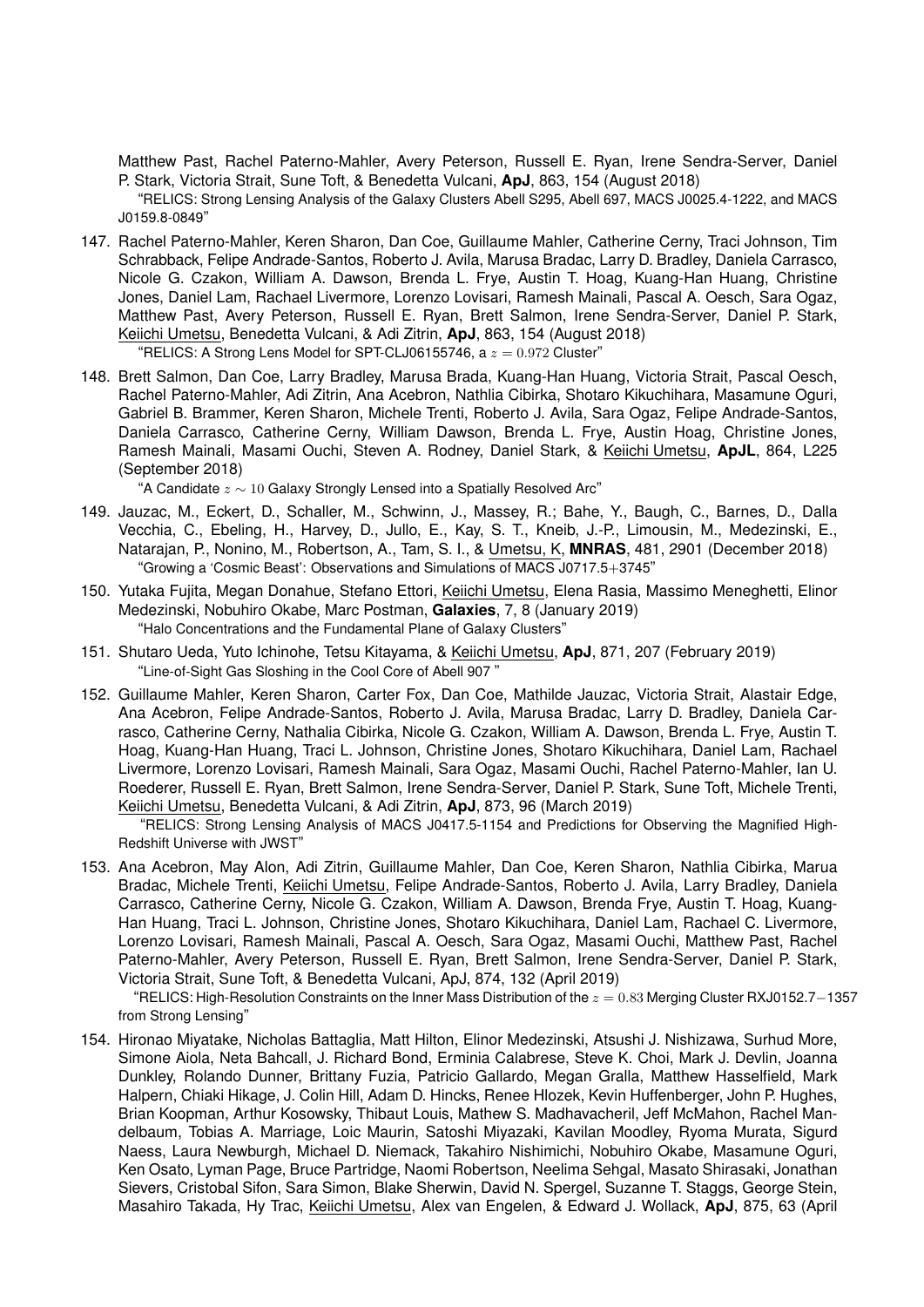2019)

"Weak-Lensing Mass Calibration of ACTPol Sunyaev-Zel'dovich Clusters with the Hyper Suprime-Cam Survey"

- 155. G. B. Caminha, P. Rosati, C. Grillo, G. Rosani, K. I. Caputi, M. Meneghetti, A. Mercurio, I. Balestra, P. Bergamini, A. Biviano, M. Nonino, K. Umetsu, E. Vanzella, M. Annunziatella, T. Broadhurst, C. Delgado-Correal, R. Demarco, M. Lombardi, C. Maier, & A. Zitrin, **A&A**, in press (arXiv:1903.05103) "Strong lensing models of eight CLASH clusters from extensive spectroscopy: accurate total mass reconstructions in the cores"
- 156. Brett Salmon, Dan Coe, Larry Bradley, Rychard Bouwens, Marusa Bradac, Kuang-Han Huang, Pascal Oesch, Daniel Stark, Keren Sharon, Michele Trenti, Roberto J. Avila, Sara Ogaz, Felipe Andrade-Santos, Daniela Carrasco, Catherine Cerny, William Dawson, Brenda L. Frye, Austin Hoag, Traci Lin Johnson, Christine Jones, Daniel Lam, Lorenzo Lovisari, Ramesh Mainali, Matt Past, Rachel Paterno-Mahler, Avery Peterson, Adam Riess, Steven A. Rodney, Russel Ryan, Irene Sendra-Server, Lou Strolger, Keiichi Umetsu, Benedetta Vulcani, & Adi Zitrin **ApJ**, in press (arXiv:1710.08930) "The Reionization Lensing Cluster Survey (RELICS) and the Brightest High-z Galaxies"
- 157. Dan Coe, Brett Salmon, Marusa Bradac, Larry D. Bradley, Keren Sharon, Adi Zitrin, Ana Acebron, Catherine Cerny, Nathalia Cibirka, Victoria Strait, Rachel Paterno-Mahler, Guillaume Mahler, Roberto J. Avila, Sara Ogaz, Kuang-Han Huang, Debora Pelliccia, Daniel P. Stark, Ramesh Mainali, Pascal A. Oesch, Michele Trenti, Daniela Carrasco, William A. Dawson, Steven A. Rodney, Louis-Gregory Strolger, Adam G. Riess, Christine Jones, Brenda L. Frye, Nicole G. Czakon, Keiichi Umetsu, Benedetta Vulcani, Or Graur, Saurabh W. Jha, Melissa L. Graham, Alberto Molino, Mario Nonino, Jens Hjorth, Jonatan Selsing, Lise Christensen, Shotaro Kikuchihara, Masami Ouchi, Masamune Oguri, Brian Welch, Brian C. Lemaux, Felipe Andrade-Santos, Austin T. Hoag, Traci L. Johnson, Avery Peterson, Matthew Past, Carter Fox, Irene Agulli, Rachael Livermore, Russell E. Ryan, Daniel Lam, Irene Sendra-Server, Sune Toft, Lorenzo Lovisari, & Yuanyuan Su, **ApJ**, 884, 85 (October 2019)

"RELICS: Reionization Lensing Cluster Survey"

- 158. Mauro Sereno, Keiichi Umetsu, Stefano Ettori, Dominique Eckert, Fabio Gastaldello, Paul Giles, Maggie Lieu, Ben Maughan, Nobuhiro Okabe, Mark Birkinshaw, I-Non Chiu, Yutaka Fujita, Satoshi Miyazaki, David Rapetti, Elias Koulouridis, & Marguerite Pierre, **MNRAS**, in press (arXiv:1912.02827) "XXL Survey Groups and Clusters in the Hyper Suprime-Cam Survey. Scaling Relations between X-ray Properties and Weak Lensing Mass"
- 159. Hung-Yu Jian, Lihwai Lin, Yusei Koyama, Ichi Tanaka, Keiichi Umetsu, Bau-Ching Hsieh, Yuichi Higuchi, Masamune Oguri, Surhud More, Yutaka Komiyama, Tadayuki Kodama, Atsushi J. Nishizawa, & Yu-Yen Chang, submitted to **ApJ**

"Redshift Evolution of Green Valley Galaxies in Different Environments from the Hyper Suprime-Cam Survey"

160. I-Non Chiu\*, Keiichi Umetsu, Ryoma Murata, Elinor Medezinski, & Masamune Oguri, submitted to **MNRAS** (arXiv:1909.02042)

"The Richness-to-Mass Relation of CAMIRA Galaxy Clusters from Weak-lensing Magnification in the Subaru Hyper Suprime-Cam Survey"

161. Keiichi Umetsu\*, Mauro Sereno, Maggie Lieu, Hironao Miyatake, Elinor Medezinski, Atsushi J. Nishizawa, Paul Giles, Fabio Gastaldello, Ian G. McCarthy, Martin Kilbinger, Mark Birkinshaw, Stefano Ettori, Nobuhiro Okabe, I-Non Chiu, Jean Coupon, Dominique Eckert, Yutaka Fujita, Yuichi Higuchi, Elias Koulouridis, Ben Maughan, Satoshi Miyazaki, Masamune Oguri, Florian Pacaud, Marguerite Pierre, David Rapetti, & Graham P. Smith, submitted to **ApJ** (arXiv:1909.10524))

"Weak Lensing Analysis of X-ray-selected XXL Galaxy Groups and Clusters with Subaru HSC Data"

- 162. Nobuhiro Okabe, Simon Dicker, Dominique Eckert, Tony Mroczkowski, Fabio Gastaldello, Yen-Ting Lin, Mark Devlin, Charles E. Romero, Mark Birkinshaw, Craig Sarazin, Cathy Horellou, Tetsu Kitayama, Keiichi Umetsu, Mauro Sereno, Brian S. Mason, John A. ZuHone, Ayaka Honda, Hiroki Akamatsu, I-Non Chiu, Kotaro Kohno, Kai-Yang Lin, Elinor Medezinski, Satoshi Miyazaki, Ikuyuki Mitsuishi, Atsushi J. Nishizawa, Masamune Oguri, Naomi Ota, Florian Pacaud, Marguerite Pierre, Jonathan Sievers, Vernesa Smolcic, Sara Stanchfield, Keigo Tanaka, Ryoichi Yamamoto, Chong Yang, Atsushi Yoshida, submitted to **MNRAS** (arXiv:1911.09236) "Active Gas Features in Three HSC-SSP CAMIRA Clusters Revealed by High Angular Resolution Analysis of MUSTANG-2 SZE and XXL X-ray Observations"
- 163. Ana Acebron, Adi Zitrin, Dan Coe, Guillaume Mahler, Keren Sharon, Masamune Oguri, Marua Bradac, Larry Bradley, Brenda Frye, Christine J. Forman, Victoria Strait, Yuanyuan Su, Keiichi Umetsu, Felipe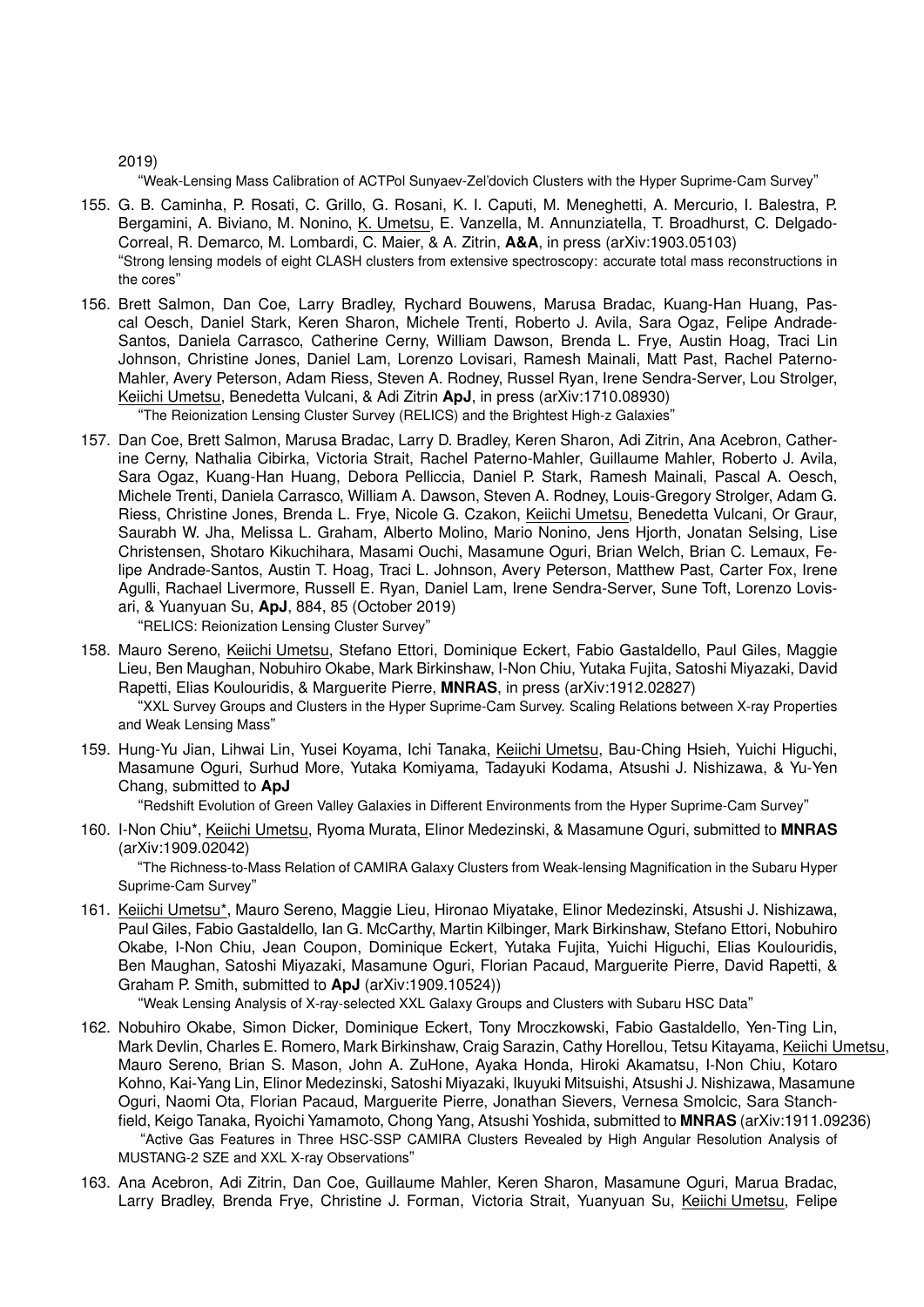Andrade-Santos, Roberto J. Avila, Daniela Carrasco, Catherine Cerny, Nicole G. Czakon, William A. Dawson, Carter Fox, Austin T. Hoag, Kuang-Han Huang, Traci L. Johnson, Shotaro Kikuchihara, Daniel Lam, Lorenzo Lovisari, Ramesh Mainali, Mario Nonino, Pascal A. Oesch, Sara Ogaz, Masami Ouchi, Matthew Past, Rachel Paterno-Mahler, Avery Peterson, Russell E. Ryan, Brett Salmon, Daniel P. Stark, Sune Toft, Michele Trenti, Benedetta Vulcani, & Brian Welch, submitted to **ApJ** (arXiv:1912.02702) "RELICS: A Very Large (*θ<sup>E</sup> ∼* 40*′′*) Cluster Lens – RXC J0032.1+1808"

164. Shutaro Ueda\*, Yuto Ichinohe, Keiichi Umetsu, & Tetsu Kitayama, submitted to **ApJ** (arXiv:1912.07300) "Gas Density Perturbations in Cool Cores of CLASH Galaxy Clusters"

#### (B) **Non-refereed Publications: Instrumentation**

- 1. Raffin, Philippe; Koch, Patrick; Huang, Yau-De; Chang, Chia-Hao; Chang, Joshua; Chen, Ming-Tang; Chen, Ke-Yung; Ho, Paul T. P.; Huang, Chih-Wie; Ibaez Roman, Fabiola; Jiang, Homin; Kesteven, Michael; Lin, Kai-Yang; Liu, Guo-Chin; Nishioka, Hiroaki; Umetsu, Keiichi, **SPIE**, Vol. 6273, id. 62731I (June 2006) "Progress of the Array for Microwave Background Anisotropy: AMiBA"
- 2. Li, Chao-Te; Han, Chih-Chiang; Chen, Ming-Tang; Huang, Yau-De; Jiang, Homin; Hwang, Yuh-Jing; Chang, Su-Wei; Chang, Shu-Hao; Martin-Cocher, Pierre; Chang, Chia-Hao; Chen, Chung-Cheng; Wilson, Warwick; Umetsu, Keiichi; Lin, Kai-Yang; Koch, Patrick; Liu, Guo-Chin; Nishioka, Hiroaki; & Ho, Paul T. P. **SPIE**, Vol. 6275, id. 62751I (June 2006)

"Initial Operation of the Array for Microwave Background Anisotropy: AMiBA"

- 3. Patrick Koch, Philippe A. Raffin, Jiun Huei Proty Wu, Ming Tang Chen, Tzi Hong Chiueh, Paul T P Ho, Chi Wei Huang, Yau De Huang, Yu Wei Liao, Kai Yang Lin, Guo Chin Liu, Hiroaki Nishioka, Ching Long Ong, Keiichi Umetsu, Fu Cheng Wang, Shing Kwong Wong, Jeffrey S Kingsley, Robert N. Martin, Christophe Granet, European Conference on Antennas & Propagation (**EuCAP**, 2006) "0.6m Antennae for the AMiBA Interferometer Array"
	-
- 4. Lin, Kai-yang; Li, Chao-Te; Wu, Juin-Huei Proty; Koch, Patrick M.; Umetsu, Keiichi; Liu, Guo-Chin; Nishioka, Hiroaki; Altamirano, Pablo; Kubo, Derek; Han, Chih-Chiang; Huang, Yao-De; Raffin, Philippe; Kesteven, Michael; Huang, Chih-Wei; Liao, Yo-Wei; Wang, Fu-Cheng; Chang, Su-Wei; Chang, Chia-Hao; Oshiro, Peter; Chang, Shu-Hao Jiang, Homin; Chen, Ming-Tang; Hwang, Yue-Jing; Wilson, Warwick; Chen, Ke-Jung; Ibanez-Romano, Fabiola; Ho, Paul T. -P.; & Hwang, Wei-Yan Pauchy, **SPIE**, Vol. 7012, article id. 701207, 12 pp. (August 2008)

"AMiBA First Year Observation"

5. Koch, Patrick; Kesteven, Michael; Chang, Yu-Yen; Huang, Yau-De; Raffin, Philippe; Chen, Ke-Yung; Chereau, Guillaume; Chen, Ming-Tang; Ho, Paul T. P.; Huang, Chih-Wie; Ibaez-Romano, Fabiola; Jiang, Homin; Liao, Yu-Wei; Lin, Kai-Yang; Liu, Guo-Chin; Molnar, Sandor; Nishioka, Hiroaki; Umetsu, Keiichi; Wang, Fu-Cheng; Wu, Jiun-Huei Proty Altamirano, Pablo; Chang, Chiao-Hao; Chang, Shu-Hao; Chang, Su-Wei; Han, Chi-Chiang; Kubo, Derek; Li, Chao-Te; Martin-Cocher, Pierre; & Oshiro, Peter, **SPIE**, Vol. 7018, article id. 70181L, 15 pp. (July 2008)

"Platform Deformation Refined Pointing and Phase Correction for the AMiBA Hexapod Telescope"

#### (C) **Non-refereed Publications: Science**

- 1. K. Umetsu\*, **Soryushiron Kenkyu** Vol. 98, No.1, pp. 112-115 (October 1998) "Cluster Mass Reconstruction by Weak Shear"
- 2. K. Umetsu\* & M. Hattori, Broad Band X-ray Spectra of Cosmic Sources, pp. 617-620 (2000), Proceedings of the E1.1 Symposium of COSPAR Scientific Commission E, held during the 32nd COSPAR Scientific Assembly (Nagoya, Japan, July 12–19, 1998), Edited by K. Makishima, L. Piro, and T. Takahashi "On the Origin of the Metallicity Gradient in Clusters of Galaxies"
- 3. K. Umetsu\* & T. Futamase, Proceedings of Constructing the Universe with Clusters of Galaxies, IAP 2000 meeting (Paris, France, July 2000), Edited by Florence Durret and Daniel Gerbal "Detection of Dark Matter Concentrations in the Field of CL 1604+4304 by Weak Lensing"
- 4. K. Umetsu\*, **ASP Conference Series**, Vol. 257, pp. 203-206 (2002), Proceedings of AMiBA 2001: High-z Clusters, Missing Baryons, and CMB Polarization (Taipei, Taiwan, June 2001), Edited by L-W Chen, C-P Ma, K-W Ng, and U-L Pen

"Weak Lensing Analysis of the High Redshift Cluster MS1054-03"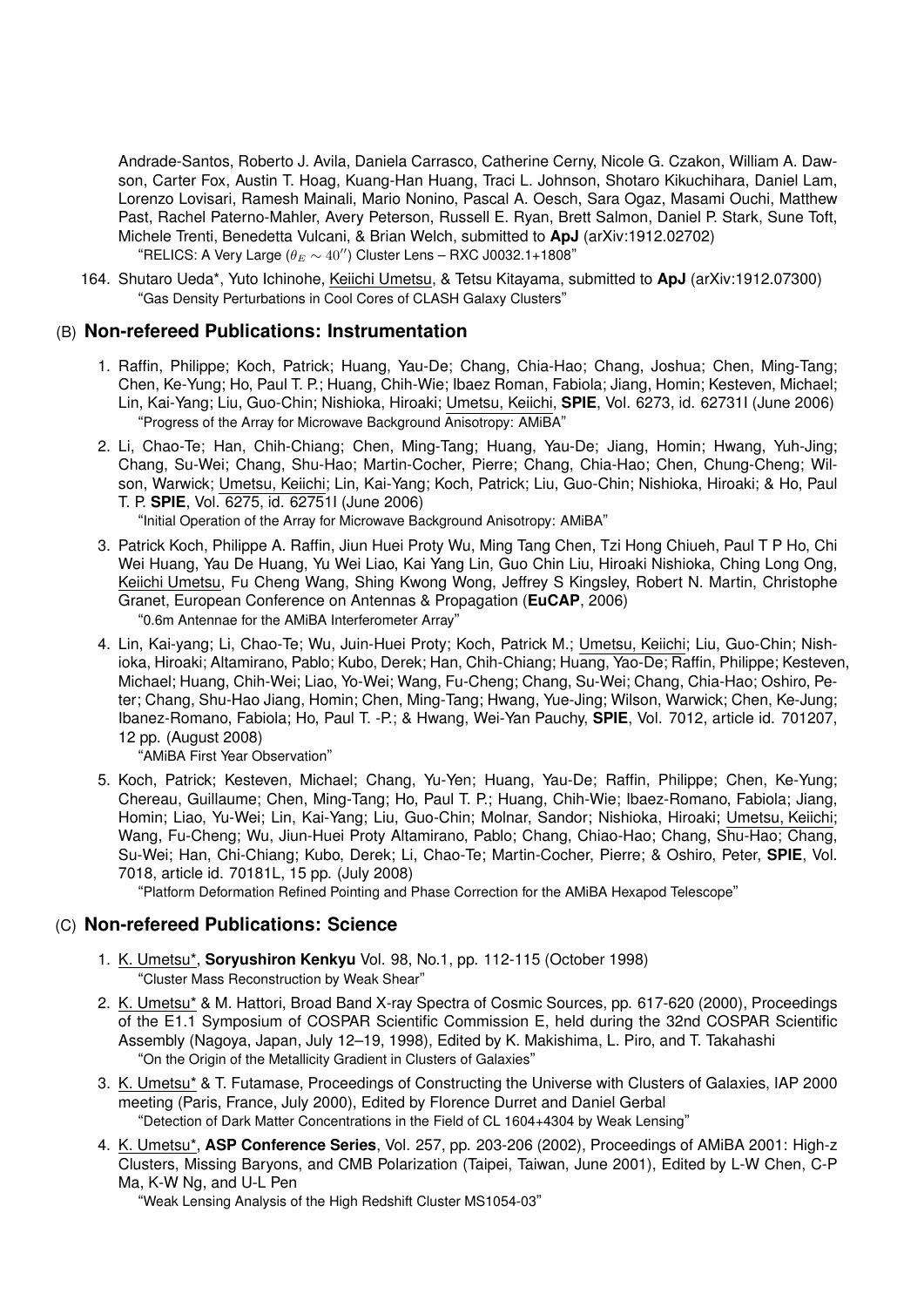5. K. Umetsu\*, New Trends in Theoretical and Observational Cosmology, pp. 369-370 (2002), Proceedings of the 5th RESCEU International Symposium (Tokyo, Japan, November 2001), Edited by K. Sato and T. Shiromizu

"Weak Lensing Study of the Galaxy Cluster MS1054-03"

- 6. P.T.P. Ho, M. Chen, T.-D. Chiueh, T. Chiueh, T.-H. Chu, H. Jiang, P. Koch, D. Kubo, C.-T. Li, M. Kesteven, K.-Y. Lin, G.-C. Liu, K.-Y. Lo, C.-J. Ma, R.N. Martin, K.-W. Ng, H. Nishioka, F. Patt, J.B. Peterson, P. Raffin, H. Wang, Y.-J. Hwang, K. Umetsu, & J.H.P. Wu, **Modern Physics Letters A**, 19, pp. 993-1000 (May 2004) "The AMiBA project"
- 7. K. Umetsu\*, T.-H. Chiueh, K.-Y. Lin, J.-M. Wu, & Y.-H. Tseng, **Modern Physics Letters A**, 19, pp. 1027- 1030 (May 2004)

"Simulation of a combined SZE and weak lensing cluster survey for AMiBA experiment"

8. K. Umetsu\*, M. Takada, T. Broadhurst, & X. Kong, **Journal of the Korean Astronomical Society**, Vol. 38, pp. 191-195 (June 2005)

"The Mass Profile of Abell 1689 from a Lensing Analysis of Deep Wide Field Subaru Images"

9. N. Okabe & K. Umetsu, ESO Astrophysics Symposia, ISBN 978-3-540-73483-3. Springer-Verlag Berlin Heidelberg, p. 278 (2007), Proceedings of Heating vs. Cooling in Galaxies and Clusters of Galaxies (Garching, Germany, August 6–11, 2006)

"Observational Constraints on the ICM Temperature Enhancement by Cluster Mergers"

10. K. Umetsu\*, M. Takada, & T. Broadhurst, **Modern Physics Letters A**, 22, pp. 2099-2106 (September 2007)

"Probing the Cluster Mass Distribution using Subaru Weak Lensing Data"

11. K. Umetsu\* & N. Okabe, **ASP Conference Series**, Vol. 399, p. 111 (October 2008), Proceedings of the Subaru 1st Subaru International Conference: Panoramic Views of Galaxy Formation and Evolution (Hayama, Japan, December 11–16, 2007)

"Subaru Weak Lensing Study of Merging Clusters of Galaxies"

12. K.-Y. Lin, J.-H. P. Wu, K. Umetsu, P. Kock, G.-C. Liu, H. Nishioka, C.-W. Huang, Y.-W. Liao, F.-C. Wang, & P. Ho, **ASP Conference Series**, Vol. 399, p. 384 (October 2008), Proceedings of the Subaru 1st Subaru International Conference: Panoramic Views of Galaxy Formation and Evolution (Hayama, Japan, Dec. 11–16, 2007)

"AMiBA First SZ Measurements"

13. Ho, Paul T. P.; Altimirano, Pablo; Birkinshaw, Mark; Chang, Su-Wei; Chang, Cha-Hao; Chen, Ke-Jun; Chen, Mingtang; Chiueh, Tzi-Dar; Chiueh, Tzihong; Chu, Tah-Hsiung; Han, Chih-Chiang; Huang, Chi-Wei; Huang, Yao-De; Hwang, W. -Y. Pauchy; Hwang, Yuh-Jing; Jiang, Homin; Kesteven, Michael; Koch, Patrick; Kubo, Derek; Lancaster, Katy Li, Chao-Te; Liang, Haida; Liao, Yao-Wei; Lim, Jeremy; Lin, Yen-Shen; Lin, Kai-Yang; Liu, Guo-Chin; Lo, Kwok-Yung; Ma, Cheng-Jiun; Martin-Cocher, Pierre; Martin, Robert N.; Molnar, Sandor; Ng, Kin-Wang; Nishioka, Hiroaki; Park, Chan-Gyung; Patt, Ferdinand; Peterson, Jeffrey B.; Raffin, Philippe; Romano, Fabi; Wang, Huei; Umetsu, Keiichi; Wang, Fu-Cheng; Wu, Jiun-Huei Proty, **Modern Physics Letters A**, 23, pp. 1243-1251 (June 2008)

"The Yuan Tseh Lee AMiBA Project"

- 14. Wu, Jiun-Huei Proty; Chiueh, Tzi-Hong; Huang, Chi-Wei; Liao, Yao-Wei; Wang, Fu-Cheng; Altimirano, Pablo; Chang, Cha-Hao; Chang, Su-Hao; Chang, Su-Wei; Chen, Ming-Tang; Chereau, Guillaume; Han, Chih-Chiang; Ho, Paul T. P.; Huang, Yao-De; Hwang, Yuh-Jing; Jiang, Homin; Koch, Patrick; Kubo, Derek; Li, Chao-Te; Lin, Kai-Yang Liu, Guo-Chin; Martin-Cocher, Pierre; Molnar, Sandor; Nishioka, Hiroaki; Raffin, Philippe; Umetsu, Keiichi; Kesteven, Michael; Wilson, Warwick; Birkinshaw, Mark; Lancaster, Katy, **Modern Physics Letters A**, 23, pp. 675-1686 (June 2008) "AMiBA: First-Year Results for Sunyaev-Zel'dovich Effect"
- 15. E. Medezinski, T. Broadhurst, K. Umetsu, & D. Coe, **Modern Physics Letters A**, 23, pp. 1521-1528 (June 2008)

"Using Weak-Lensing Dilution to Measure Light Properties of A1689"

- 16. K. Umetsu\*, Y. Okura, & T. Futamase, **Modern Physics Letters A**, 23, pp. 1506-1513 (June 2008) "A Moment Method for Measuring the Higher-Order Weak Gravitational Lensing Effects"
- 17. K. Umetsu\*, Proceedings of the International School of Physics "Enrico Fermi", Course CLXXII "Astrophysics of Galaxy Clusters" (Varenna, Italy, July 2008), Edited by A. Cavaliere and Y. Rephaeli; Also found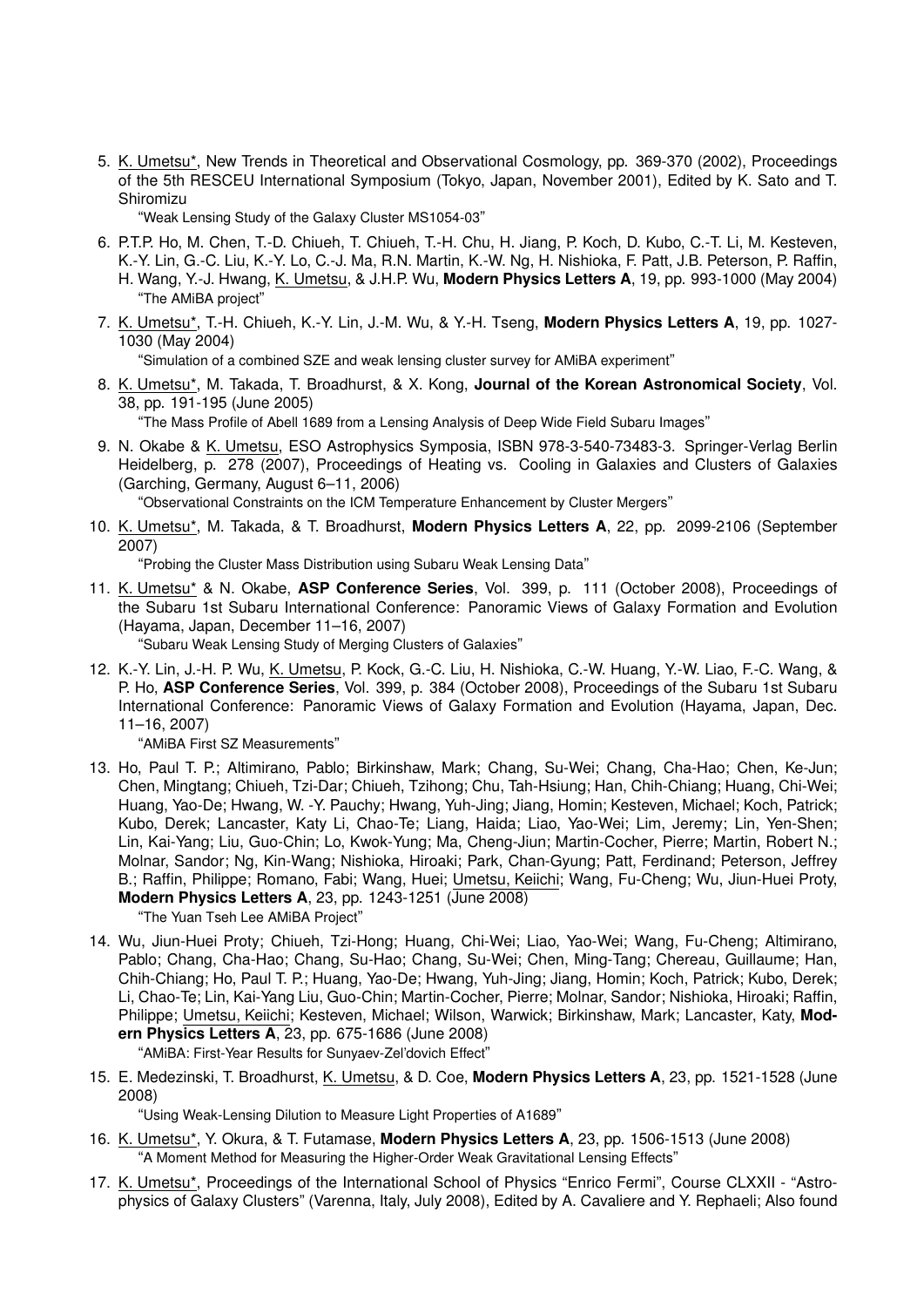#### at **The Net Advance of Physics** (arXiv:1002.3952) "Cluster Weak Gravitational Lensing"

18. N. Benitez, R. Dupke, M. Moles, L. Sodre, J. Cenarro, A. Marin-Franch, K. Taylor, D. Cristobal, A. Fernandez-Soto, C. Mendes de Oliveira, J. Cepa-Nogue, L.R. Abramo, J.S. Alcaniz, R. Overzier, C. Hernandez-Monteagudo, E. J. Alfaro, A. Kanaan, J. M. Carvano, R.R.R. Reis, E. Martinez Gonzalez, B. Ascaso, F. Ballesteros, H.S. Xavier, J. Varela, A. Ederoclite, H. Vazquez Ramio, T. Broadhurst, E. Cypriano, R. Angulo, J. M. Diego, A. Zandivarez, E. Diaz, P. Melchior, K. Umetsu, P. F. Spinelli, A. Zitrin, D. Coe, G. Yepes, P. Vielva, V. Sahni, A. Marcos-Caballero, F. Shu Kitaura, A. L. Maroto, M. Masip, S. Tsujikawa, S. Carneiro, J. Gonzalez Nuevo, G. C. Carvalho, M. J. Reboucas, J. C. Carvalho, E. Abdalla, A. Bernui, C. Pigozzo, E.G.M. Ferreira, N. Chandrachani Devi, C.A.P. Bengaly Jr., M. Campista, A. Amorim, N. V. Asari, A. Bongiovanni, S. Bonoli, G. Bruzual, N. Cardiel, A. Cava, R. Cid Fernandes, P. Coelho, A. Cortesi, R. G. Delgado, L. Diaz Garcia, J. M. R. Espinosa, E. Galliano, J. I. Gonzalez-Serrano, J. Falcon-Barroso, J. Fritz, C. Fernandes, J. Gorgas, C. Hoyos, Y. Jimenez-Teja, J. A. Lopez-Aguerri, C. Lopez-San Juan, A. Mateus, A. Molino, P. Novais, A. OMill, I. Oteo, P.G. Perez-Gonzalez, B. Poggianti, R. Proctor, E. Ricciardelli, P. Sanchez-Blazquez, T. Storchi-Bergmann, E. Telles, W. Schoennell, N. Trujillo, A. Vazdekis, K. Viironen, S. Daflon, T. Aparicio-Villegas, D. Rocha, T. Ribeiro , M. Borges, S. L. Martins, W. Marcolino, D. Martinez-Delgado, M.A. Perez-Torres, B.B.Siffert, M.O.Calvao, M.Sako, R.Kessler, A. Alvarez-Candal, M. De Pra, F.Roig, D.Lazzaro, J.Gorosabel, R.Lopes de Oliveira, G.B.Lima-Neto, J.Irwin, J.F.Liu, E. Alvarez, I.Balmes, S.Chueca, M.V. Costa-Duarte, A.A.da Costa, M.L.L. Dantas, A.Y.Diaz, J. Fabregat, F. Ferrari, B.Gavela, S. G. Gracia, N. Gruel, J. L. L. Gutierrez, R. Guzman, J. D. Hernandez-Fernandez, D. Herranz, L. Hurtado-Gil, F. Jablonsky, R. Laporte, L.L. Le Tiran, J Licandro, M. Lima, E. Martin, V. Martinez, J. J. C. Montero, P. Penteado, C.B. Pereira, V. Peris, V. Quilis, M. Sanchez-Portal, A. C. Soja, E. Solano, & J. Torra, L. Valdivielso, **J-PAS Red Book** (arXiv:1403.5237)

"J-PAS: The Javalambre-Physics of the Accelerated Universe Astrophysical Survey"

19. Rodney, S.; Bradley, L.; Coe, D.; Strolger, L.; Avila, R.; Ogaz, S.; Riess, A.; Hjorth, J.; Selsing, J.; Christensen, L.; Graham, M.; Kelly, P.; Molino, A.; Jha, S.; Foley, R.; Wang, X.; Zitrin, A.; Sendra, I.; Sharon, K.; Johnson, T. Paterno-Mahler, R.; Bradac, M.; Hoag, A.; Jones, C.; Andrade-Santos, F.; Umetsu, K.; Czakon, N.; Stark, D.; Mainali, R.; Trenti, M.; Nunez, D. Carrasco; Dawson, W.; Vulcani, B.; Ebeling, H., **The Astronomer's Telegram**, No.8170 (October 2015)

"RELICS: Discovery of a Probable SN in Galaxy Cluster MACSJ0949.8+1708"

20. McConnachie, Alan; Babusiaux, Carine; Balogh, Michael; Driver, Simon; Ct, Pat; Courtois, Helene; Davies, Luke; Ferrarese, Laura; Gallagher, Sarah; Ibata, Rodrigo; Martin, Nicolas; Robotham, Aaron; Venn, Kim; Villaver, Eva; Bovy, Jo; Boselli, Alessandro; Colless, Matthew; Comparat, Johan; Denny, Kelly; Duc, Pierre-Alain Ellison, Sara; de Grijs, Richard; Fernandez-Lorenzo, Mirian; Freeman, Ken; Guhathakurta, Raja; Hall, Patrick; Hopkins, Andrew; Hudson, Mike; Johnson, Andrew; Kaiser, Nick; Koda, Jun; Konstantopoulos, Iraklis; Koshy, George; Lee, Khee-Gan; Nusser, Adi; Pancoast, Anna; Peng, Eric; Peroux, Celine; Petitjean, Patrick; Pichon, Christophe; Poggianti, Bianca; Schmid, Carlo; Shastri, Prajval; Shen, Yue; Willot, Chris; Croom, Scott; Lallement, Rosine; Schimd, Carlo; Smith, Dan; Walker, Matthew; Willis, Jon; Colless, Alessandro Bosselli Matthew; Goswami, Aruna; Jarvis, Matt; Jullo, Eric; Kneib, Jean-Paul; Konstantopoloulous, Iraklis; Newman, Jeff; Richard, Johan; Sutaria, Firoza; Taylor, Edwar; van Waerbeke, Ludovic; Battaglia, Giuseppina; Hall, Pat; Haywood, Misha; Sakari, Charli; Schmid, Carlo; Seibert, Arnaud; Thirupathi, Sivarani; Wang, Yuting; Wang, Yiping; Babas, Ferdinand; Bauman, Steve; Caffau, Elisabetta; Laychak, Mary Beth; Crampton, David; Devost, Daniel; Flagey, Nicolas; Han, Zhanwen; Higgs, Clare; Hill, Vanessa; Ho, Kevin; Isani, Sidik; Mignot, Shan; Murowinski, Rick; Pandey, Gajendra; Salmon, Derrick; Siebert, Arnaud; Simons, Doug; Starkenburg, Else; Szeto, Kei; Tully, Brent; Vermeulen, Tom; Withington, Kanoa; Arimoto, Nobuo; Asplund, Martin; Aussel, Herve; Bannister, Michele; Bhatt, Harish; Bhargavi, SS; Blakeslee, John; Bland-Hawthorn, Joss; Bullock, James; Burgarella, Denis; Chang, Tzu-Ching; Cole, Andrew; Cooke, Jeff; Cooper, Andrew; Di Matteo, Paola; Favole, Ginevra; Flores, Hector; Gaensler, Bryan; Garnavich, Peter; Gilbert, Karoline; Gonzalez-Delgado, Rosa; Guhathakurta, Puragra; Hasinger, Guenther; Herwig, Falk; Hwang, Narae; Jablonka, Pascale; Jarvis, Matthew; Kamath, Umanath; Kewley, Lisa; Le Borgne, Damien; Lewis, Geraint; Lupton, Robert; Martell, Sarah; Mateo, Mario; Mena, Olga; Nataf, David; Newman, Jeffrey; Prez, Enrique; Prada, Francisco; Puech, Mathieu; Recio-Blanco, Alejandra; Robin, Annie; Saunders, Will; Smith, Daniel; Stalin, C. S.; Tao, Charling; Thanjuvur, Karun; Tresse, Laurence; van Waerbeke, Ludo; Wang, Jian-Min; Yong, David; Zhao, Gongbo; Boisse, Patrick; Bolton, James; Bonifacio, Piercarlo; Bouchy, Francois; Cowie, Len; Cunha, Katia; Deleuil, Magali; de Mooij, Ernst; Dufour, Patrick; Foucaud, Sebastien; Glazebrook, Karl; Hutchings, John; Kobayashi, Chi